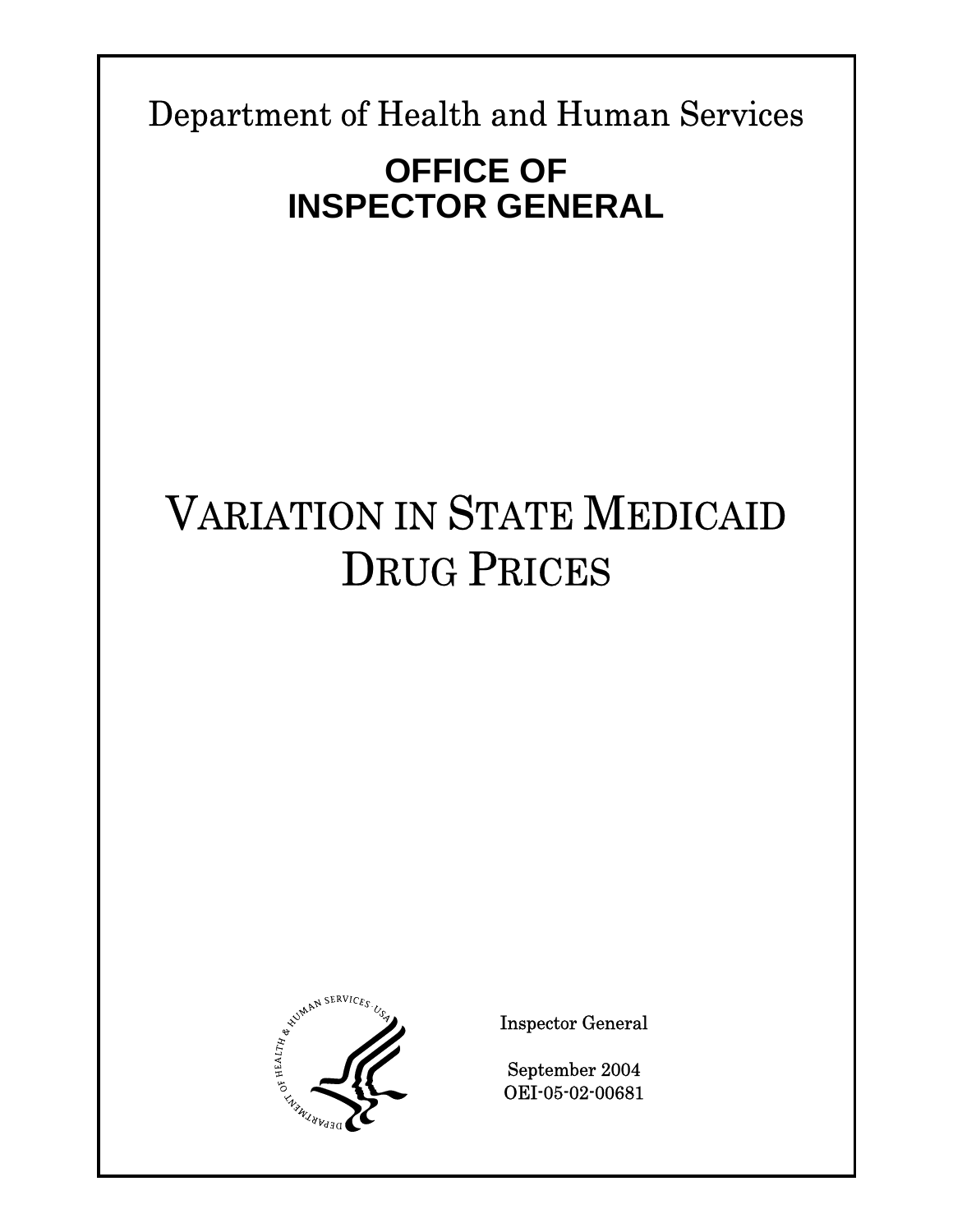# Office of Inspector General

http://oig.hhs.gov

The mission of the Office of Inspector General (OIG), as mandated by Public Law 95-452, as amended, is to protect the integrity of the Department of Health and Human Services (HHS) programs, as well as the health and welfare of beneficiaries served by those programs. This statutory mission is carried out through a nationwide network of audits, investigations, and inspections conducted by the following operating components:

## **Office of Audit Services**

The OIG's Office of Audit Services (OAS) provides all auditing services for HHS, either by conducting audits with its own audit resources or by overseeing audit work done by others. Audits examine the performance of HHS programs and/or its grantees and contractors in carrying out their respective responsibilities and are intended to provide independent assessments of HHS programs and operations in order to reduce waste, abuse, and mismanagement and to promote economy and efficiency throughout the department.

# **Office of Evaluation and Inspections**

The OIG's Office of Evaluation and Inspections (OEI) conducts short-term management and program evaluations (called inspections) that focus on issues of concern to the department, the Congress, and the public. The findings and recommendations contained in the inspections reports generate rapid, accurate, and up-to-date information on the efficiency, vulnerability, and effectiveness of departmental programs. The OEI also oversees state Medicaid fraud control units, which investigate and prosecute fraud and patient abuse in the Medicaid program.

# **Office of Investigations**

The OIG's Office of Investigations (OI) conducts criminal, civil, and administrative investigations of allegations of wrongdoing in HHS programs or to HHS beneficiaries and of unjust enrichment by providers. The investigative efforts of OI lead to criminal convictions, administrative sanctions, or civil monetary penalties.

## Office of Counsel to the Inspector General

The Office of Counsel to the Inspector General (OCIG) provides general legal services to OIG, rendering advice and opinions on HHS programs and operations and providing all legal support in OIG's internal operations. The OCIG imposes program exclusions and civil monetary penalties on health care providers and litigates those actions within the department. The OCIG also represents OIG in the global settlement of cases arising under the Civil False Claims Act, develops and monitors corporate integrity agreements, develops model compliance plans, renders advisory opinions on OIG sanctions to the health care community, and issues fraud alerts and other industry guidance.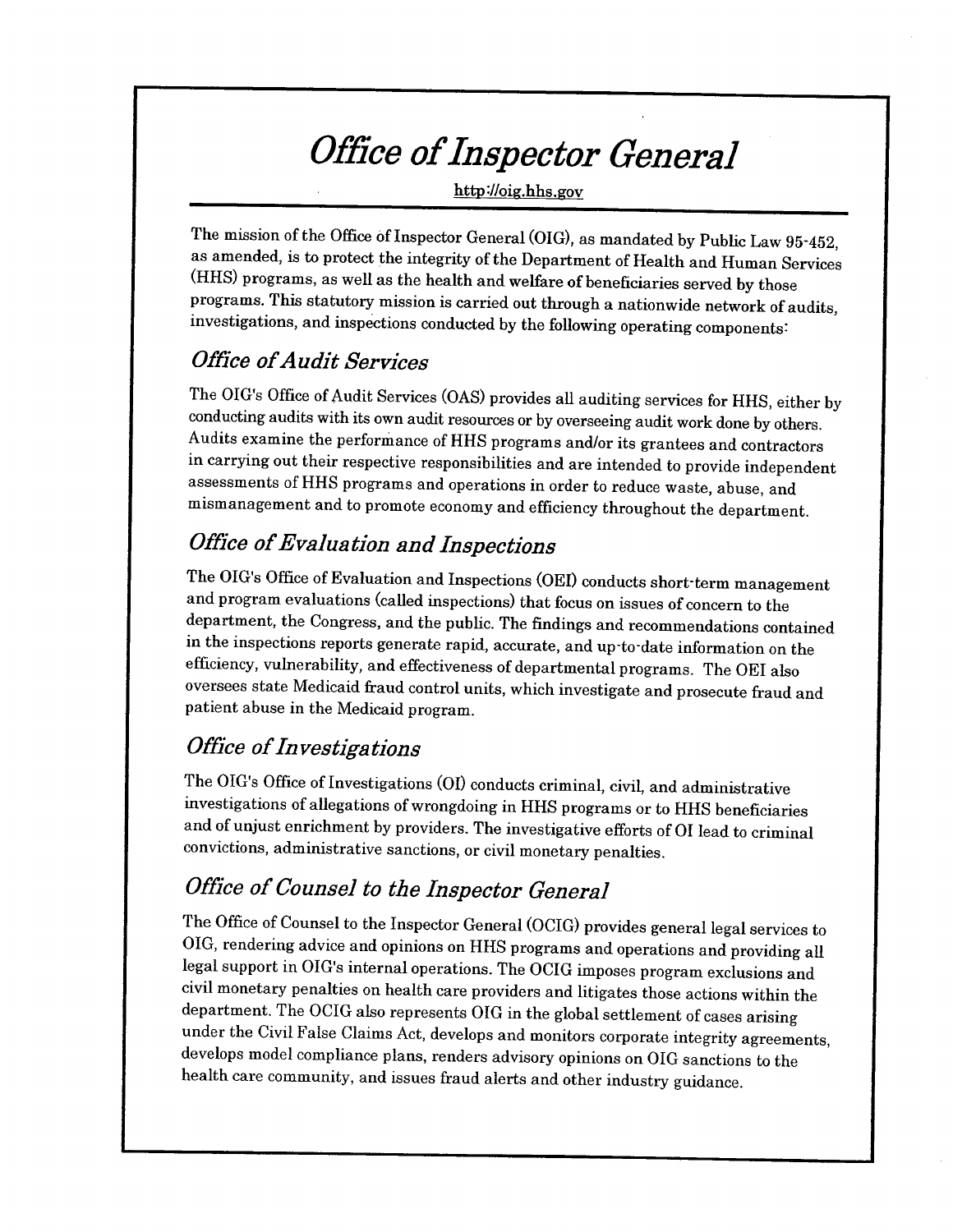### **ABSTRACT**

To assess the extent to which States' Medicaid pharmacy reimbursement varies for the same drugs, we analyzed fiscal year (FY) 2001 prescription drug reimbursement data for 28 national drug codes (28 drugs) from 42 States. The highest paying State's unit reimbursement price ranged from 12 to 4,073 percent more per drug than the lowest paying State for the 28 drugs. Medicaid could have saved \$86.7 million in FY 2001 if all States had reimbursed at the same price as the lowest paying State for each of the 28 drugs. Multiple factors contribute to the differences in drug prices across States. Even States with the same formula for estimating pharmacy acquisition costs demonstrated variation in their average annual reimbursement prices. We recommend that the Centers for Medicare & Medicaid Services share more accurate drug pricing information with States, conduct further research on the factors that affect States' drug prices, and annually review States' reimbursement data to target technical assistance to higher paying States.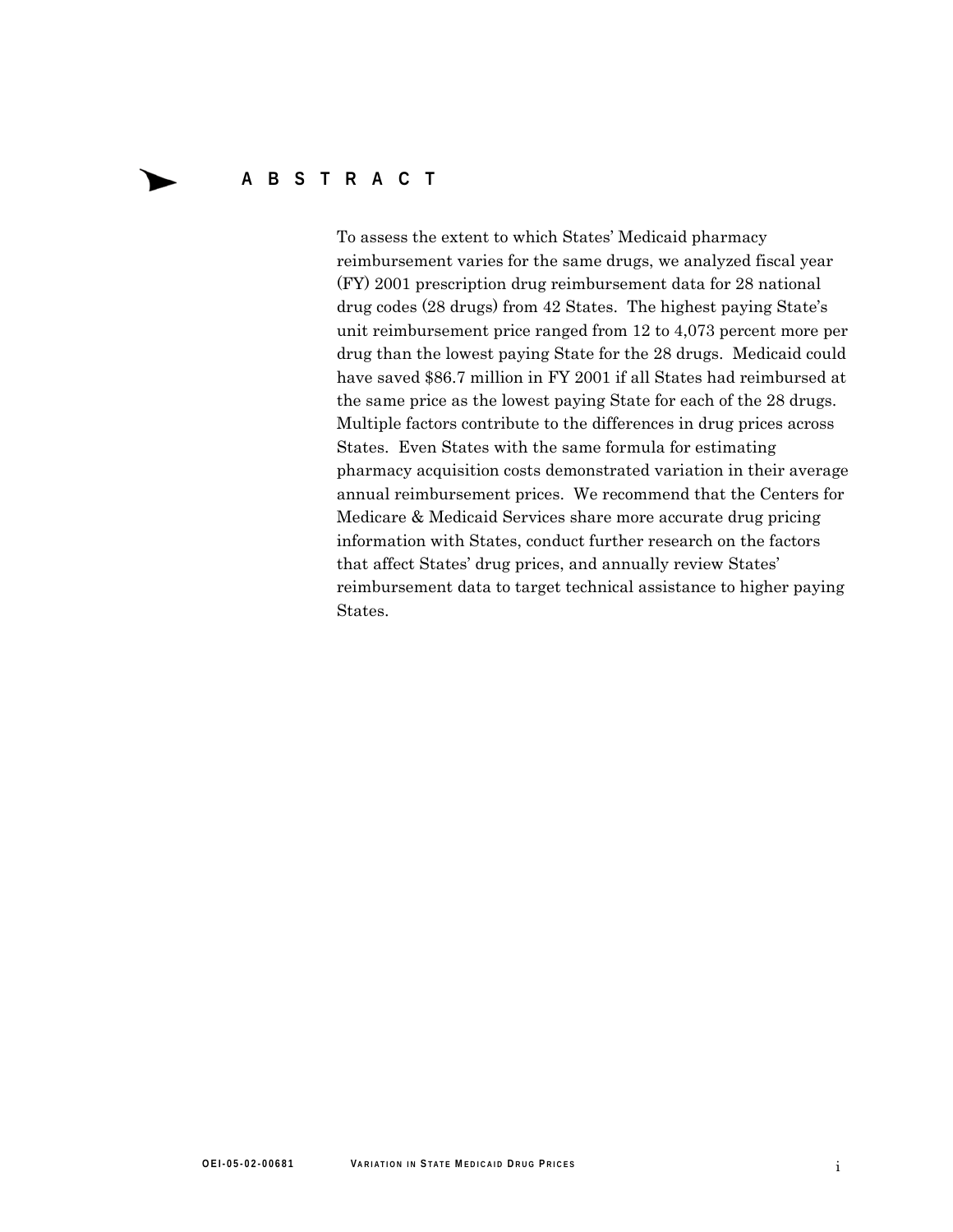### **OBJECTIVE**

To assess the extent to which State Medicaid programs vary in pharmacy reimbursement for the same type of prescription.

### **BACKGROUND**

Medicaid prescription drug coverage is one of the most expensive and fastest growing health care expenditures. In fiscal year (FY) 2001, Medicaid expenditures on prescription drugs totaled approximately \$20 billion, or 9 percent of the total Federal Medicaid budget. From 1997 to 2001, Federal Medicaid expenditures for prescription drugs grew at more than twice the rate of total Medicaid spending.

The Centers for Medicare & Medicaid Services (CMS) sets maximum drug reimbursement regulations and provides guidelines within the State Medicaid Manual to ensure that the Federal Government acts as a prudent buyer of drugs. Within these Federal parameters, each State determines its own pharmacy reimbursement formula(s).

To assess the variation in drug reimbursement prices across State Medicaid agencies, we requested reimbursement data from all States for FY 2001, based on national drug codes, the unique drug identifiers used by the Medicaid program. Our sample consists of 28 national drug codes (referred to as "28 drugs"). We also obtained contextual information about States' pharmacy reimbursement methodology for FY 2001. Our analysis is based on the 42 States that responded to our data request.

### **FINDINGS**

**The highest paying State's unit price ranged from 12 to 4,073 percent more per drug than the lowest paying State for the 28 drugs in our sample.** For each of the 28 drugs, we used as a benchmark the State that paid the lowest average annual unit price. The difference between the highest and lowest paying States ranged by drug from 12 to 4,073 percent.

On average, the highest paying State paid 477 percent more per drug than the lowest paying State for each of the 28 drugs in our sample. States' prices varied more for the 10 non-innovator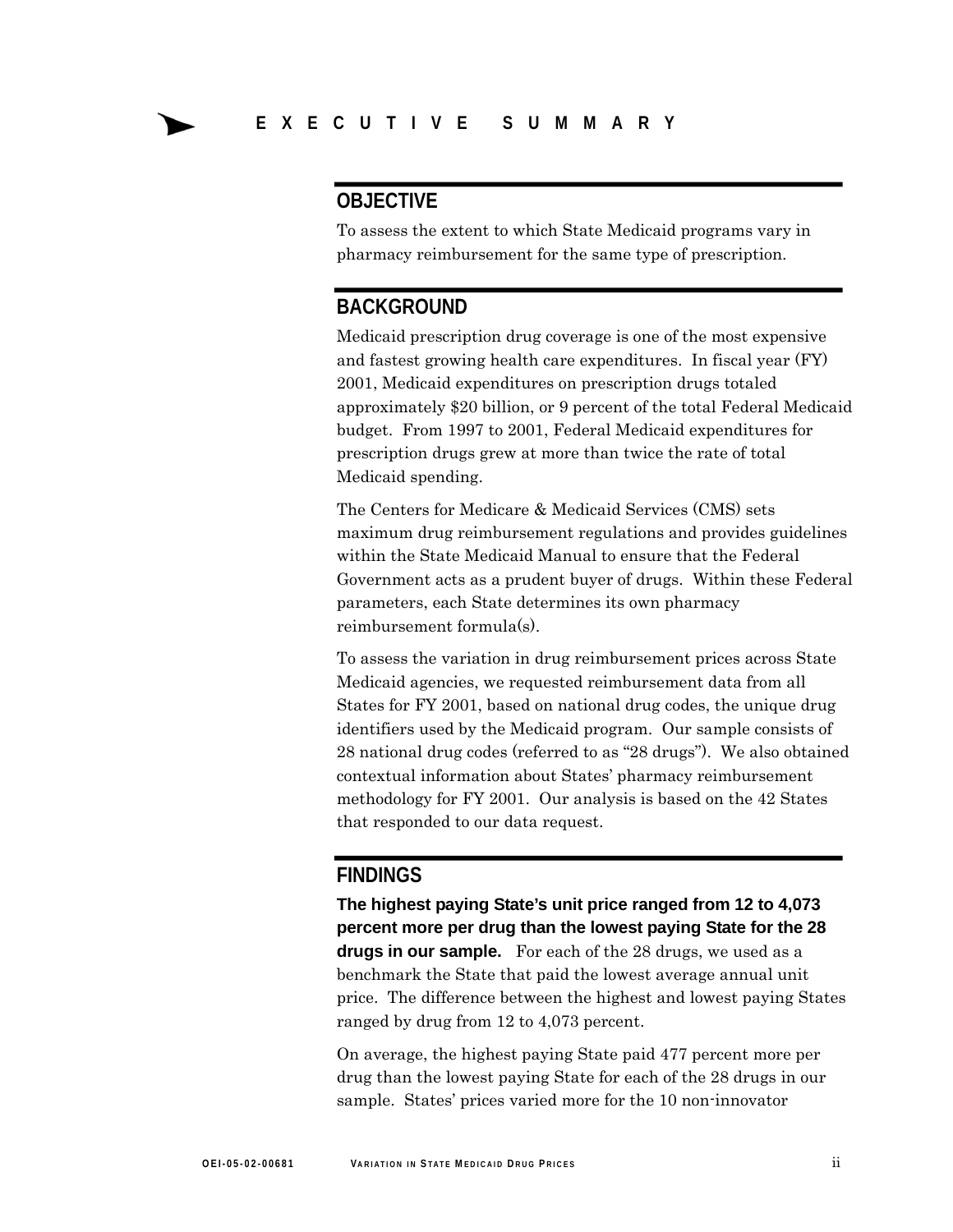(generic) drugs in our sample than the 18 innovator (brand name) drugs.

For the 28 drugs sampled, on average, the highest paying State paid approximately \$200 more per prescription than the lowest paying State. The reimbursement price differences per prescription ranged from a low of \$6 for Combivent to a high of \$1,244 for Ranitidine. The median price difference was \$65. While a few States ranked consistently high or low on all drugs, for most States, reimbursement did not follow a consistent pattern.

**Medicaid could have saved more than \$86 million in FY 2001 if all States paid the same price as the lowest paying State for each of the 28 drugs in our sample.** These potential savings represent over 13 percent of the \$653 million in total Medicaid funds spent for these 28 drugs in the 42 States in FY 2001. The Federal share of the savings would be \$50 million, while States' share would be \$36 million. For the 28 drugs in our sample, potential Medicaid savings per drug ranged from \$141,000 for Zestril to \$16.3 million for Depakote.

For 9 of the 28 drugs, Medicaid's potential savings exceeded 50 percent of total expenditures. In other words, for these nine drugs Medicaid expenditures could have been cut in half if all States had paid the same price as the lowest paying State for each drug.

**States' drug prices are a product of multiple factors and vary even among States with the same pharmacy reimbursement formula.** All States reimburse pharmacies for drugs based on a general reimbursement formula established by CMS, but this formula allows significant State flexibility. One component of the CMS reimbursement formula is the State's estimated pharmacy acquisition cost. The estimated pharmacy acquisition cost is often used as a proxy to gauge State's prices. A widespread assumption is that States with the same estimated acquisition cost formula pay similar prices. However, in our sample of drugs, differences in States' estimated acquisition cost formulas only partially explain price differences. For instance, 15 States had the same estimated acquisition cost formula (average wholesale price minus 10 percent), but paid substantially different prices for the drugs in our sample.

In addition to estimated acquisition cost, State reimbursement differences in defining "usual and customary" charge and setting State maximum allowable costs also affect States' drug prices.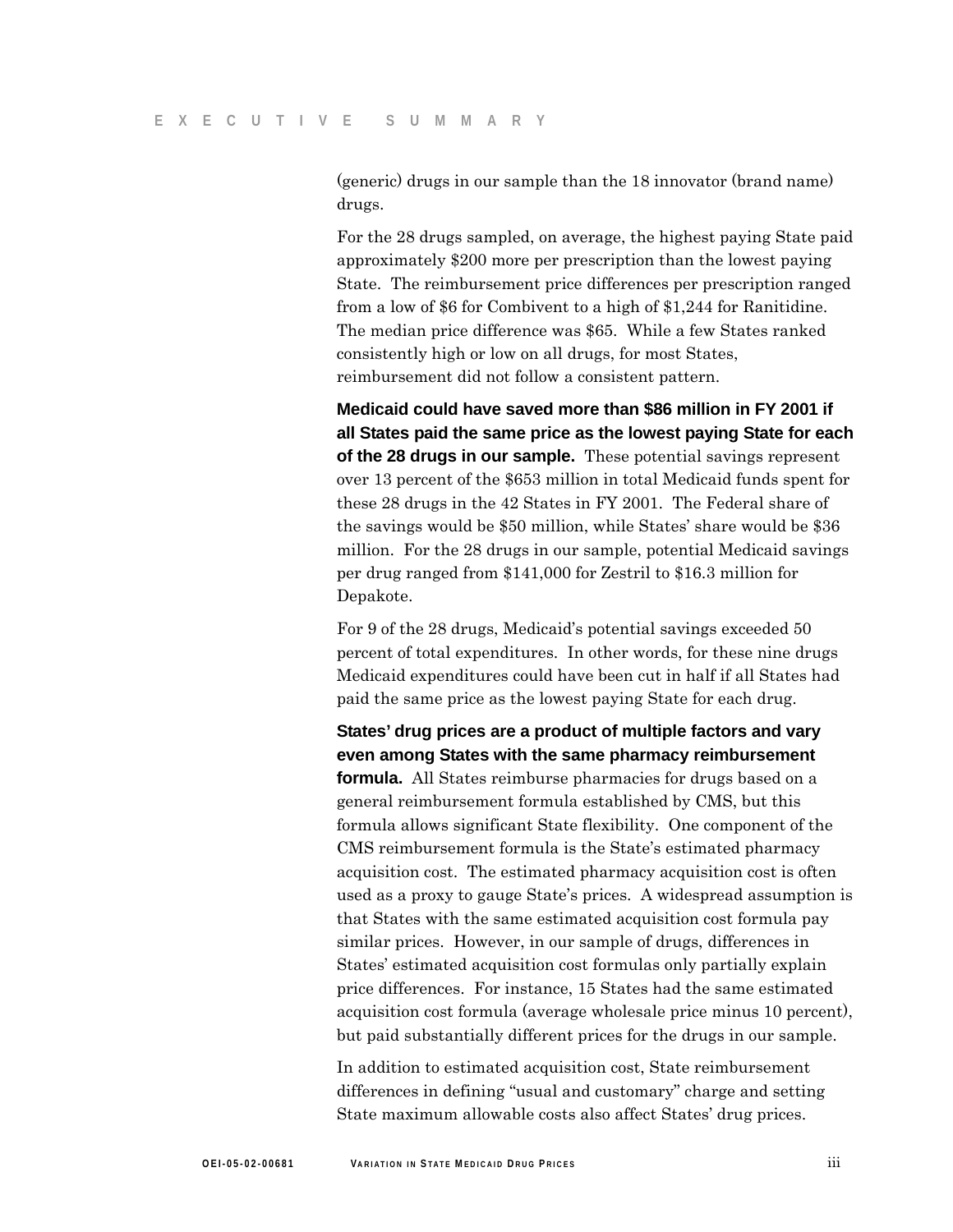### **RECOMMENDATIONS**

CMS rules limiting Medicaid payments for drugs are intended to ensure that the Federal Government acts as prudent buyer of drugs. Our analysis found that the Federal drug reimbursement limits do not ensure prudent reimbursement for drugs under Medicaid.

State price variation results from several factors, but fundamentally stems from States' lack of access to pharmacies' true acquisition costs. States rely on various proxies to estimate pharmacy acquisition cost, but these proxies are not necessarily related to pharmacies' actual costs.

To ensure that the Federal Government pays for drugs more prudently under the Medicaid program, CMS should:

1. Share average manufacturer price data with States to ensure more accurate estimates of pharmacy acquisition cost.

2. Conduct further research on the factors that affect States' drug prices to more effectively advise States on ways to set their reimbursement level.

3. Annually review the States' drug prices in order to share comparative State prices and methods to reduce costs; and target drug reimbursement technical assistance to higher paying States.

#### **Agency Comments**

CMS provided comments on the draft report in which they stated their non-concurrence with the report due to concerns about data problems. In general, CMS had concerns about the magnitude of the price variation and the fact that the prices paid by the highestpaying States for certain drugs are above the Federal upper payment limits. They requested that we validate the data with the States. The full text of CMS's comments is included in Appendix G.

We met with CMS staff to discuss and resolve their concerns. We emphasized that we reported what States paid rather than what States should have paid. We explained how we followed up with States with potentially aberrant prices to verify whether this was what the State actually paid.

CMS staff agreed with us that this report raises serious issues that warrant attention. CMS staff have indicated that they plan to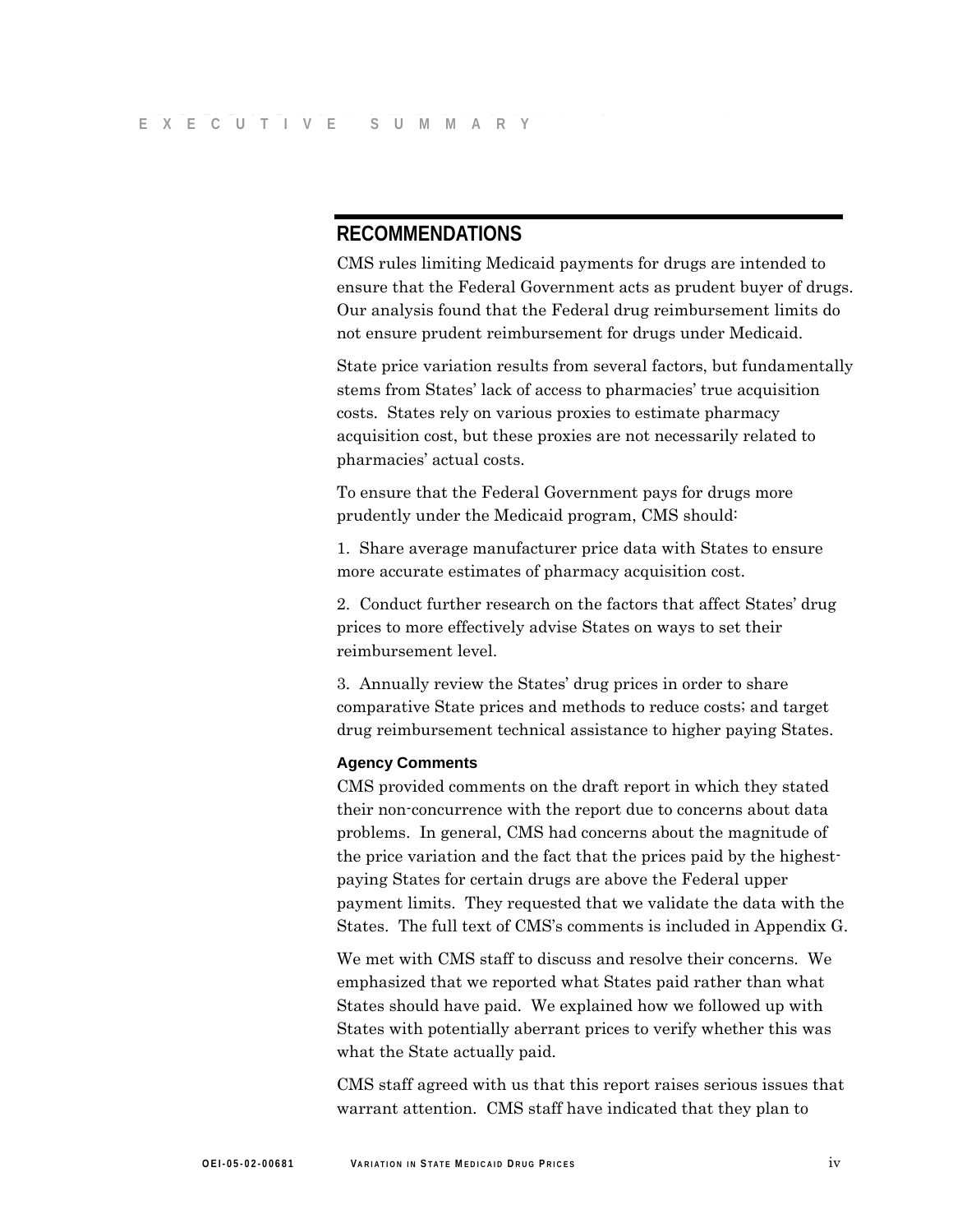follow up with States, particularly States with prices above upper payment limits. We plan to send State-specific results of our analysis to each State so that they can review their own Medicaid drug payments. We also plan to conduct a future review of State Medicaid drug prices. We look forward to continued work with CMS to ensure the integrity of Medicaid drug payments.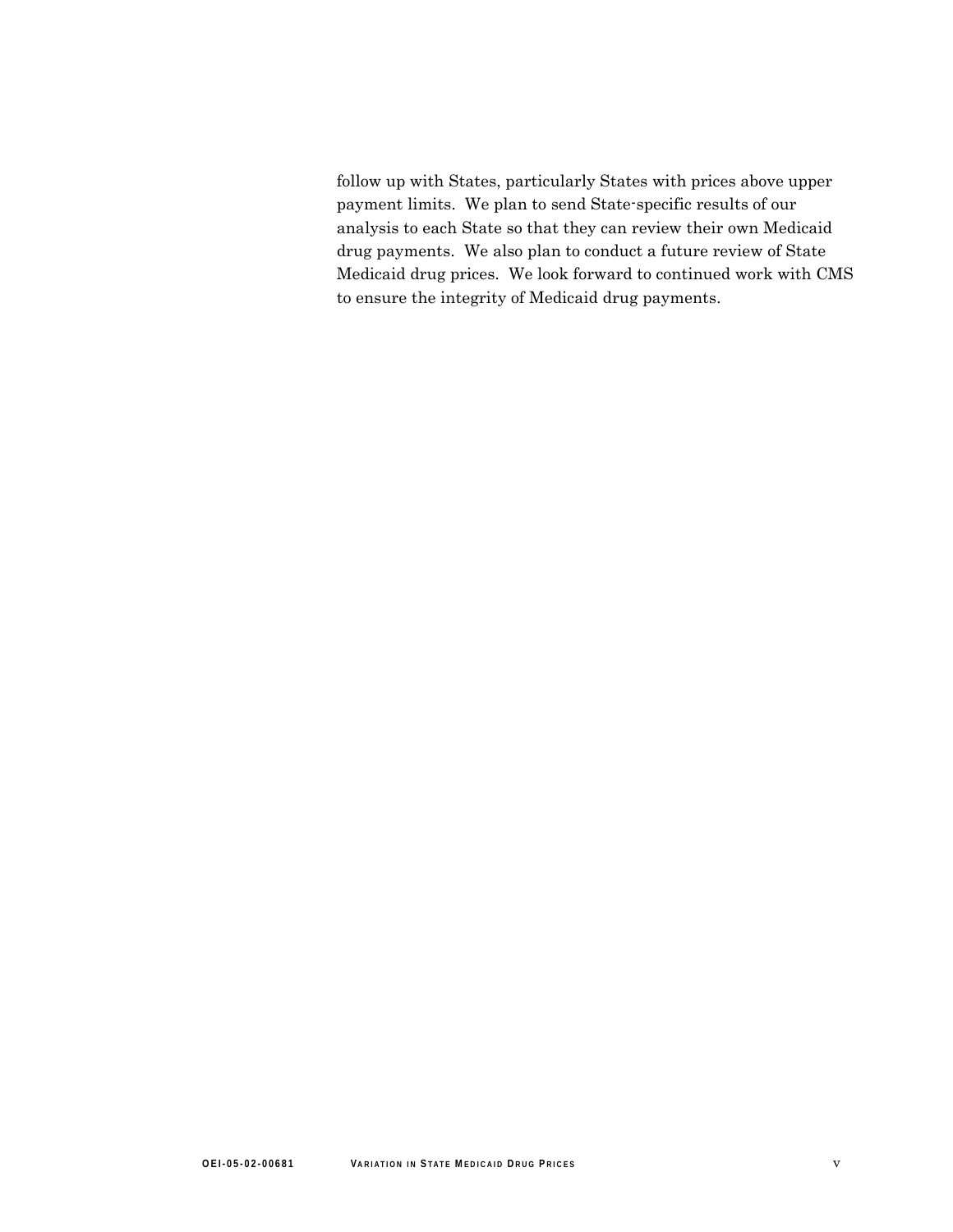## **TABLE OF CONTENTS**

| Highest State paid up to 4,073 percent more than lowest State 8 |
|-----------------------------------------------------------------|
| Medicaid could have saved \$86.7 million in FY 2001  13         |
| States' drug prices derive from multiple factors  16            |
|                                                                 |
|                                                                 |
|                                                                 |
|                                                                 |
|                                                                 |
|                                                                 |
|                                                                 |
| D: Distribution of States' Prices for Two Drugs32               |
| E: Comparison of Dispensing Fees to States' Prices33            |
|                                                                 |
|                                                                 |
|                                                                 |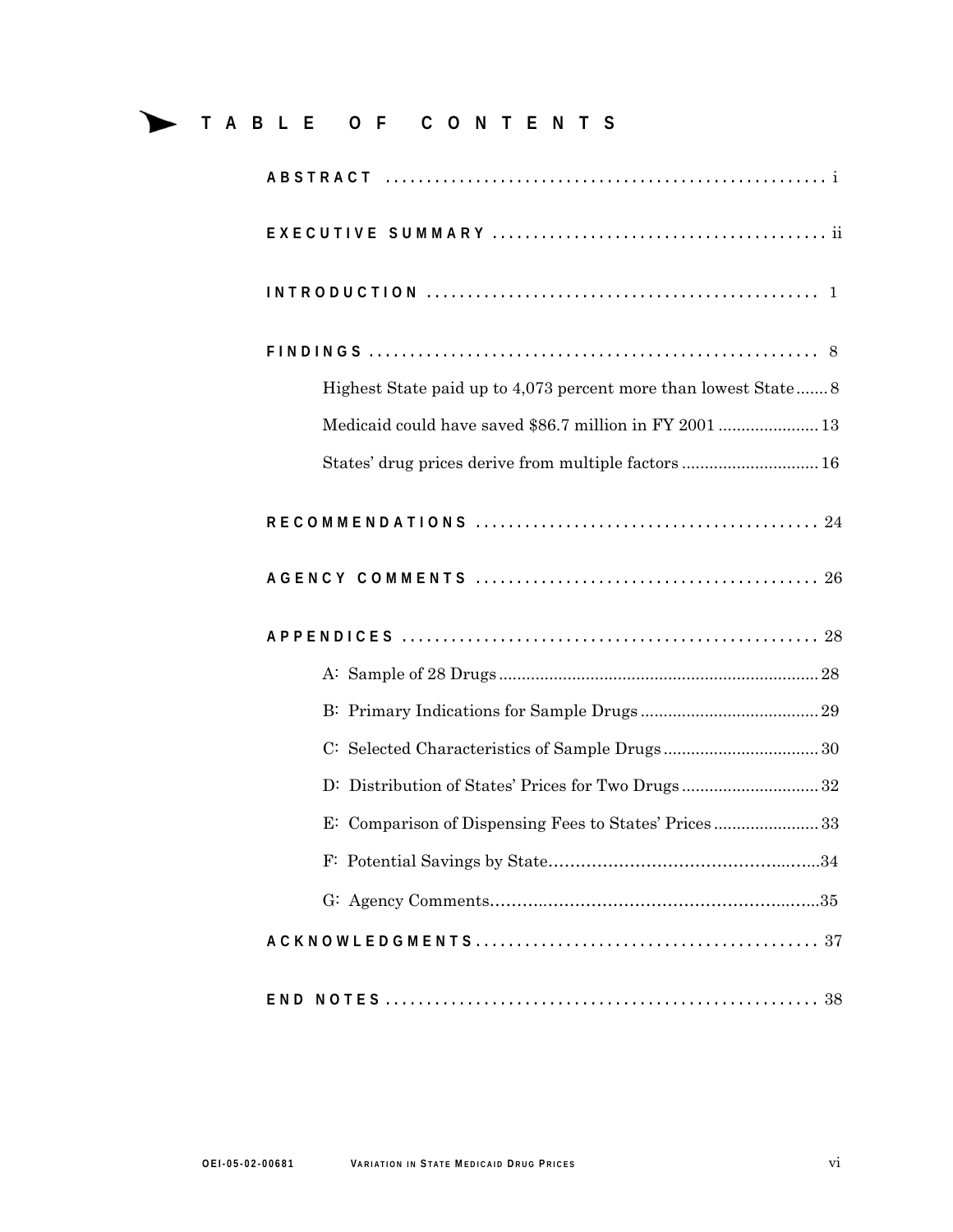### **OBJECTIVE**

To assess the extent to which State Medicaid programs vary in pharmacy reimbursement for the same type of prescription.

### **BACKGROUND**

#### **Medicaid Drug Expenditures**

All State Medicaid programs have elected to include prescription drug coverage, one of the most expensive Medicaid benefits. In fiscal year (FY) 2001, Medicaid expenditures on prescription drugs totaled approximately \$20 billion, representing 9 percent of the annual Medicaid budget.<sup>1</sup> The Medicaid program is the largest payer for prescription drugs nationally, representing 14 percent of the drug market.2 The Federal Government contributes a matching percentage of State Medicaid outlays, ranging from 50 to 83 percent, depending on the State's per capita income.

Prescription drugs are the fastest growing health care expenditure. Nationally, total spending for prescription drugs rose from \$48.2 billion in 1992 to \$141.8 billion in 2001.<sup>3</sup> Similarly, Medicaid expenditures for prescription drugs grew at more than twice the rate of overall Medicaid spending from FYs 1997 to 2001.4 The Centers for Medicare & Medicaid Services (CMS) projects that Medicaid drug expenditures will continue to increase by an average of 12.7 percent per year through 2011.5

These expected increases are significant in light of State budget constraints. In FY 2002, 40 States faced budget shortfalls that totaled nearly \$40 billion. The gap between State revenue and total spending was expected to widen to \$58 billion during FY 2003.<sup>6</sup> At the same time, total Medicaid expenditures have risen 13 percent. In a recent survey, 36 States identified prescription drug costs as the top Medicaid cost driver in FY 2001, and 12 additional States listed drugs as 1 of the top 3 expenditures. 7

#### **Medicaid Pharmacy Reimbursement**

**Drug Cost.** Under section 1902(a)(30)(A) of the Social Security Act, CMS has the authority to set upper payment limits for services available under the Medicaid program. For Medicaid, CMS sets maximum drug reimbursement limits to ensure that the Federal Government acts as a prudent buyer of drugs. 8 Within these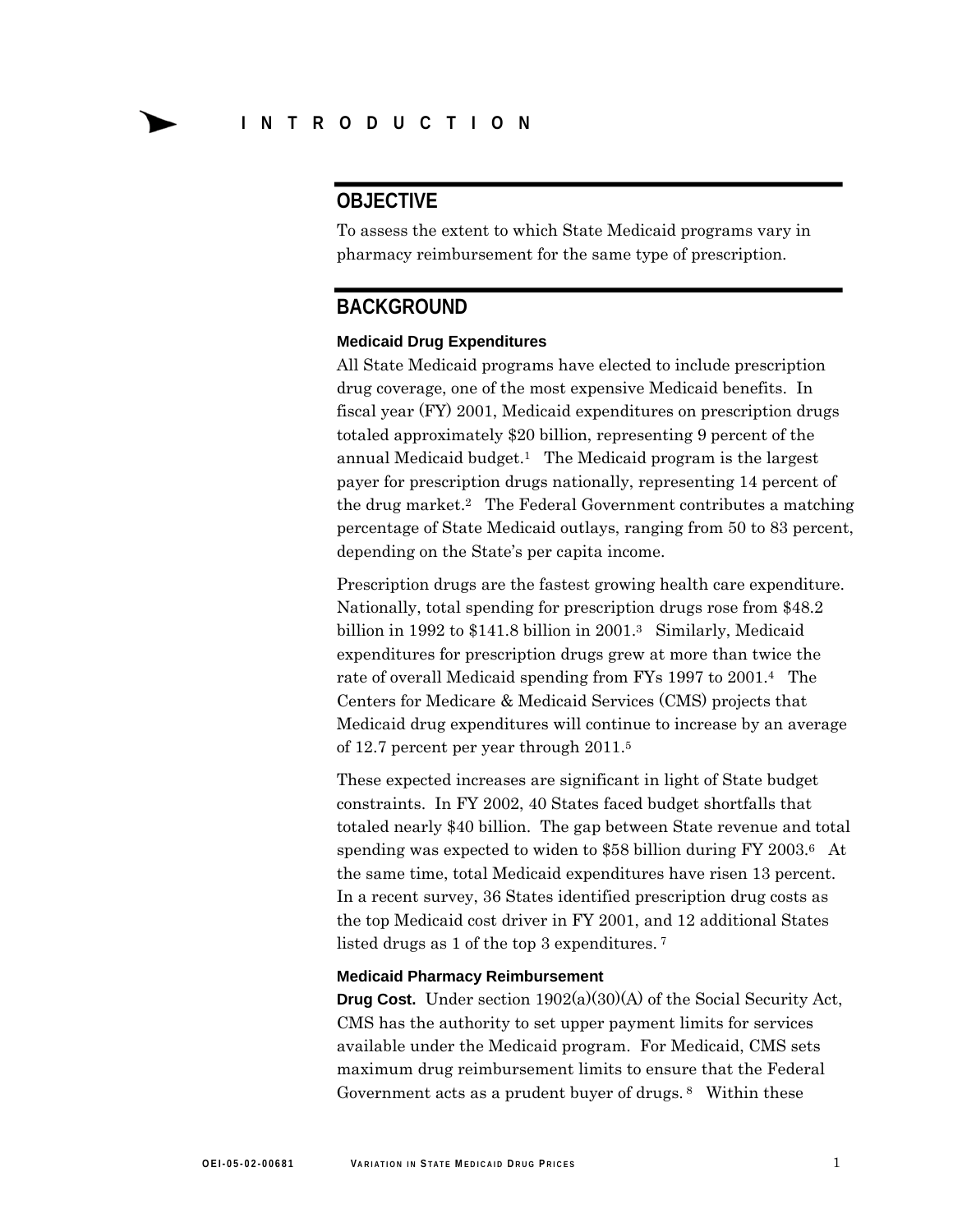Federal parameters, each State determines its own pharmacy reimbursement formula(s).

In general, States reimburse pharmacies for drugs at the lower of. (1) estimated [pharmacy] acquisition cost; or (2) the pharmacy's usual and customary charge to the general public. 9 The estimated acquisition cost is the State Medicaid agency's best estimate of the price generally and currently paid by providers for the drug. 10 CMS does not prescribe a method for calculating estimated acquisition cost; instead, each State establishes and specifies its own estimated acquisition cost formula in its Medicaid State plan. States also have flexibility to define their interpretation of a pharmacy's usual and customary charge.

Estimating pharmacy acquisition cost can present a challenge for States. Most often, States rely on published prices, including average wholesale price (AWP) and wholesaler acquisition cost, because they may not have access to the actual prices at which pharmacies purchase drugs. States generally obtain these list prices from a national pricing compendium issued by First Databank, a private company. However, numerous studies and audits by the Office of Inspector General (OIG) and other experts have found that these list prices, particularly AWP, overstate the prices pharmacies pay. For this reason, CMS requires that States using AWP include a significant discount off this price for CMS to consider it an acceptable estimate of pharmacy acquisition cost. 11

For certain multiple source drugs with a sufficient number of equivalent products and at least three suppliers, CMS sets specific Federal upper limit amounts. Multiple source drugs include generic drugs and brand name drugs for which generic alternatives are available (i.e., the drug's patent has expired). The Federal upper limit equals 150 percent of the lowest published price of the drug listed in national pricing compendia. 12 States may reimburse above the Federal upper limit price if the prescribing physician certifies that the brand name version of the drug is medically necessary.

Additionally, some States establish their own maximum allowable costs for multiple source drugs at a rate below an established Federal upper limit or for drugs for which CMS has not set a Federal upper limit. In a 2002 OIG survey, 24 States identified their maximum allowable cost program as a successful drug cost containment effort. Conceptually, State maximum allowable cost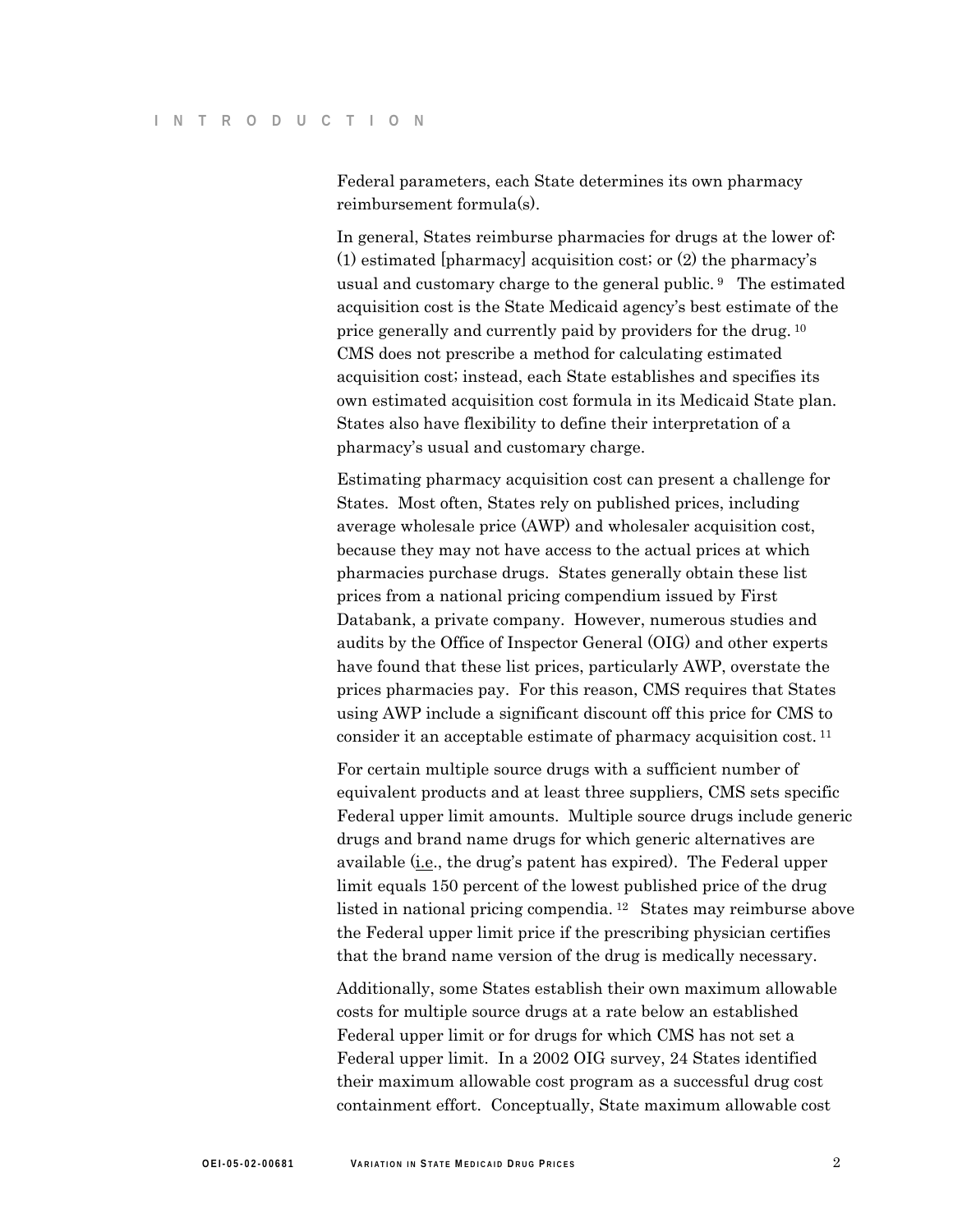programs resemble the Federal upper limit program in that they establish maximum reimbursement amounts for groups of equivalent drugs, i.e., a brand name drug and its generic equivalents.

In summary, State Medicaid programs reimburse pharmacies for drugs based upon the following upper limits:

For multiple source drugs, reimbursement is the lowest of: (1) the State's estimated acquisition cost calculation; (2) the pharmacy's usual and customary charge; (3) Federal upper limit, if one has been established; or (4) the State maximum allowable cost, if one has been established.

For single source drugs, reimbursement is the lower of: (1) the State's estimated acquisition cost calculation; or (2) the pharmacy's usual and customary charge.

**Dispensing Fees**. In addition to reimbursing pharmacies for the cost of the drug (also known as the ingredient cost), States are required to determine "reasonable" dispensing fees. <sup>13</sup> This fee represents the charge for the professional services provided by a pharmacist when dispensing a prescription.

#### **Medicaid Drug Rebate Program**

In addition to setting reimbursement limits, the Medicaid program limits expenditures by obtaining rebates from drug manufacturers. Federal statute mandates that in order for their drugs to be reimbursed by Medicaid, drug manufacturers must generally enter into rebate agreements and pay quarterly rebates to the State Medicaid agencies.14 CMS calculates rebate amounts using a statutory formula based on average manufacturer price (AMP), defined as the average price paid by wholesalers for drugs distributed to the retail class of trade. For innovator (brand name) drugs, this formula also includes a calculation based on best price, defined as the lowest price available from the manufacturer to any wholesaler, retailer, provider, health maintenance organization, nonprofit entity, or government entity, excluding any prices charged to a list of specified entities and an additional calculation based on an inflation factor.15

#### **Beneficiary Cost Sharing**

Federal law 42 U.S.C. § 1396o(a)(3) allows States to require "nominal" co-payments from certain beneficiaries. By law, States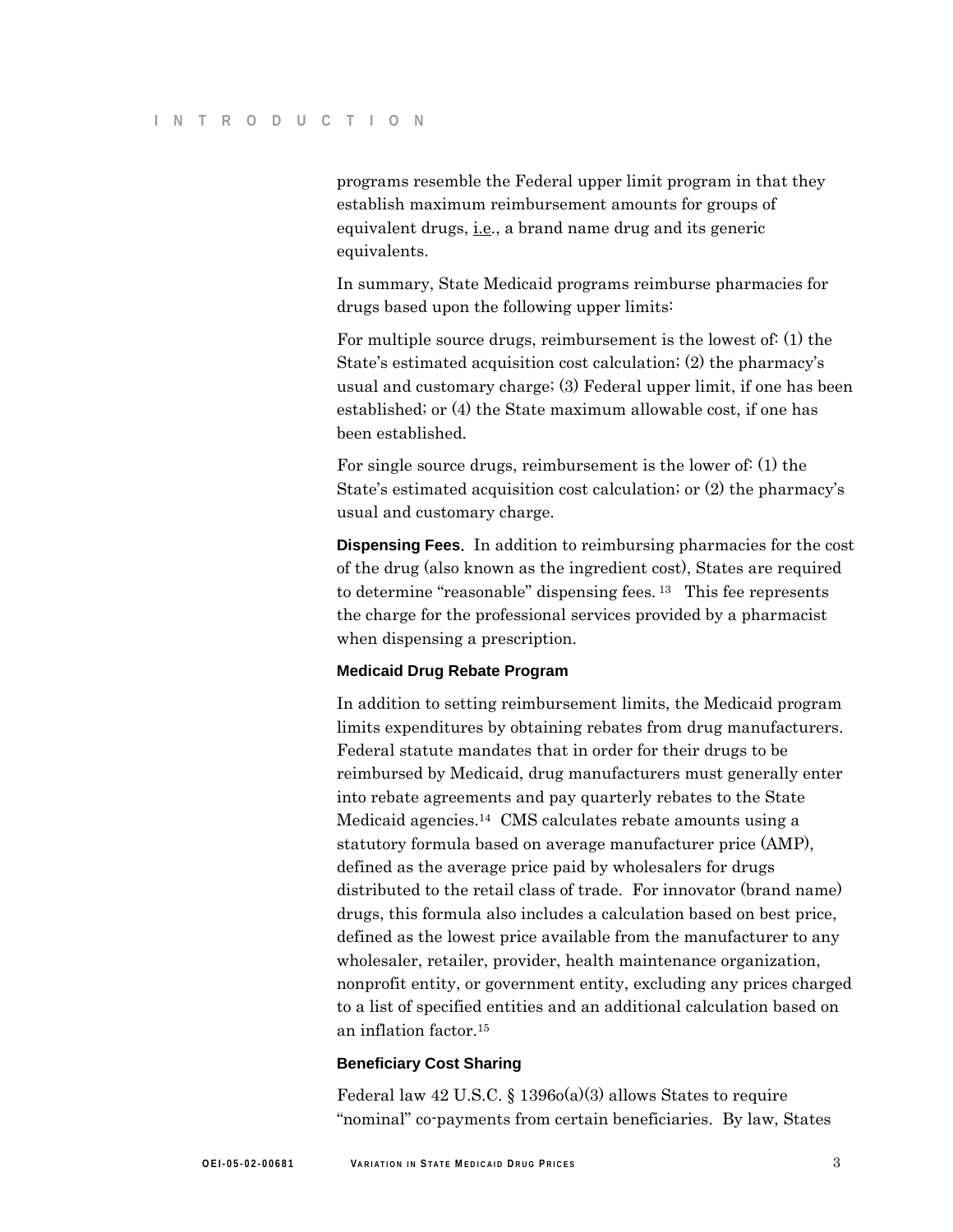cannot impose cost sharing requirements on particular populations, including children and pregnant women. 16 For those Medicaid beneficiaries subject to cost sharing requirements, co-payments may not exceed \$3 per prescription. 17 Also, pharmacists may not withhold a drug from a beneficiary who cannot afford to pay the copayment. 18

#### **Coordination of Third Party Coverage**

Some Medicaid beneficiaries have an additional third party (i.e., non-Medicaid) source of coverage for prescription drugs. In most cases, Medicaid is the payer of last resort. This means that, in general, the third party bears primary responsibility for paying that beneficiary's claims. If the Medicaid agency is aware of third party coverage, the agency must reject the claim.19 If the third party does not cover the full amount of the claim, then Medicaid may be responsible for part or all of the remaining balance.

States use two basic methods for processing Medicaid pharmacy claims when a third party is liable. A State Medicaid agency may require the pharmacy to bill the third party first, and then the State pays only the portion of the claim (if any) which is not covered by the third party, up to the Medicaid reimbursement limit. This is known as "cost avoidance." Or, a State Medicaid agency may pay the full amount that Medicaid reimburses for that claim, and then the State assumes the responsibility for recouping payment from the liable third party. This method is known as "pay and chase."

#### **Related Work by the Office of Inspector General**

OIG has issued a significant body of work related to Medicaid drug pricing. Numerous OIG reports have concluded that Medicaid pays more than several other Federal and private purchasers for a wide variety of drugs. Also, a 2002 OIG report "Medicaid Pharmacy - Additional Analyses of the Actual Acquisition Cost of Prescription Drug Products" (A-06-02-00041), found that the data upon which States base pharmacy reimbursement overstate pharmacy acquisition costs. More specifically, AWP overstated acquisition costs of single source drugs by 17.2 percent, multisource brand name drugs (without Federal upper limits) by 24.4 percent, multisource generic drugs (without Federal upper limits) by 54.2 percent, and all drugs with Federal upper limits by 72.1 percent. In these reports, OIG recommends that CMS review the current reimbursement methodology, work with States to find a method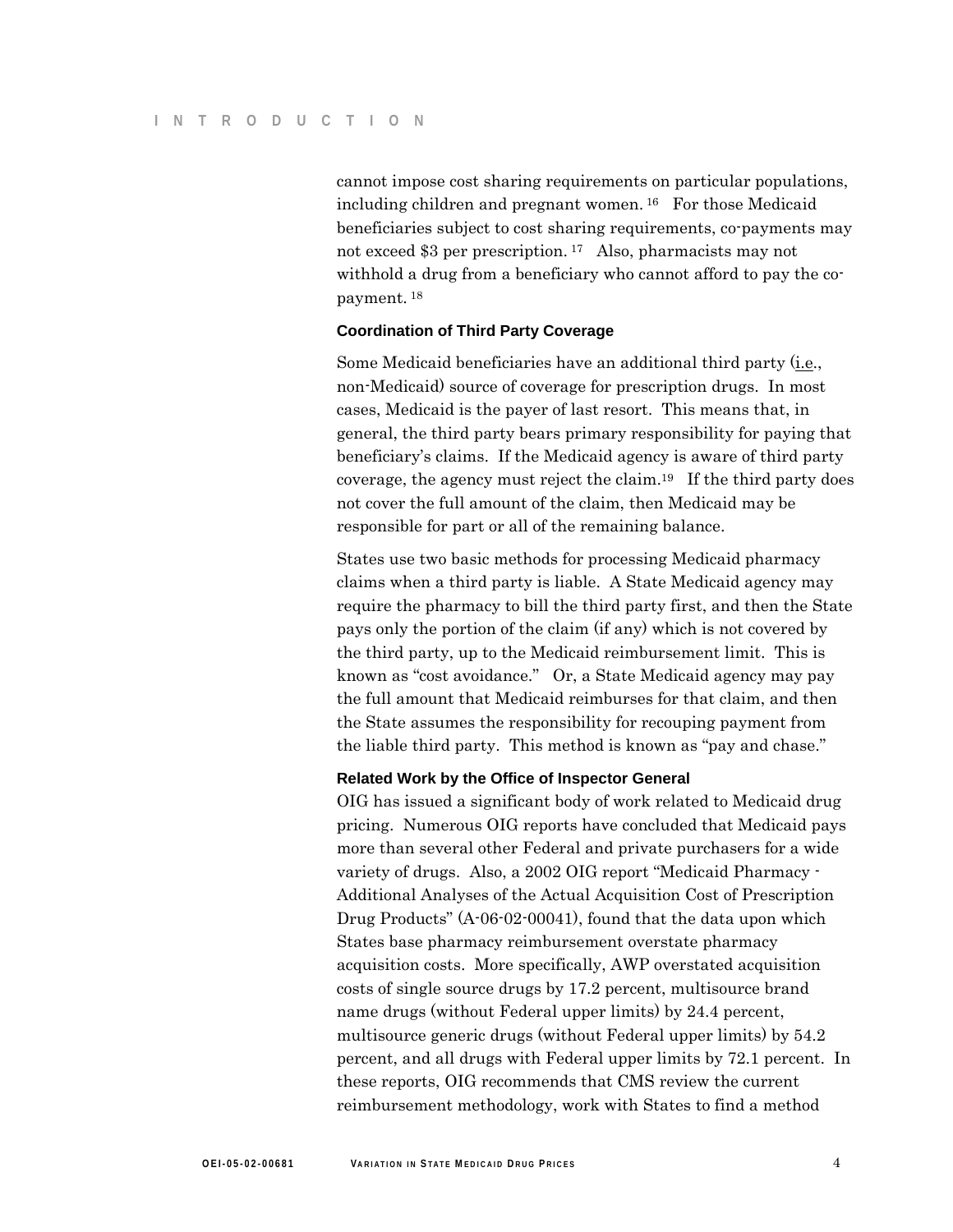that more accurately estimates pharmacy acquisition cost, and initiate a review of Federal Medicaid rebates.

### **SCOPE AND METHODOLOGY**

This report is limited to Medicaid drug reimbursement prices for outpatient drugs purchased by the fee-for-service component of Medicaid. We excluded drug prices negotiated by Medicaid managed care organizations. This study is focused on the variation in the drug reimbursement States pay to outpatient pharmacies. Our drug cost calculations include only the reimbursement for the drug ingredient cost and exclude the dispensing fee. Therefore, our comparison demonstrates the variation in the cost of the drug itself, distinct from differences in States' reimbursement for pharmacy services.

We excluded consideration of the Federal rebate for purposes of this analysis.<sup>4</sup> States have flexibility in setting their own pharmacy reimbursement methodology; however, the Federal unit rebate amount for each drug is established by CMS and is the same for all States. While we recognize that the Federal rebate program is important to cost containment for all States, it is beyond the scope of this study.

#### **Sampling and Data Collection**

In Medicaid, drugs are identified and tracked by 11-digit national drug codes (NDCs). NDCs identify unique formulations of each drug, including the manufacturer, strength, and package size.

We defined our sampling frames as the top 200 NDCs ranked by total FY 2001 Medicaid expenditures for each of the 3 categories of drugs. These three drug categories are: (1) single source drugs (brand name drugs with no generic equivalents), (2) innovator multiple source drugs (brand name drugs with generic equivalents), and (3) non-innovator multiple source drugs (generic drugs).

From the sampling frame for each drug category, we randomly selected 10 NDCs. We later excluded 2 of these NDCs (both were

a Excluding Federal rebates does not affect the absolute price difference across States, but it makes our percent difference calculations more conservative. For example, suppose State X reimburses \$1.00 per unit for a drug, and State Y reimburses \$0.50 per unit, and the unit rebate is \$0.10. The absolute price difference between States X and Y is \$0.50 for both reimbursement (\$1.00 - \$0.50) and net price after rebate (\$0.90 - \$0.40). However, State X pays 100 percent more than State Y when comparing reimbursement price (\$1.00 vs. \$0.50), but 125 percent more than State Y when comparing net prices after rebate (\$0.90 vs. \$0.40).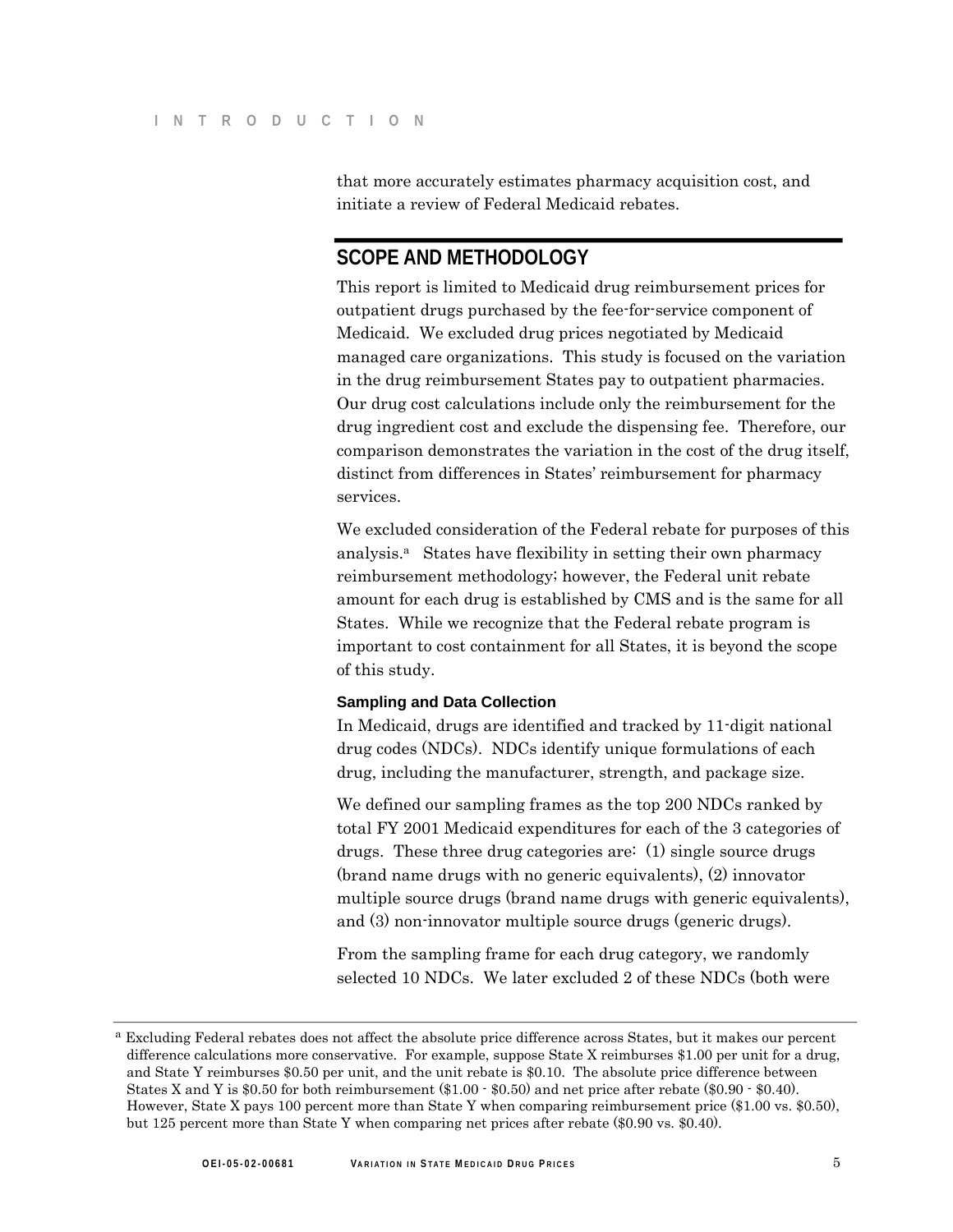innovator multiple source drugs) from our analysis because many States did not cover these 2 NDCs during FY 2001. We will use the term "28 drugs" to refer to the 28 NDCs included in our analysis. We analyzed the variation for these 28 selected drugs, but we cannot project the variation to the universe of Medicaid drugs. The selected drugs are detailed in Appendix A. Also, Appendix B lists the primary indication(s) for each drug.

We requested reimbursement information for our sample of drugs from all 50 States and the District of Columbia for FY 2001. We issued this request to both the Medicaid director and Medicaid pharmacy director in each State. For each drug, we requested States' total drug ingredient cost reimbursement and total units for each quarter of FY 2001 (October 2000 through September 2001). Forty-two States responded.

We also surveyed each State's Medicaid director and Medicaid pharmacy director to collect contextual information on States' pharmacy reimbursement for FY 2001, including States': (1) estimated acquisition cost formula(s); (2) sources of pricing data; (3) definition of usual and customary charge; (4) State maximum allowable costs; and (5) pharmacy dispensing fees.

#### **Analysis**

Though 42 States responded to our data request, some States could not provide data from all 4 quarters for all 28 drugs. If a State could not provide complete data for 4 quarters of FY 2001 for a particular drug in our sample, we excluded that State from our analysis for that drug. For 9 of the 28 drugs, we received complete data from all 42 responding States. For 9 additional drugs, our analysis relied on 41 of the 42 States. The drug for which the fewest States provided complete data was Zestril, for which we used data from 35 of the 42 States. Appendix A lists the number of States for which we received complete data for each of the 28 drugs.

We used the States' average annual unit prices as the basis for measuring price variation and potential savings. For each State, we calculated the FY 2001 average annual unit price for each drug by adding together the total reimbursement for each of the 4 quarters and dividing this by the sum of the total units for the 4 quarters.

For each drug, we assessed variation in unit reimbursement prices across States in several ways. Primarily, we measured the percent difference in average annual unit price between the highest paying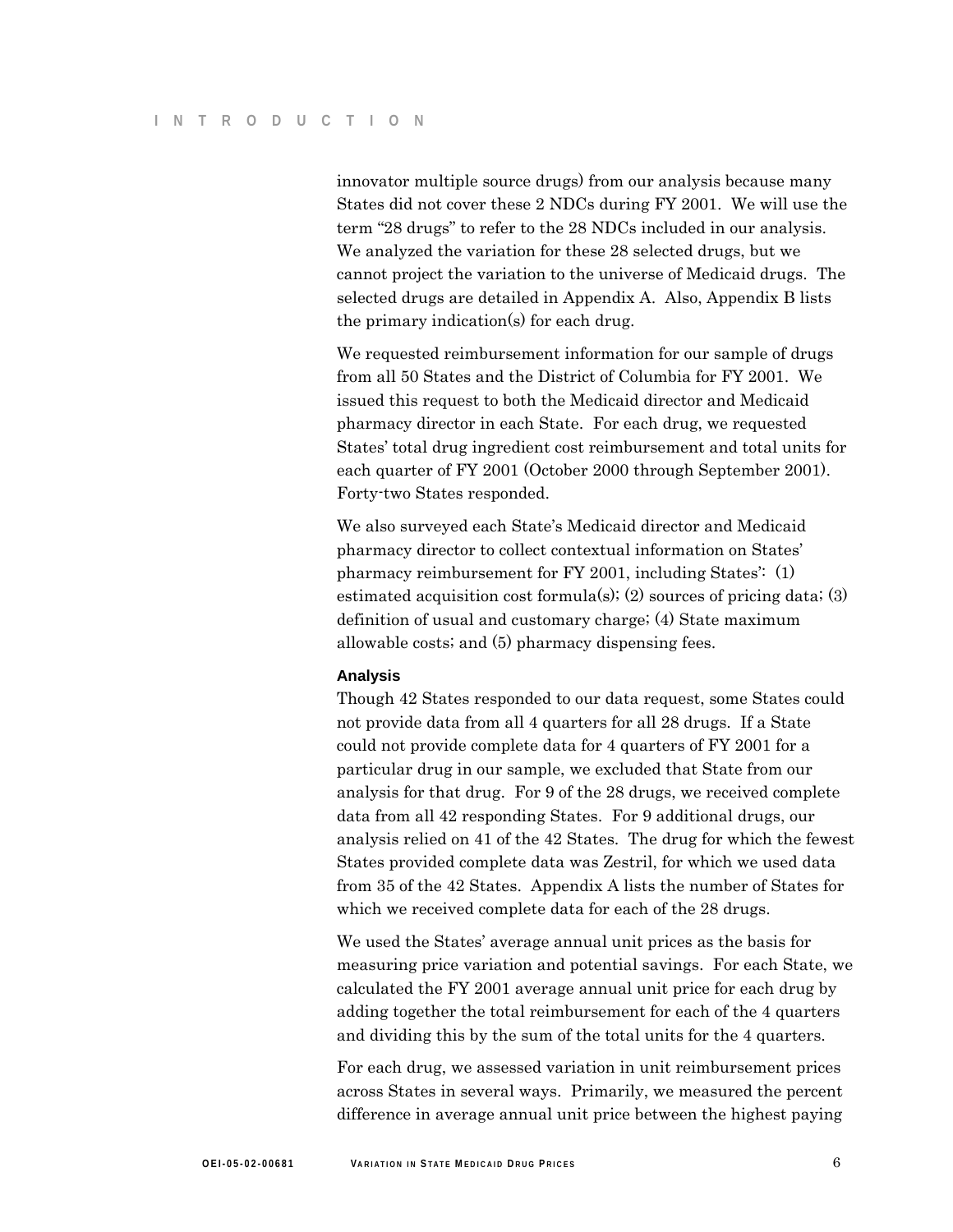State and the lowest paying State for each drug. We used the lowest paying State for each drug as a benchmark. We also calculated the interquartile range, which is the difference between the prices paid by the States at the 25th and 75th percentile for each drug. Finally, we applied several graphical techniques, including scatterplots and stock market charts, to each drug to assess the distribution of State prices. We used similar analyses to measure variation across drug categories.

We measured the potential savings Medicaid could have achieved if all States reimbursed for each drug at the same price as the lowest paying State. For each drug, we determined the difference in annual price per unit between the State with the lowest unit price and each of the other States. We multiplied this unit price difference for each State by the total number of units that the State purchased in FY 2001. Our savings calculation is conservative because for each drug we only included savings for the States from which we received all 4 quarters of data for FY 2001. For some drugs, savings are based on fewer than 42 States.

Additionally, we assessed each State's success at obtaining lower prices, relative to other States. For each drug, the State which obtained the lowest unit price was ranked "one." We then evaluated States' patterns of prices, relative to other States, to determine whether States systematically obtain lower or higher relative prices.

Finally, we synthesized the descriptive information from our survey of States with the reimbursement data to explore how States' differences in reimbursement methodologies and other factors may affect differences in average annual drug prices.

Our review was conducted in accordance with the *Quality Standards for Inspections* issued by the President's Council on Integrity and Efficiency.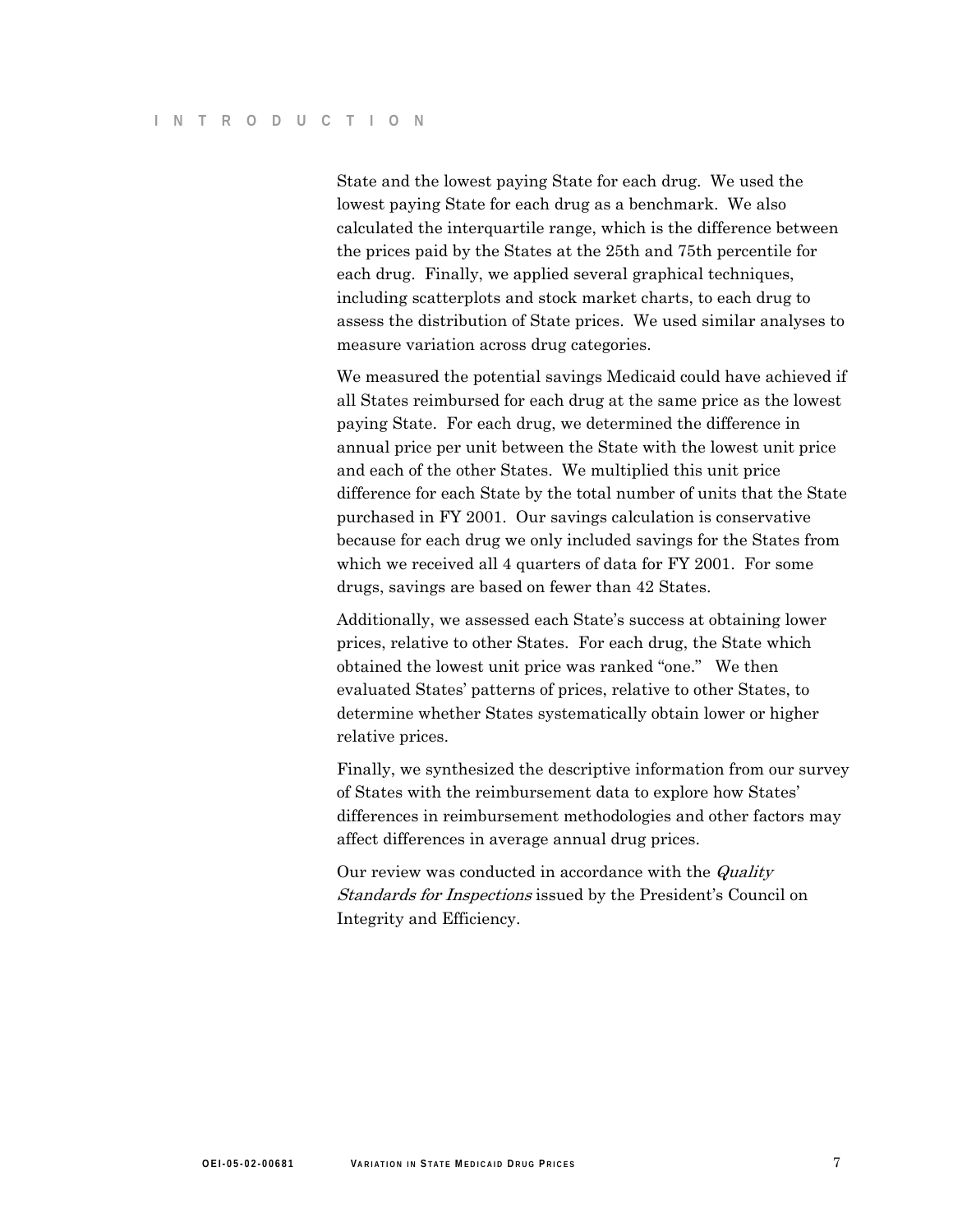

# **The highest paying State's unit price ranged from 12 to 4,073 percent more per drug than the lowest** For each of the 28 drugs in our **paying State for the 28 drugs in our sample.**  $\begin{array}{r} \text{For each of the 28 drugs in our sample, we calculated the differential equation (1) and (2) are given by the following equation:\n\n
$$
\begin{array}{r}\n\text{For each of the 28 drugs in our sample, we calculated the differential equation:\n\end{array}
$$$

drug between the lowest and

highest paying States. For each drug, we used as a benchmark the State that paid the lowest average annual unit price. The difference between the highest and lowest paying States ranged by drug from 12 to 4,073 percent. On average, the highest paying State paid 477 percent more per drug than the lowest paying State for the 28 drugs in our sample. Median difference was 49 percent.

The average difference between the highest and lowest paying States is considerably higher than the median difference because four drugs demonstrated a substantially higher level of variation than the rest of the sample. For these 4 drugs, the highest paying State paid over 2,000 percent more than the price paid by the lowest State. For 18 of the 28 drugs in our sample, the highest paying State paid between 12 and 71 percent more than the price paid by the lowest paying State. For the remaining 6 drugs, the highest **For 4 drugs, the highest** paying State paid between 120 and 548 percent more than the price **paying State paid over 2000** of the lowest paying State. Appendix C provides the percent price **percent more than the price** differences for each drug.

**of the lowest paying State** Price variation decreases when measured by interquartile differences because this measurement does not include the States with the highest and lowest reimbursement prices. However, a significant amount of variation remains, indicating that the States in the middle of the distribution also vary from each other. Table A provides the average, median, and range in percent differences between the highest and lowest paying States and between the States at the 25th percentile and at the 75th percentile.

| Table A. Measures of Percent Variation in States Unit Prices per Drug |                                                                       |                                                                  |  |  |  |  |
|-----------------------------------------------------------------------|-----------------------------------------------------------------------|------------------------------------------------------------------|--|--|--|--|
|                                                                       | <b>Percent Difference between</b><br><b>Highest and Lowest States</b> | <b>Percent Difference between</b><br><b>Interguartile States</b> |  |  |  |  |
| Average                                                               | 477%                                                                  | 28%                                                              |  |  |  |  |
| Median                                                                | 49%                                                                   | 6%                                                               |  |  |  |  |
| Range                                                                 | 12% to 4073%                                                          | 3% to 266%                                                       |  |  |  |  |

 $T$ a Measures of Percent Variation in States per Drug in States per Drug in States per Drug in States per Drug in States per Drug in States per Drug in States per Drug in States per Drug in States per Drug in Drug in Drug

Source: OIG National Survey, 2002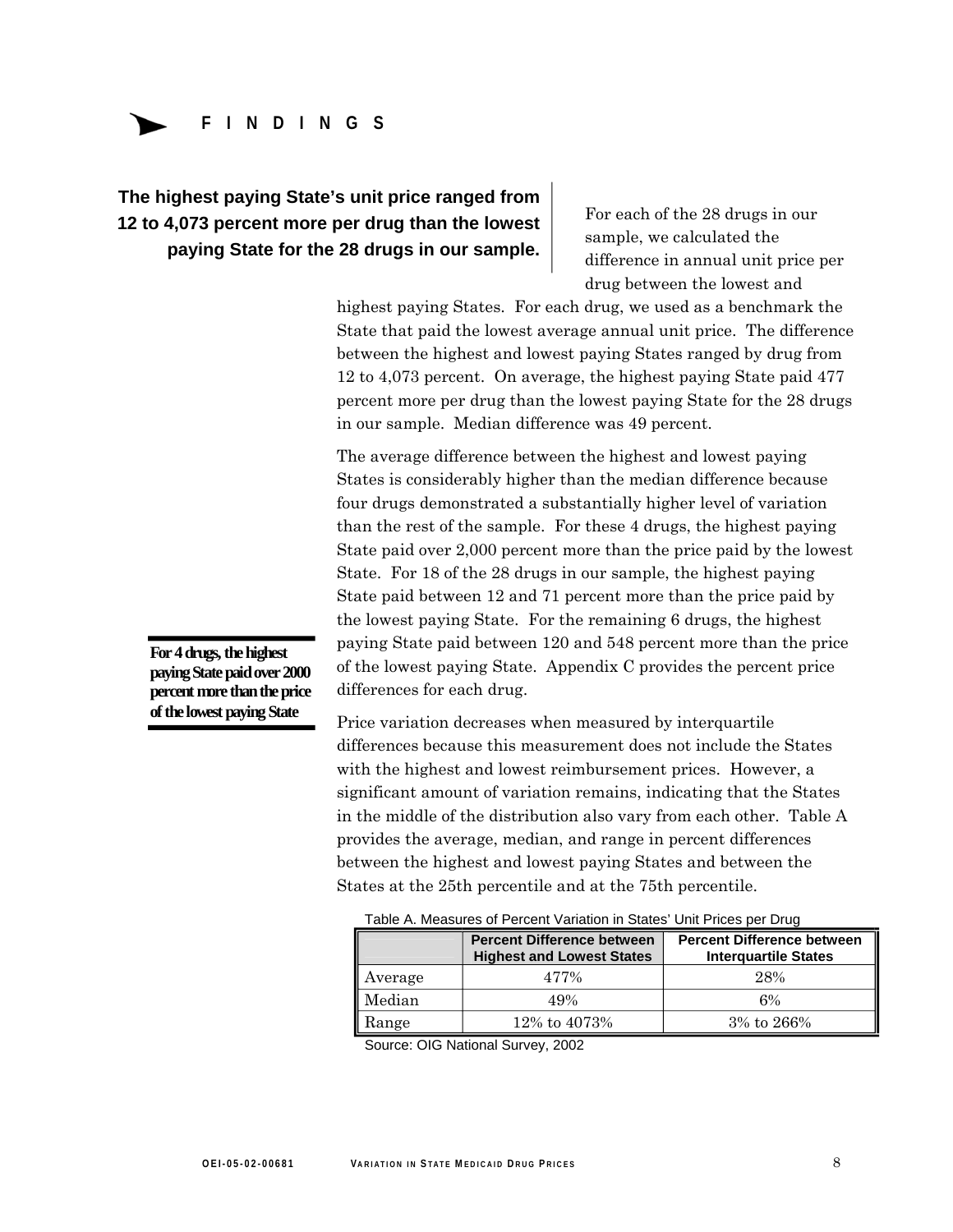### **On average, the highest paying State paid approximately \$200 more per package than the lowest paying State for the 28 drugs.**

To calculate the reimbursement price difference per package, we multiplied the unit price difference by the number of units per package. The highest paying State paid an average of \$197 more than the lowest paying State per package for the 28 drugs in our sample. The price differences per package range from \$6 for Combivent to \$1,244 for Ranitidine HCl 1000. The median price difference was \$65. Table B displays the top five drugs by absolute price differences per package between the lowest and highest paying States.

| Drug                | Lowest State's Price<br>per Package | <b>Highest State's Price</b><br>per Package | <b>Price Difference</b><br>per Package |
|---------------------|-------------------------------------|---------------------------------------------|----------------------------------------|
| Ranitidine HCl 1000 | \$51                                | \$1,295                                     | \$1,244                                |
| Atenolol            | \$17                                | \$704                                       | \$687                                  |
| Prilosec            | \$3,221                             | \$3,876                                     | \$654                                  |
| Ranitidine Tablets  | \$25                                | \$648                                       | \$623                                  |
| Ranitidine HCl 500  | \$27                                | \$648                                       | \$621                                  |

Table B. Drugs with the Greatest Absolute Price Difference per Package

Source: OIG National Survey, 2002

Absolute price difference per package is a product of both the level of variation across States and the cost of the drug. For example, Prilosec shows a difference of \$654 between the highest and lowest paying States and is ranked third in the absolute dollar difference between the highest and lowest States. Because Prilosec is relatively expensive, this represents only a 20 percent difference in price. Conversely, Albuterol Sulfate, which is relatively inexpensive, demonstrates a much lower absolute price difference per package (\$7), but this represents a 227 percent difference between the highest and lowest State prices.

#### **States' prices vary most for non-innovator multiple source drugs.**

Of the three drug categories, non-innovator multiple source drugs (generic drugs) demonstrated the widest percentage range of prices between the highest and lowest paying States. Price variation ranged from 20 to 4,073 percent for the 10 non-innovator multisource drugs in our sample. Innovator multisource drugs ranked second in percent differences between the highest and lowest States, and single source drugs demonstrated the least percent variation. The median variation among the 10 non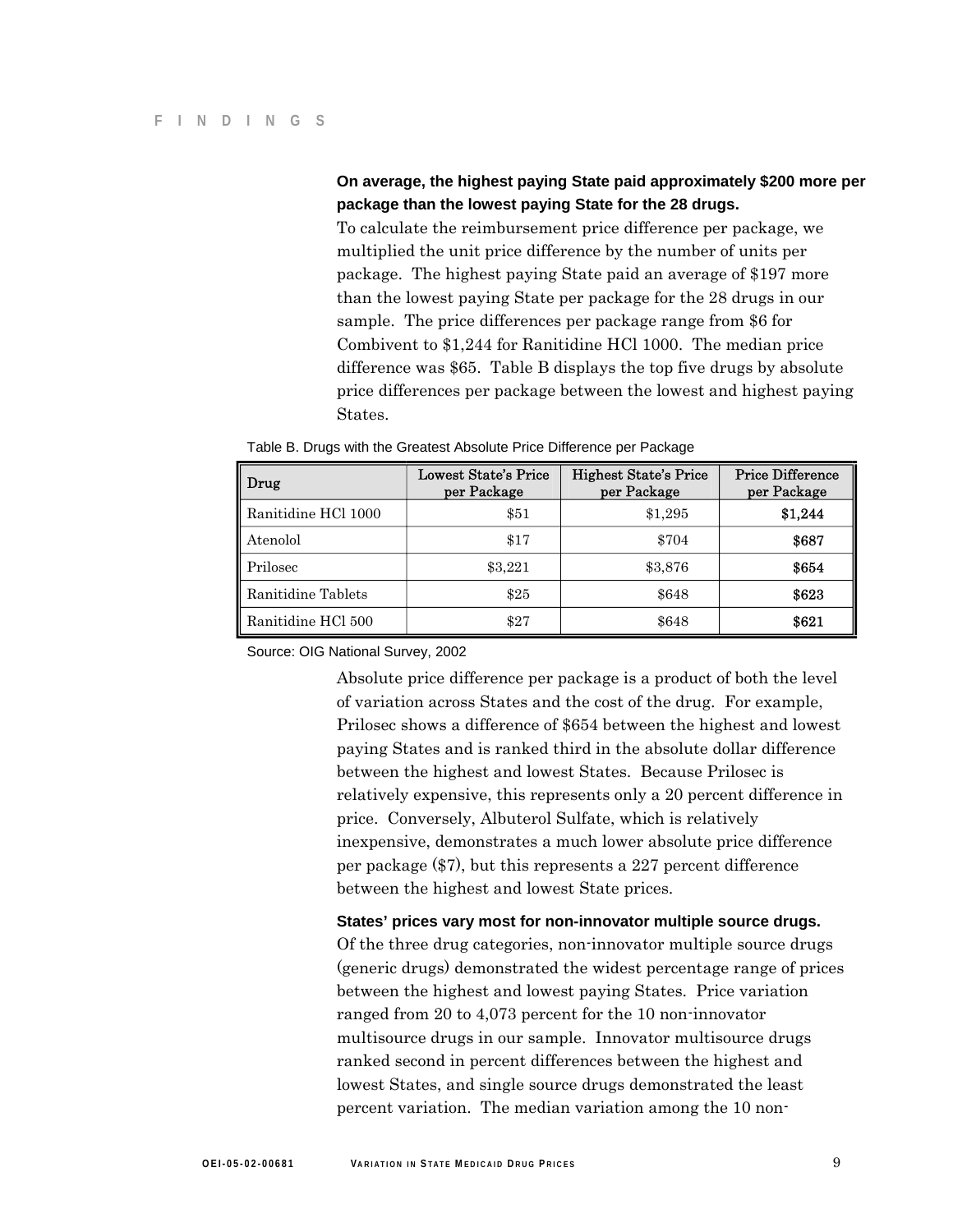innovator multisource drugs was 374 percent, compared to 53 percent for the 8 innovator multisource drugs and 18 percent for the 10 single source drugs. Table C displays the range, average, and median percent differences in price for each of the three drug categories.

| Drug Category             | Range of Percent<br><b>Price Differences</b> | <b>Average Percent</b><br><b>Price Difference</b> | <b>Median Percent</b><br><b>Price Difference</b> |
|---------------------------|----------------------------------------------|---------------------------------------------------|--------------------------------------------------|
| Single Source             | $12 - 71%$                                   | 23%                                               | 18%                                              |
| Innovator Multisource     | 33-227%                                      | 102%                                              | 53%                                              |
| Non-innovator Multisource | 20-4073%                                     | 1230%                                             | 374%                                             |

|  | Table C. Percent Differences between High and Low States by Drug Category |  |  |  |
|--|---------------------------------------------------------------------------|--|--|--|
|  |                                                                           |  |  |  |

Source: OIG National Survey, 2002

This wide variation in reimbursement price for non-innovator multisource drugs is not limited to the difference between the highest and lowest of the 42 State prices. If we exclude the States with the highest and lowest prices from our analysis, the noninnovator multisource drugs still demonstrate the most variation in our sample, followed by the innovator multisource drugs, and then the single source drugs. The average difference between the State at the 25th percentile and the State at the 75th percentile (i.e., the interquartile range) was 63 percent for the 10 non-innovator multisource drugs. In contrast, the interquartile range for innovator multisource and single source drugs averaged 14 percent and 4 percent, respectively.

In addition to demonstrating greater percent variation, multiple source drugs (both non-innovator and innovator) display a different pattern of price variation than single source drugs. When the 42 States' prices are ordered from low to high for each drug, prices for the single source drugs in our sample tend to increase at a more consistent rate from the lowest State price to the highest State price. In comparison, prices for multiple source drugs in our sample tend to increase more sharply from one State to the next for several States at the low and/or high ends of the price range. Prices for the States in the middle of the price range, on the other hand, increase more gradually from State to State. To illustrate these different patterns, Appendix D displays the price distributions for a single source and a multiple source drug.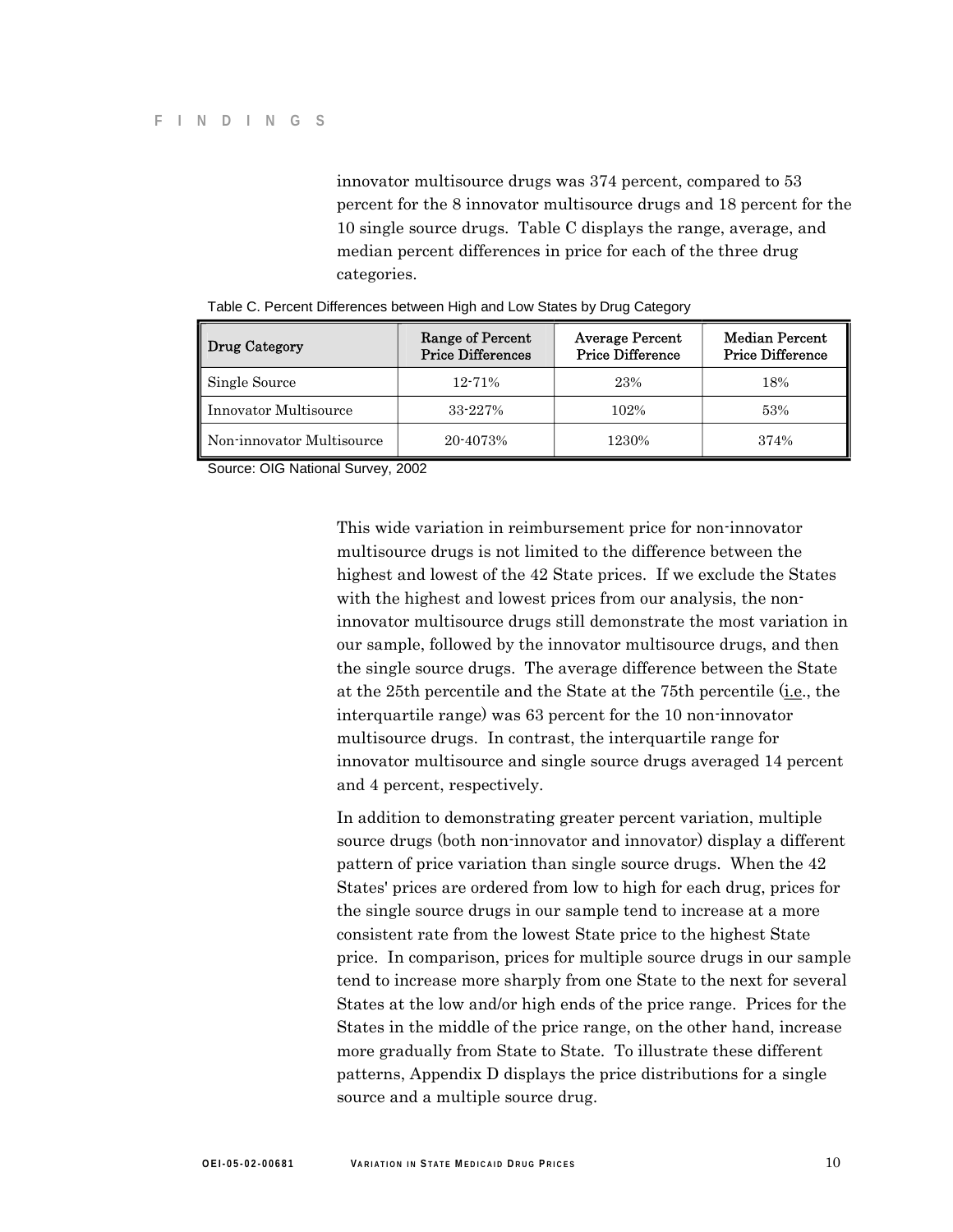### **Many States do not pay consistently low or high prices across the 28 drugs in our sample.**

To examine State patterns in drug prices, we ranked all States by average annual unit price for each drug for which they provided complete data. A rank of "one" identifies the State that reimbursed at the lowest unit price. Thus, the lower the State's rank, the lower its drug reimbursement prices. We averaged each State's rank across all drugs for which they submitted data.

Chart 1 below displays the high, low, and mean rank across all 28 drugs for selected States and illustrates that several States reimbursed at high relative prices for some drugs and low prices for others. For each State, the top of the line indicates the highest rank that State received for any of the drugs, the bottom of the lines represent the lowest rank, and the dot indicates the mean rank for that State. The longer the line, the greater the difference between a State's highest and lowest rank. For example, across the 28 drugs, Louisiana's ranks ranged from 3 to 42. Missouri's prices ranged from being the lowest (a rank of one) for one drug to one of the highest for another drug.

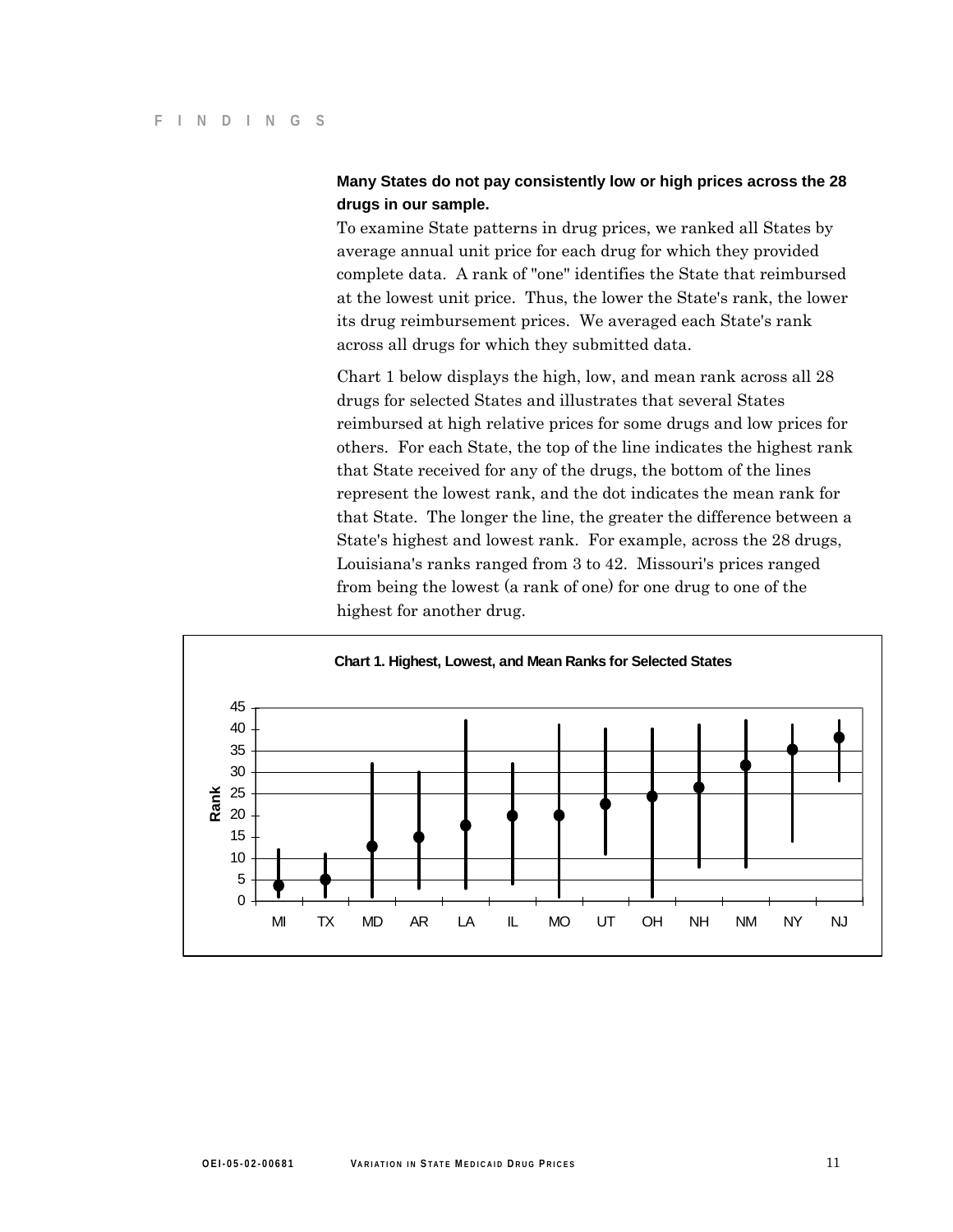However, as Table D demonstrates, some States displayed consistent patterns in price ranks relative to other States, particularly when States' ranks are assessed by drug category. Michigan and Texas paid consistently low reimbursement prices relative to other States, while New Jersey and New York ranked consistently high. Other States, such as Ohio and Nebraska, tended to vary in price rank depending on the type of drug. Both of these States paid relatively high reimbursement prices for single source and multiple source brand name drugs but relatively low reimbursement prices for generic drugs compared to other States.

| <b>State</b> | All 28 drugs | <b>Single Source</b><br>Drugs | Innovator<br><b>Multisource Drugs</b> | Non-innovator<br><b>Multisource Drugs</b> |
|--------------|--------------|-------------------------------|---------------------------------------|-------------------------------------------|
| МI           |              |                               |                                       | 3                                         |
| <b>TX</b>    | 2            | 4                             | 2                                     |                                           |
| NY           | 41           | 39                            | 40                                    | 40                                        |
| NJ           | 42           | 42                            | 42                                    | 42                                        |
| <b>OH</b>    | 30           | 41                            | 31                                    |                                           |
| <b>NE</b>    | 29           | 36                            | 34                                    | 10                                        |

Table D. Rank (out of 42 States) by Drug Category for Selected States

Source: OIG National Survey, 2002

### **States' reimbursement prices for the 28 drugs were not related to their dispensing fees to pharmacies.**

For the 28 drugs in our sample, States' dispensing fees were not related to their drug reimbursement prices, relative to other States. A State's total reimbursement to pharmacies for Medicaid prescriptions includes both the drug ingredient reimbursement to cover the cost of the drug itself, plus a dispensing fee to reimburse for the pharmacy's services. $<sup>b</sup>$  For each drug category, we ranked</sup> States from the lowest drug reimbursement prices to the highest and then tested whether States' ranks were related to their dispensing fees. $\epsilon$  We did not find that States with lower drug ingredient prices were compensating for their lower prices by paying higher dispensing fees. Appendix E provides details of this analysis.

b When States reimburse at the usual and customary charge, the State does not pay a separate dispensing fee.

c This analysis is based upon the 33 States with a flat dispensing fee. Nine States with variable fees were excluded.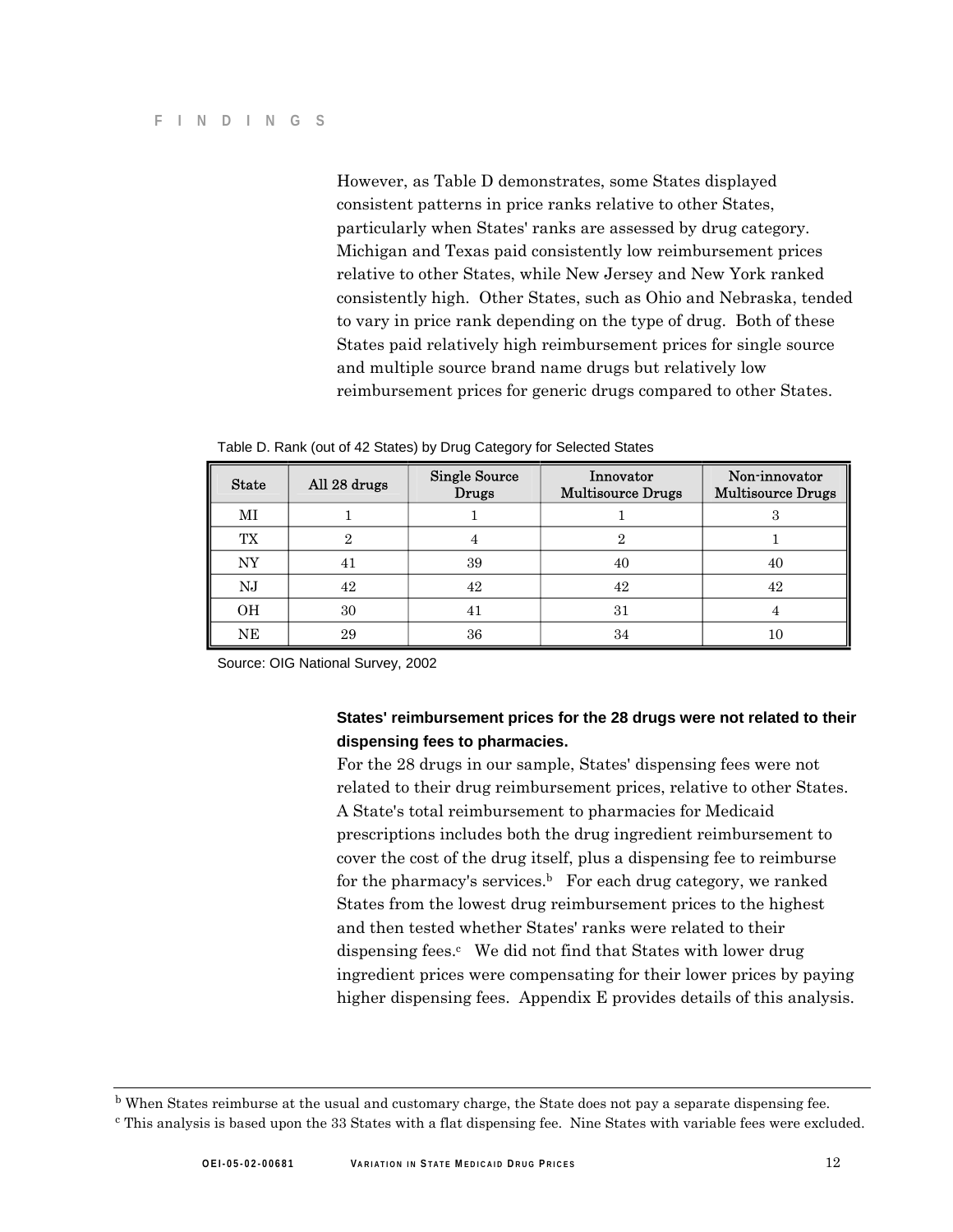### **Medicaid could have saved \$86.7 million in FY 2001,** For each drug, we determined the **if all States paid the same price as the lowest**  $\frac{d}{dt}$  difference in annual unit **paying State for each of the 28 drugs in our sample reaff and interest price between the**

State with the lowest unit price

and each of the other States.<sup>d</sup> We multiplied this unit price difference for each State by the total number of units that the State paid for in FY 2001. We found that Medicaid could have saved \$86.7 million in FY 2001 for the 28 drugs in our sample. This potential savings represents over 13 percent of the \$653 million Medicaid spent for these 28 drugs in the 42 States. The Federal share of the savings would have been \$50 million, while States' share would have been over \$36 million.

### **Single source drugs could achieve the greatest potential savings of the three drug categories.**

In our sample, potential savings associated with the single source drugs far exceed the potential savings of both types of multiple source drugs in terms of absolute dollar amount. Medicaid could have saved \$52.2 million (60 percent of the total savings) on the 10 single source drugs, followed by \$25.5 million (30 percent) on the 10 non-innovator multisource drugs, and \$8.9 million (10 percent) for the 8 innovator multisource drugs in our sample.

Decreasing the unit reimbursement prices of the single source drugs by even a small percentage would produce substantial savings because single source drugs are the most expensive and the most highly utilized drug category. In our sample, the 10 single source drugs account for 77 percent of the total expenditures on the 28 drugs. Table E provides drug expenditures and potential savings information for the three drug categories.

d Our savings calculation is conservative because for each drug we only included savings for the States from which we received all 4 quarters of data for FY 2001. For some drugs, savings are based on fewer than 42 States.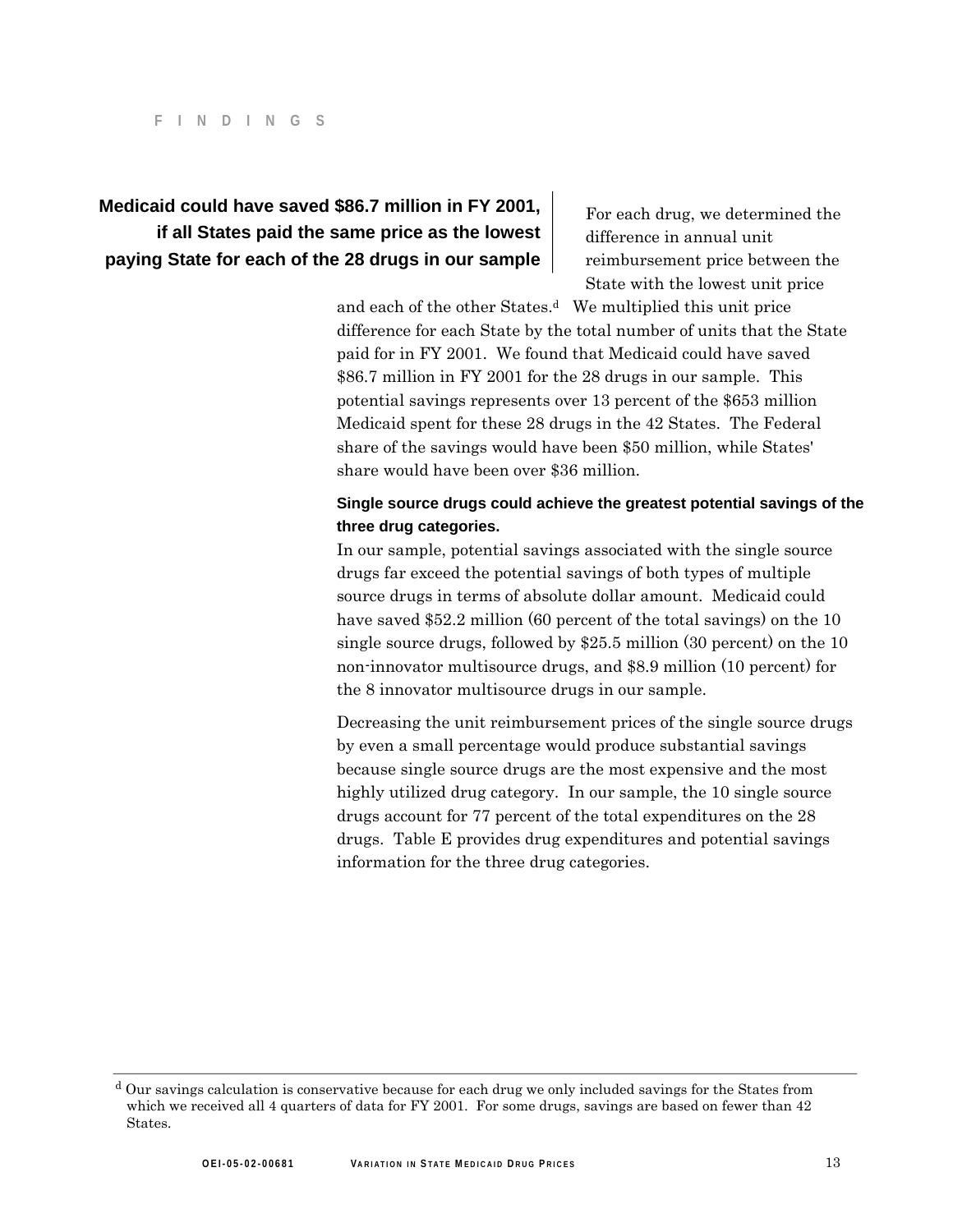| Drug Category                        | <b>FY 2001</b><br>Expenditures | Percent of<br>Total<br><b>Expenditures</b> | Potential<br>Savings | % of Total<br><b>Potential Savings</b> |
|--------------------------------------|--------------------------------|--------------------------------------------|----------------------|----------------------------------------|
| Single Source (10 drugs)             | \$504 million                  | 77%                                        | $$52.2$ million      | 60%                                    |
| Innovator Multisource (8 drugs)      | \$34 million                   | 5%                                         | \$8.9 million        | 10%                                    |
| Non-innovator Multisource (10 drugs) | \$116 million                  | 18%                                        | $$25.5$ million      | 30%                                    |
| Totals (28 drugs)                    | \$654 million                  | 100%                                       | \$86.7 million       | 100%                                   |

#### Table E. FY 2001 Expenditures and Potential Savings by Drug Category

Source: OIG National Survey, 2002

#### **Almost half of Medicaid's potential savings would come from 5 of the 28 drugs.**

In our sample of 28 drugs, potential Medicaid savings per drug ranged from \$141,000 for Zestril to \$16.3 million for Depakote. Depakote accounted for 19 percent of the total savings for the 28 drugs. The median potential savings per drug are \$2 million. Appendix F provides potential savings associated with each drug.

Five of the 28 drugs produced almost half (49 percent) of the total potential savings. These drugs are Depakote, with \$16.3 million in potential savings; Prilosec (\$7.4 million); Lipitor (\$6.9 million); Avonex Kit (\$6.2 million); and Oxycontin (\$5.8 million). Potential savings from these 5 drugs total \$42.5 million for FY 2001. Spending on these 5 drugs, which account for the highest expenditures in our sample, totaled \$376.2 million, representing more than half of the total Medicaid expenditures for the 28 drugs in the 42 States in FY 2001. Because these drugs are costly and highly utilized, any price reduction would have an important impact on Medicaid savings.

**Medicaid could have saved more than 50 percent on 9 of the 28 drugs.**  For 9 of the 28 drugs, Medicaid's potential savings exceeded 50 percent of total expenditures. In other words, for these drugs Medicaid could have spent less than half of what was spent if all States had paid the same price as the lowest paying State.

For instance, Medicaid could have spent 92 percent less than its FY 2001 expenditures on Atenolol. In FY 2001, the 42 States could have reimbursed pharmacies for the 8 million units of Atenolol for less than \$135,000 instead of the \$1.8 million actually paid. Michigan and Maryland each paid less than \$20 per bottle for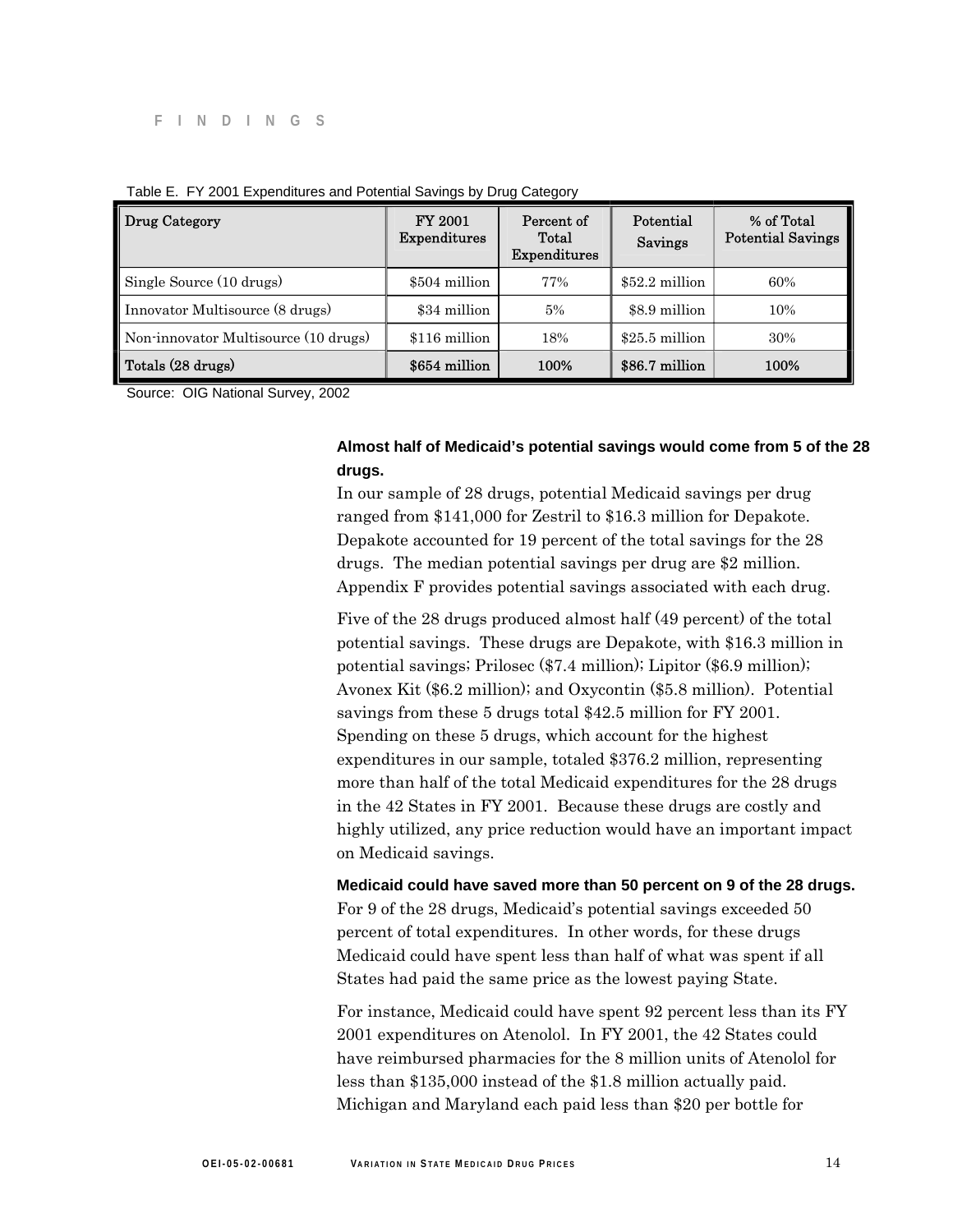Atenolol, while the average State reimbursement price was \$274 per bottle. One State paid over \$700 per bottle for the exact same drug. Table F lists the top five drugs by savings as a percentage of expenditures.

| $\ $ Drug              | <b>Medicaid Paid</b> | <b>Medicaid Could</b><br><b>Have Paid</b> | Savings as Percent<br>of Expenditures |
|------------------------|----------------------|-------------------------------------------|---------------------------------------|
| Atenolol Tablets       | \$1.8 million        | \$135,000                                 | 92%                                   |
| Ranitidine HCl 1000    | \$4.4 million        | \$506,000                                 | 89%                                   |
| Ranitidine HCl 500     | \$4.0 million        | \$522,000                                 | 87%                                   |
| Ranitidine Tablets     | \$3.6 million        | \$521,000                                 | 86%                                   |
| <b>Trimox Capsules</b> | \$2.6 million        | \$807,000                                 | 69%                                   |
| Total for 5 drugs      | \$16.4 million       | \$2.5 million                             | 85%                                   |

Table F. Top 5 Drugs by Savings as a Percentage of Expenditures in FY 2001

Source: OIG National Survey, 2002

#### **Each State's potential savings depends on the State's unit prices and utilization.**

Savings calculations for each State are a product of the State's unit price, relative to the lowest paying State, and the State's utilization. The higher the State's unit reimbursement price compared to the lowest paying State, the larger the per unit difference. This difference per unit is then multiplied by the total units the State reimbursed. Therefore, the more units purchased, the greater potential savings that could be realized by reducing the State's unit price.

The potential Medicaid savings by State ranges from \$8,100 for Arizona to \$13 million for New York. Potential savings from the median State is \$1.1 million. Table G displays the potential savings from the top five States. These 5 States account for almost 42 percent of the total savings for the 42 States. Appendix F provides the potential savings for every State.

| <b>State</b>       | <b>Potential Savings</b> | % of Total<br><b>Potential Savings</b> |
|--------------------|--------------------------|----------------------------------------|
| New York           | \$13.0 million           | 15%                                    |
| Ohio               | \$7.6 million            | 9%                                     |
| New Jersey         | \$5.6 million            | 7%                                     |
| North Carolina     | \$5.1 million            | 6%                                     |
| <b>Illinois</b>    | \$4.6 million            | 5%                                     |
| Total for 5 States | \$35.9 million           | 42%                                    |

Table G. States with the Greatest Potential Savings

Source: OIG National Survey, 2002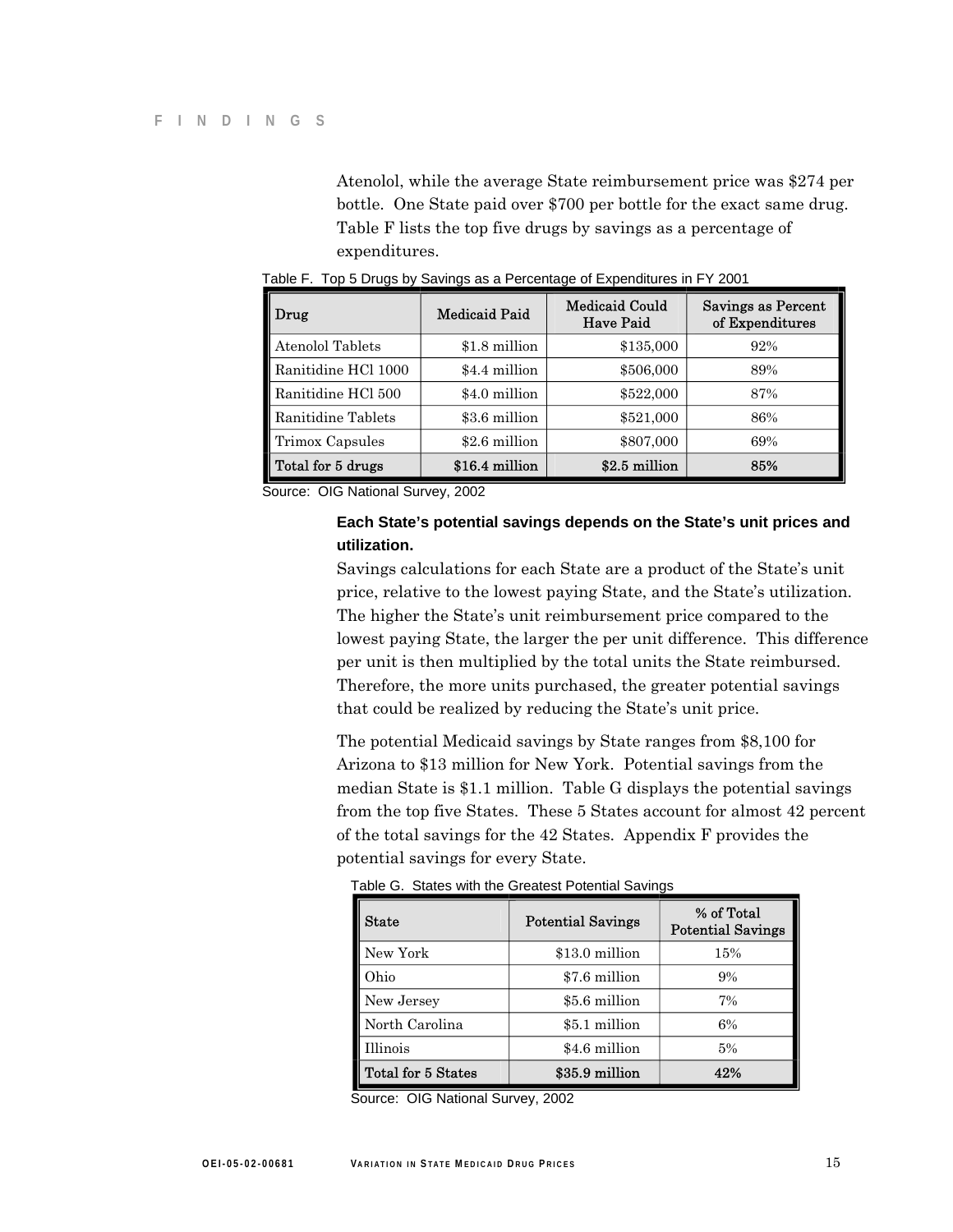High utilization contributed to the high potential savings for the top two States. New York, the State with the highest potential savings, had the highest utilization of the 28 drugs in our sample. Ohio could have generated the next highest savings, \$7.6 million, and is ranked second in utilization of these drugs.

Comparing Michigan and New Jersey demonstrates how relative reimbursement price also affects savings. Michigan paid consistently low prices relative to other States, including paying the lowest price for 11 of the 28 drugs. New Jersey paid consistently high prices relative to other States, including paying the highest price for 5 of the 28 drugs. In FY 2001, New Jersey ranked 10th in utilization (almost 15 million units) for the drugs in our sample; Michigan ranked 12th (almost 14 million units). However, New Jersey could produce the third highest savings, \$5.6 million, while Michigan's potential savings are only \$547,000 (less than one-tenth of New Jersey's). Michigan's savings rank 31 out of the 42 States. This substantial disparity in potential savings is a result of unit price differences between the two States.

### **States' drug prices derive from multiple factors and vary even among States with the same** | States' average unit drug prices are a **pharmacy reimbursement formula product of multiple factors. These**

factors stem from States' lack of

access to pharmacies' actual acquisition costs, which compels States to rely on proxies to estimate acquisition cost. We present information on how each factor could affect States' drug prices, and where possible, demonstrate this effect within our sample of drugs. However, measurement of the relative impact of each factor on each State's average annual price is beyond the scope of our data and this report.

All States reimburse pharmacies for drugs based on the general upper payment limit formula established by CMS, but this formula allows significant State flexibility. In general, States reimburse at the lowest of: (1) estimated [pharmacy] acquisition cost; (2) the pharmacy's usual and customary charge to the general public; (3) the Federal upper limit amount, if applicable; or (4) the State maximum allowable cost, if applicable.

Additionally, there are factors beyond the drug reimbursement formula that can affect States' reimbursement to pharmacies. One is that States may impose nominal co-payments for prescription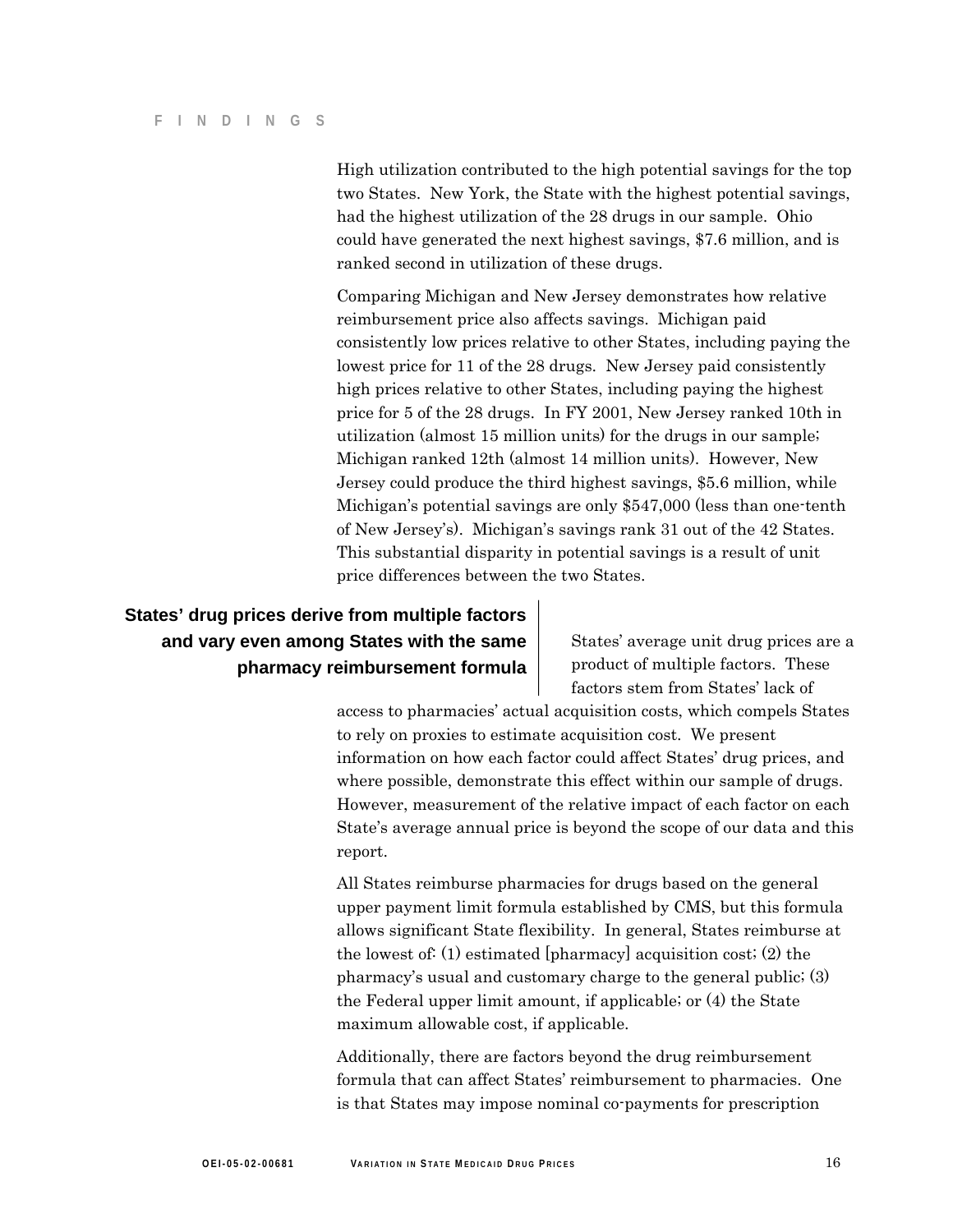drugs for certain Medicaid beneficiary populations. In this case, the State pays the pharmacy according to its drug reimbursement formula, less the amount of the beneficiary co-payment. Another factor is that States use different methods for processing claims when a third party is liable for payment. These differences can affect States' pharmacy reimbursement.

### **Differences in States' estimated acquisition cost formulas only partially explain price differences.**

Within broadly set Federal regulations and the State Medical Manual guidelines, each State is responsible for determining its own method to estimate pharmacy acquisition cost, since they do not have access to actual acquisition costs. Typically, States base estimated acquisition cost on average wholesale price (AWP) minus a discount. Six of our 42 States base estimated acquisition cost on wholesaler acquisition cost plus an additional percentage or a combination of AWP and wholesaler acquisition cost. Most States apply one estimated acquisition cost formula to all drugs and all pharmacies. In FY 2001, 2 of our 42 States applied different estimated acquisition cost formulas to brand and generic drugs, and 1 State used a different estimated acquisition cost for chain versus independent pharmacies.

In FY 2001, the most common estimated acquisition cost formula, AWP minus 10 percent, was used by 15 of the 42 States in our sample. States' discount off AWP ranged from 5 percent to 16.5 percent. Six States used wholesaler acquisition cost plus a mark-up percentage ranging from 7 to 11 percent.

A State's estimated acquisition cost formula is often used as a proxy by which to gauge that State's reimbursement prices, and it is usually assumed that States with the same estimated acquisition cost formula pay similar prices. However, for the 28 drugs in our sample, States with the same estimated acquisition cost formula paid substantially different prices. Among the 15 States with an estimated acquisition cost formula of AWP minus 10 percent, the highest paying State paid between 6 percent and 1,664 percent more for the 28 drugs in our sample. For these 15 States, the highest paying State paid 187 percent more, on average, for the 28 drugs. The median percent difference was 26 percent.

Comparing these percent differences among the 15 States with the same estimated acquisition cost formula to the price differences among all 42 States indicates that differences in estimated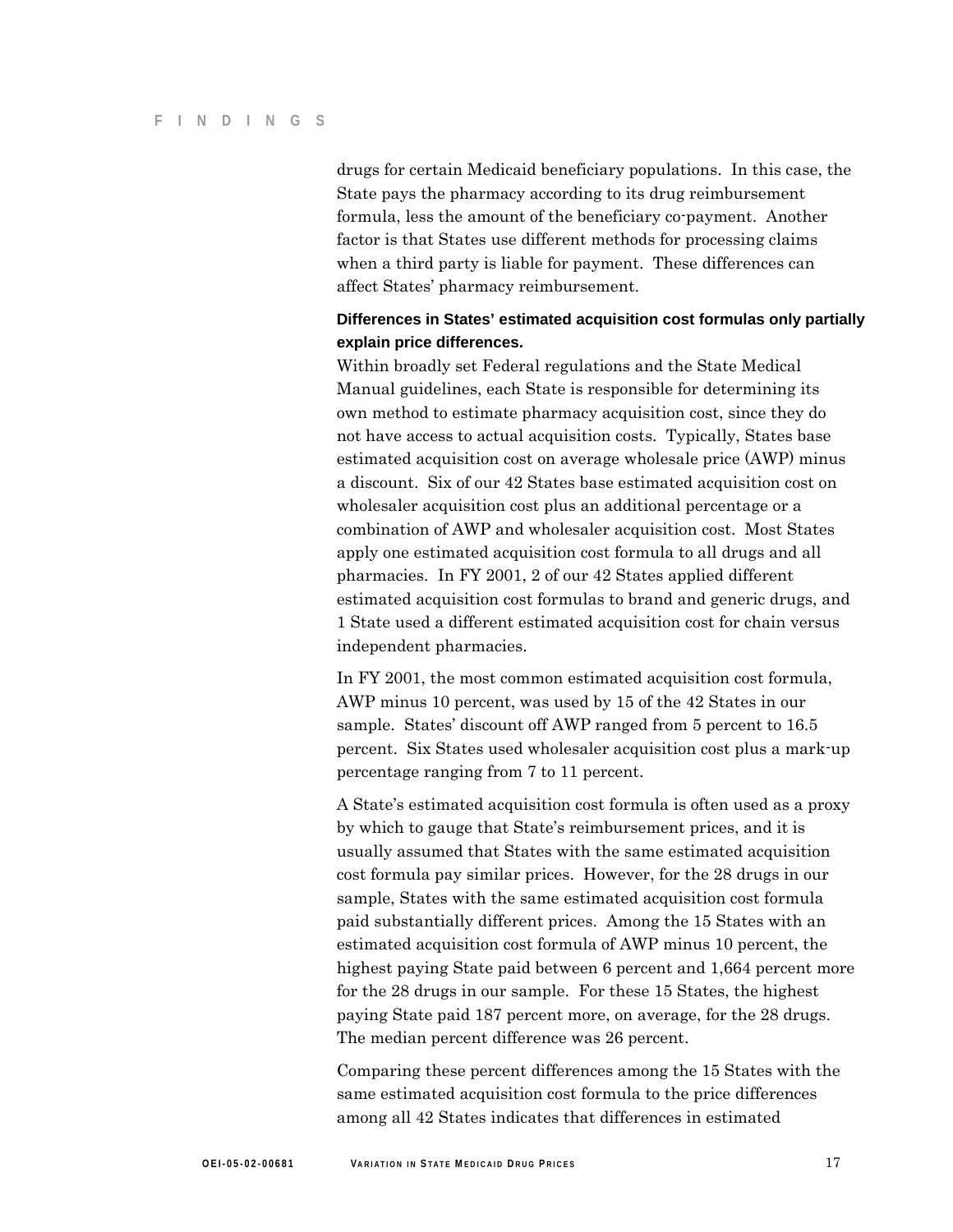acquisition cost formulas account for some of the variation in prices across States. These 15 States display less variation than the variation found among all 42 States. The 15 States averaged a price variation of 187 percent for the 28 drugs, while all 42 States averaged a price variation of 477 percent for the 28 drugs. Table H displays the comparison between variation among the 15 States with an estimated acquisition cost formula of AWP minus 10 percent to the variation among all 42 States for selected drugs.

| Drug              | Price Variation for 15 States<br>with EAC=AWP-10% | Price Variation for All 42<br><b>States</b> |
|-------------------|---------------------------------------------------|---------------------------------------------|
| Prilosec          | 13%                                               | 20%                                         |
| Depakote          | 25%                                               | 71%                                         |
| Clotrimazole      | 49%                                               | 194%                                        |
| Albuterol Sulfate | 103%                                              | 227%                                        |
| Atenolol          | 1664%                                             | 4073%                                       |

Table H. Percent Price Variation for Selected Drugs among States with Same Estimated Acquisition Cost (EAC) Formula

Source: OIG National Survey, 2002

In particular, States' estimated acquisition cost formulas should explain most of the variation in State unit prices for single source drugs. Because single source drugs are not subject to Federal upper limits or State maximum allowable costs, the reimbursement price should reflect either the estimated acquisition cost or the usual and customary charge to the general public.

However, for the 10 single source drugs in our sample, the price variation among the 15 States with estimated acquisition cost formulas of AWP minus 10 percent does not support this expectation. Although there is less variation among the 15 States than among all 42 States, considerable variation remains. Table I provides average and median differences between the highest and lowest paying States for the 10 single source drugs in our sample.

Table I. Percent Variation in Single Source Drug Prices for States with Same EAC

| Average Variation | <b>Average Variation</b> | Median Variation | <b>Median Variation</b> |
|-------------------|--------------------------|------------------|-------------------------|
| for 42 States     | for 15 States            | for 42 States    | for 15 States           |
| 23%               | 12%                      | 18%              | 12%                     |

Source: OIG National Survey, 2002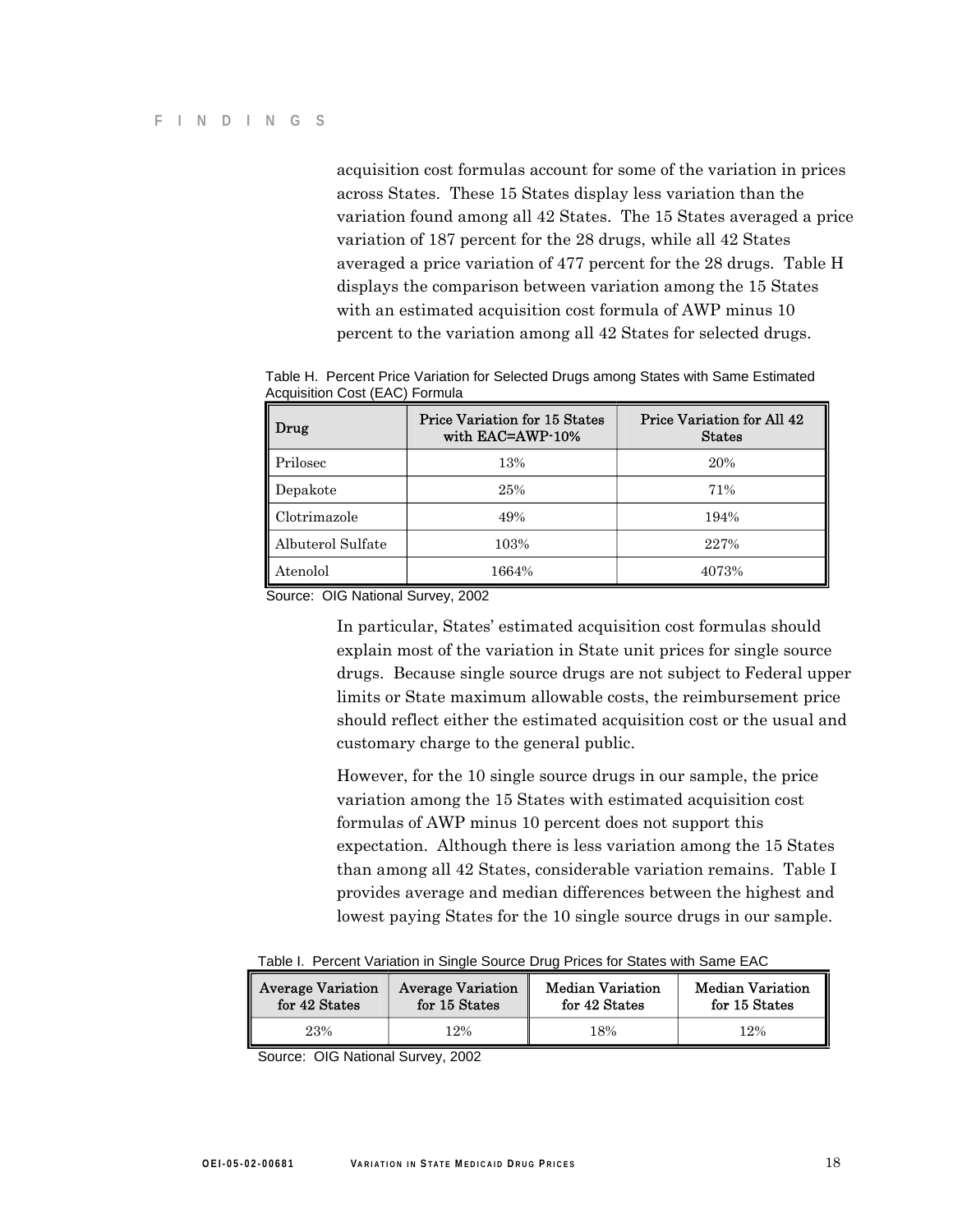Chart 2 below illustrates the extent to which the reimbursement prices of the 15 States with the same estimated acquisition cost formula are dispersed throughout the price distribution of all 42 States. Each of the 42 States' unit prices for Detrol (a single source drug) are arrayed from the lowest paying State to the highest. The unit prices of the States with an estimated acquisition cost of AWP minus 10 are indicated by a white square, and all other States' prices are indicated with a dark triangle. As shown, Pennsylvania has an estimated acquisition cost of AWP minus 10 percent and paid the sixth lowest unit price, while Nebraska has the same estimated acquisition cost, yet paid the highest price of the 42 States for this drug.<sup>e</sup>



#### **States' differences in usual and customary charge also affect States' average reimbursement prices.**

CMS rules require States to reimburse pharmacies for drugs at the pharmacy's usual and customary charge to the public if this price is lower than the estimated acquisition cost, Federal upper limit, and State maximum allowable cost. However, as part of their effort to more closely approximate actual acquistion costs, States define the usual and customary charge differently. Definitions include the pharmacy's charge to the cash-paying customer or the pharmacy's charge to the patient group accounting for the largest number of non-Medicaid prescriptions. Many States exclude prices paid by

e No States had a maximum allowable cost for this drug in FY 2001.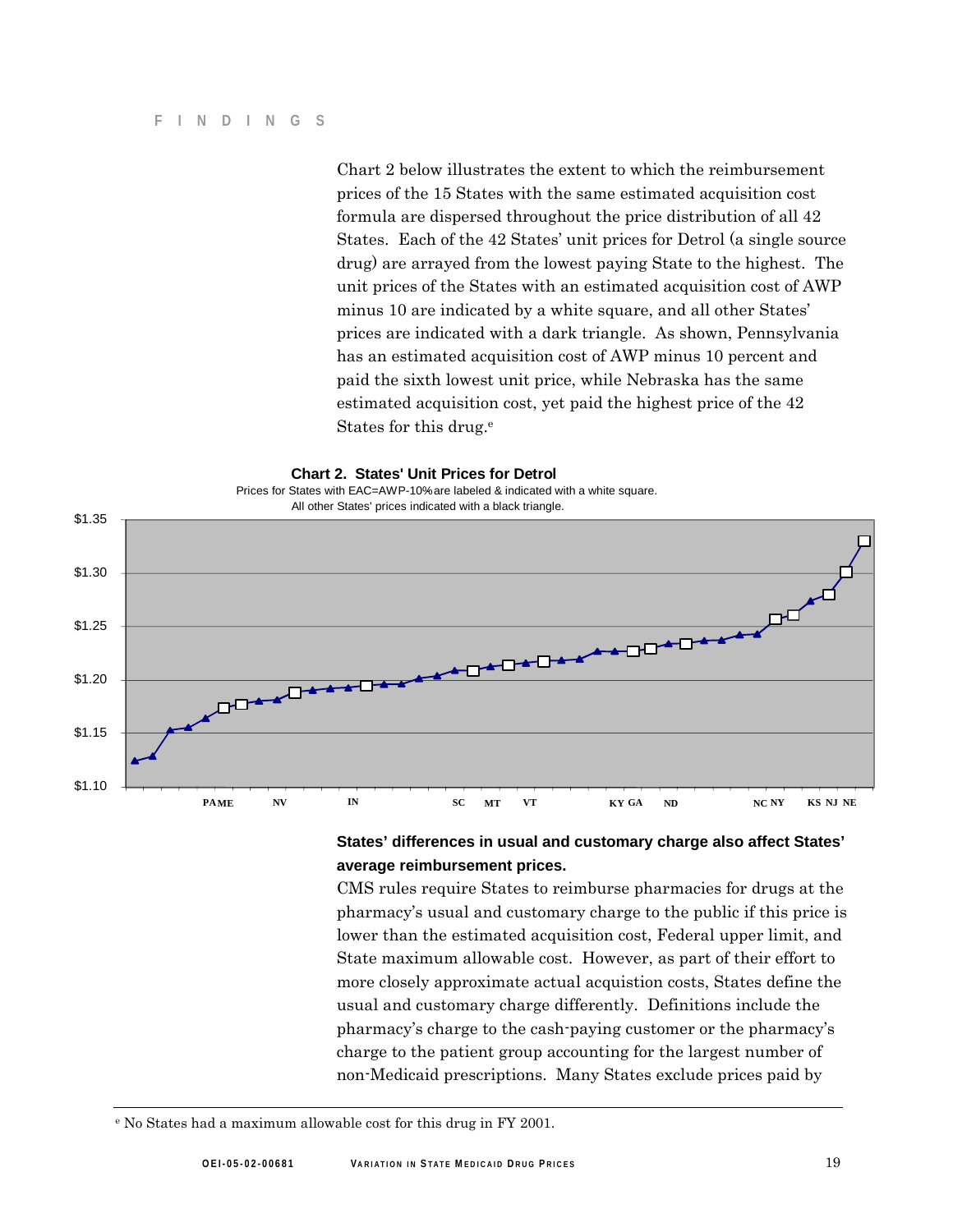third-party payers from usual and customary charges, while a few require pharmacies to include prices they accept from third-party payers as usual and customary charges. Because usual and customary charges are based on the prices the individual pharmacy charges, these amounts can vary among pharmacies within the same State. Further, the extent to which States monitor and enforce pharmacies' billing of usual and customary charges is uncertain.

While it is difficult to measure the effect of differences in usual and customary charge definitions on States' average prices, their impact may be significant. One expert estimated that, nationally, roughly 25 percent of all Medicaid drug claims are paid at the usual and customary charge. 20 Additional evidence suggests that the frequency with which drugs are purchased at the usual and customary charge varies across States. Massachusetts analyzed its Medicaid drug claims for the month of July 2002 and found it paid 34 percent of all claims at the usual and customary charge. 21 In contrast, Vermont paid only 10 percent of its FY 2002 drug claims at the usual and customary charge. 22 Finally, Texas calculated its rate of claims paid at usual and customary charge to be 22 percent.23

### **States' maximum allowable costs contribute to the price variation for multiple source drugs.**

States' maximum allowable costs offer another reason why States' reimbursement prices for multiple source drugs vary more than prices for single source drugs. States determine for which multiple source drugs, if any, to set maximum allowable costs. States that set maximum allowable costs may pay lower prices for these drugs than States that base reimbursement exclusively on estimated acquisition cost formulas and usual and customary charge. Twenty of the 42 States reported a maximum allowable cost for at least 1 drug in our sample. On average, the 20 States reported maximum allowable costs for 10 of the 18 multiple source drugs in our sample. For 8 of the 18 multiple source drugs in our sample, the lowest paying States set maximum allowable costs. The highest paying States had not set maximum allowable costs for any of the multiple source drugs.

States vary considerably in the maximum allowable cost prices they set for the same drug. For eight multiple source drugs, the highest reported maximum allowable cost was more than twice as expensive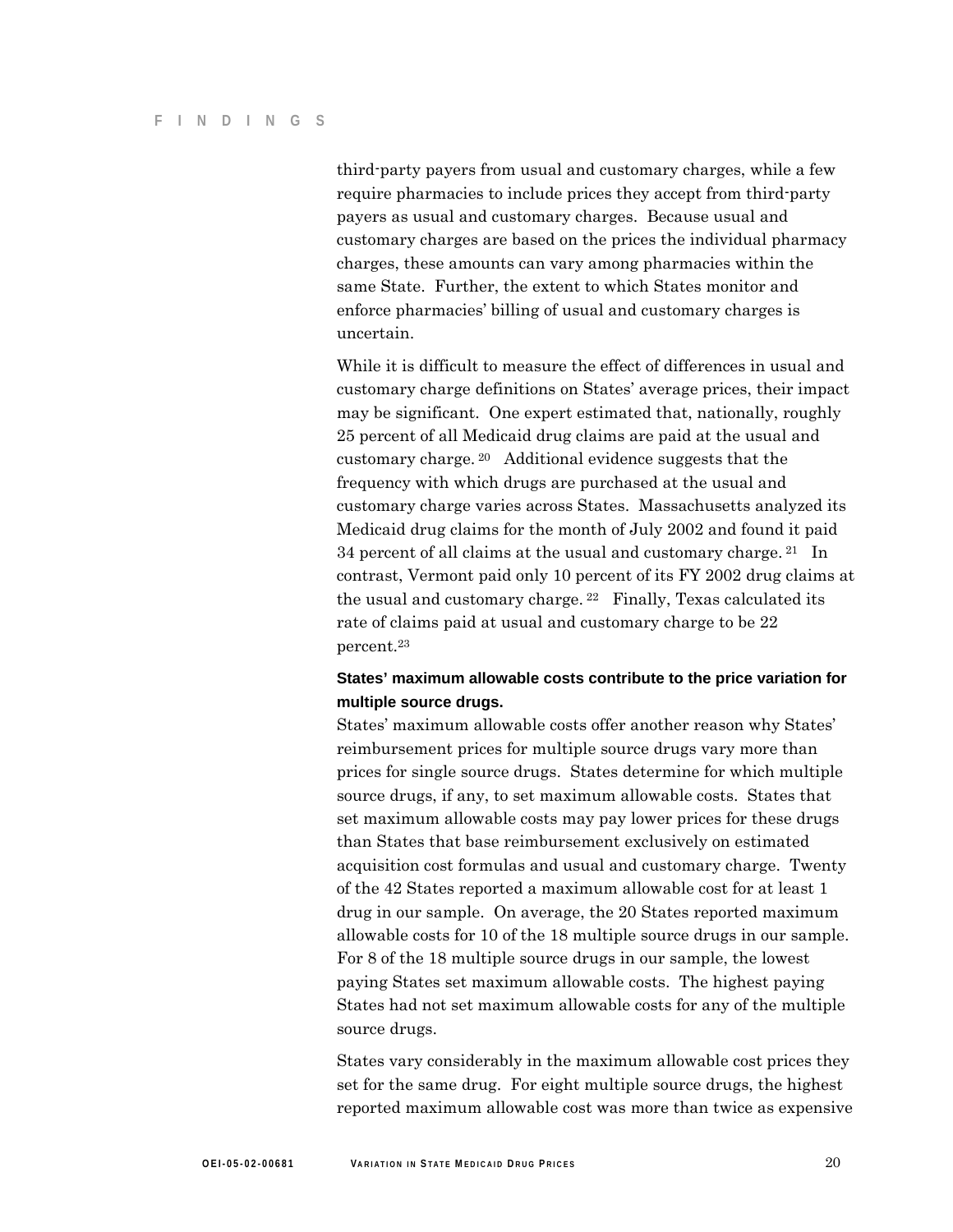as the lowest maximum allowable cost. For example, in FY 2001, Oklahoma's maximum allowable cost for Ranitidine was almost \$0.38 per pill, a price 371 percent higher than Washington's maximum allowable cost of \$0.08 per pill for the same drug.<sup>f</sup>

Finally, while a State's maximum allowable cost generally acts as a ceiling price, States sometimes reimburse at prices above their maximum allowable cost for a particular pharmacy claim. A maximum allowable cost applies to a group of equivalent drugs (i.e., a brand name drug and its generic versions), and the maximum allowable cost amount is commonly based on the least expensive drug in the group. If a physician certifies that a specific drug within a maximum allowable cost group is medically necessary, then a State may reimburse a greater amount for that drug based on its estimated acquisition cost formula or usual and customary charge.

### **Cost sharing requirements and coordination of third party coverage can also affect States' pharmacy reimbursement.**

Beyond drug reimbursement methodologies, differences in States' cost sharing requirements can affect the variation in States' pharmacy reimbursement. States may require "nominal" copayments from beneficiaries that do not exceed \$3 per prescription. For prescriptions with a cost sharing requirement, the State subtracts the amount of the beneficiary co-payment from its reimbursement to the pharmacy.

The potential impact of co-payments on States' average annual price per unit varies by drug. The maximum co-payment is \$3 per prescription, so the effect on the unit price depends on the number of units per prescription. In our sample, units per prescription ranged from 4 units, for which a \$3 co-payment reduces a State's unit price by \$0.75/unit, up to 1,000 units, for which a \$3 copayment reduces a State's unit price by less than one penny (\$0.003). These potential reductions in unit price can also be expressed as a percentage of the average unit price for each drug. Table J lists the absolute and percent reductions in unit price resulting from a \$3 co-payment for a selection of drugs.

 $\rm ^f$  Our sample includes three national drug codes for Ranitidine. These maximum allowable cost amounts are the same for all three.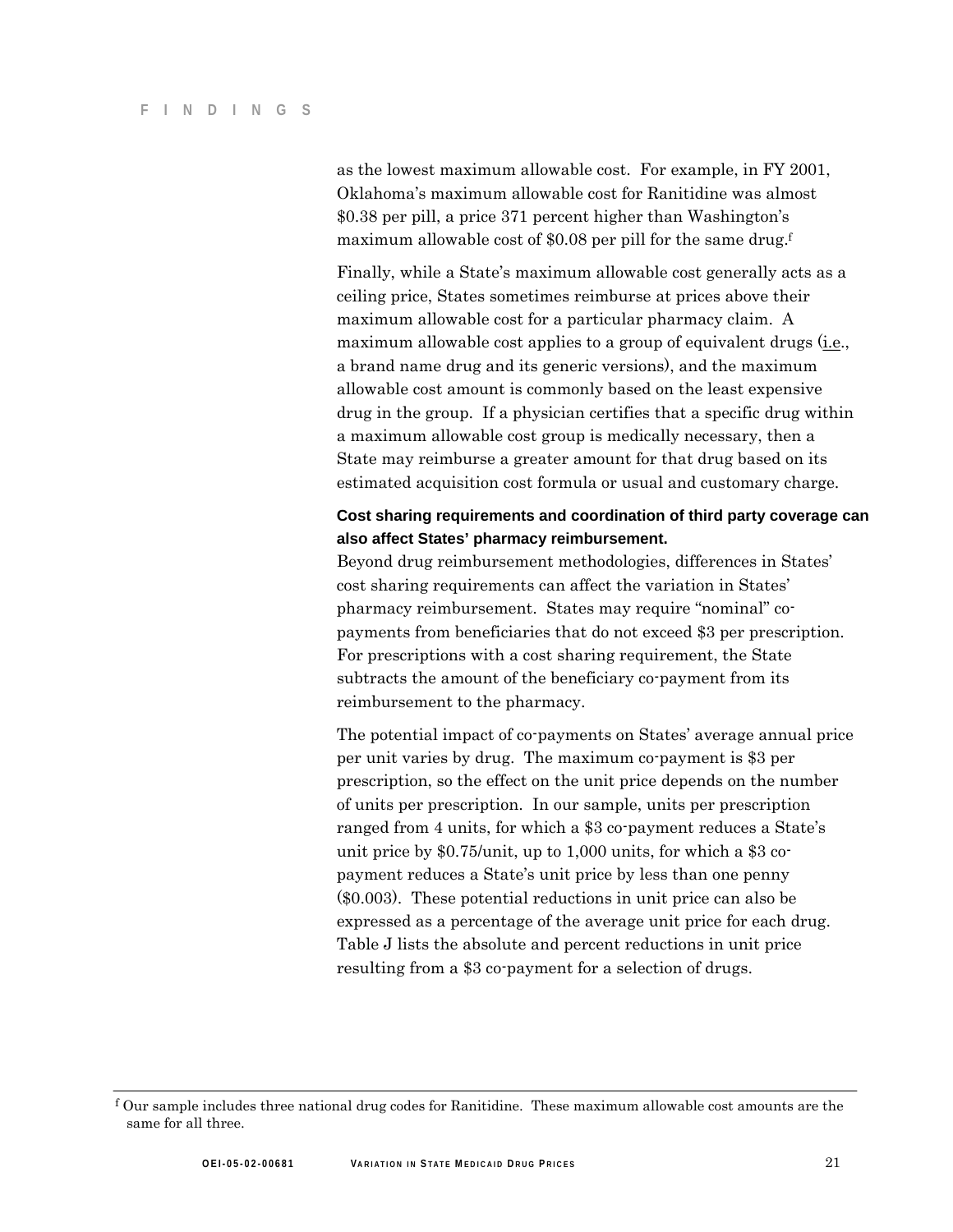#### **FINDINGS**

| Drug              | Units per<br>Prescription | <b>Potential Reduction</b><br>in Unit Price | <b>Average Unit</b><br>Price | <b>Potential Percent</b><br>Reduction in<br><b>Average Unit Price</b> |
|-------------------|---------------------------|---------------------------------------------|------------------------------|-----------------------------------------------------------------------|
| Prilosec          | 1000                      | \$0.003                                     | \$3.62                       | $0.1\%$                                                               |
| Sandimmune        | 50                        | \$0.060                                     | \$5.69                       | $1.1\%$                                                               |
| Depakote          | 100                       | \$0.030                                     | \$0.80                       | $3.7\%$                                                               |
| Albuterol Sulfate | 20                        | \$0.150                                     | \$0.33                       | 46.1%                                                                 |

Table J. Potential Reduction in Unit Price based on \$3 Co-payment

Source: OIG National Survey, 2002

However, we cannot measure the extent to which co-payments contribute to the variation in average annual drug prices in our sample, because States do not deduct the co-payment amount when reimbursing claims for exempted beneficiaries. For each of the 28 drugs, we have data on total units purchased by each State but do not have data on what percentage of these units went to beneficiaries who are subject to cost sharing requirements.

Additionally, differences in States' processing of claims in which a third party is liable can impact pharmacy reimbursement. Because States that use a cost avoidance method may only reimburse pharmacies for Medicaid's liable portion of claim, their reimbursement data reflect only the amount for which Medicaid is responsible. In contrast, States that use a pay and chase method reimburse the pharmacy the full amount Medicaid reimburses for that claim, which is reflected in their reimbursement data. Even if these States recoup payment from a third party, they do not necessarily update each specific drug claim to reflect the recoupment. Further, a 2001 OIG report, "Medicaid Recovery of Pharmacy Payments from Liable Third Parties" (OEI-03-00-00030) found that in 1999, 32 States were at risk of losing over 80 percent of the pharmacy payments they tried to recover from third parties through the pay and chase method.

We cannot measure the extent to which these different methods of pharmacy claims processing contribute to the variation in drug reimbursement for our sample of drugs. We do not have data on what percentage of claims involved third party liability for each State for the 28 drugs in our sample. Using cost avoidance when a third party is liable could lower a State's average reimbursement for a drug. Michigan primarily used the cost avoidance method and ranked first overall in obtaining the lowest prices for the drugs in our sample. However, New York also used cost avoidance and ranked 41 out of the 42 States for the 28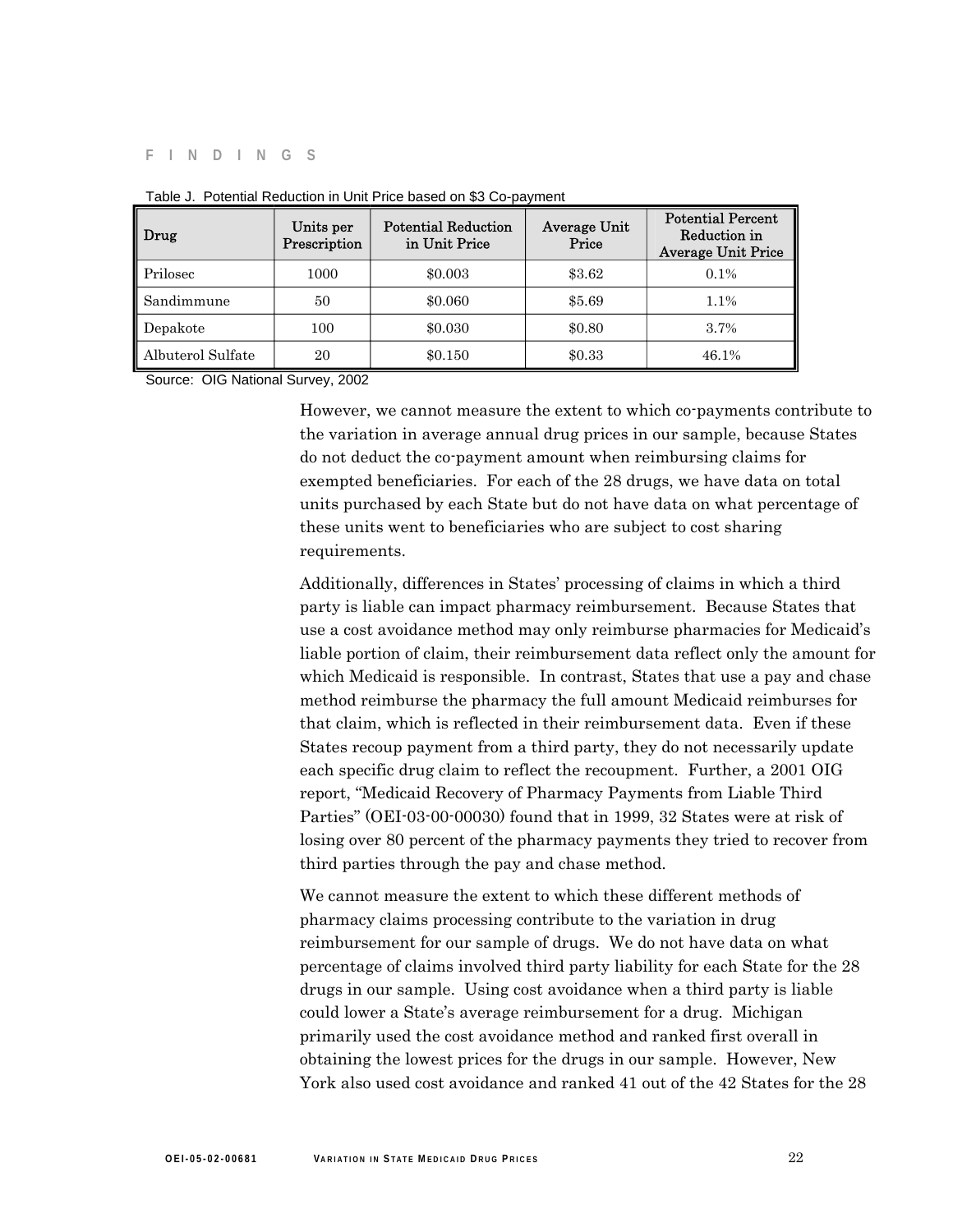#### **FINDINGS**

drugs sampled. Texas used the pay and chase method and achieved the second lowest prices overall for our sample of drugs.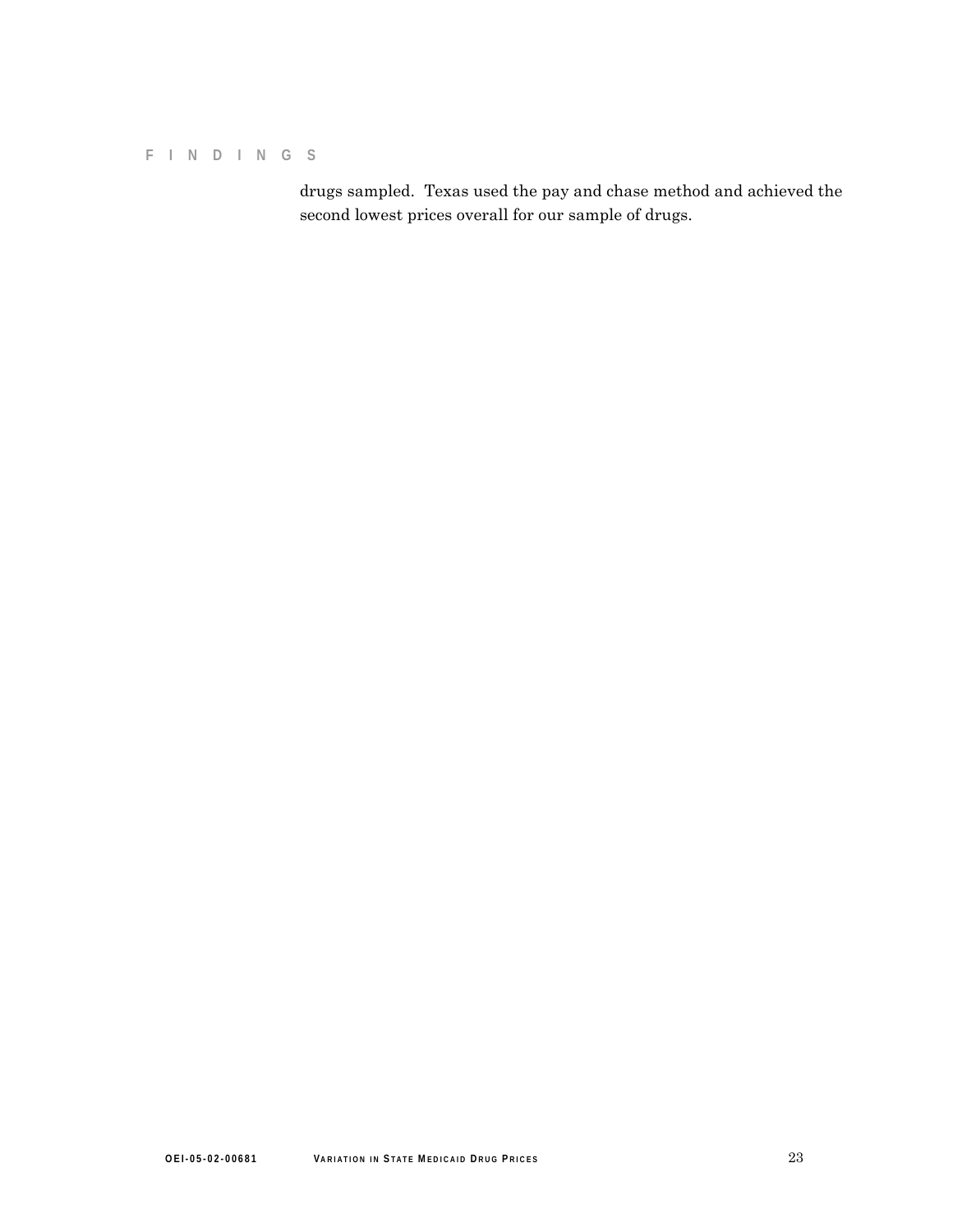In the State Medicaid Manual, CMS states that "HHS rules [limiting Medicaid payments for drugs] are intended to ensure that the Federal Government acts as a prudent buyer of drugs" under the Medicaid program.24 Our analysis suggests that the Federal drug reimbursement limits do not ensure prudent buying of drugs by State Medicaid agencies. These limits may not achieve the goal of prudent expenditures for drugs, given the tremendous variability in the amounts States paid for the same set of drugs.

If all States had reimbursed at the same price as the lowest State for each drug in our sample, the Medicaid program could have saved more than \$86 million in FY 2001. Again, these potential savings derive from only 28 drugs for the 42 States that provided data. Overall, Medicaid covers almost 60,000 National Drug Codes, using the same reimbursement methods that produced the vast price discrepancies for the 28 drugs in our sample. A clear example of concern is one State's payment of \$700 for a specific Medicaid prescription, while two other State Medicaid programs purchase the same prescription for less than \$20.

In addition to highlighting the variation in States' drug reimbursement prices and the effect of this variation on Medicaid drug costs, this report provides a starting point for examining why States' drug prices vary greatly. Most examinations of Medicaid drug prices focus on States' estimates of pharmacy acquisition cost. However, our analysis demonstrates that differences in States' estimated acquisition cost formulas only partially explain drug price differences and that several other factors affect States' drug prices.

Most importantly, the factors that drive variability in drug prices across States stem from States' lack of access to pharmacies' true acquisition costs. Because they lack information about such costs, States rely on estimated acquisition costs, usual and customary charges, and maximum allowable costs as proxies for pharmacies' acquisition cost. These proxies are deficient because they are not necessarily linked to the prices at which pharmacies purchase drugs. The wide variation in State Medicaid prices results from the deficiencies in these proxies for estimating pharmacies' acquisition costs.

#### **CMS should share average manufacturer price data with States to ensure more accurate estimates of pharmacy acquisition cost.**

Currently, average manufacturer price data may represent the most accurate drug pricing data available to CMS. While pharmacies are not compelled to share their actual acquisition costs with CMS or the States, drug manufacturers are required to submit average manufacturer price data to CMS each quarter as part of the Medicaid rebate program. Average manufacturer price is statutorily-defined and is calculated from actual sales transactions between drug manufacturers and wholesalers.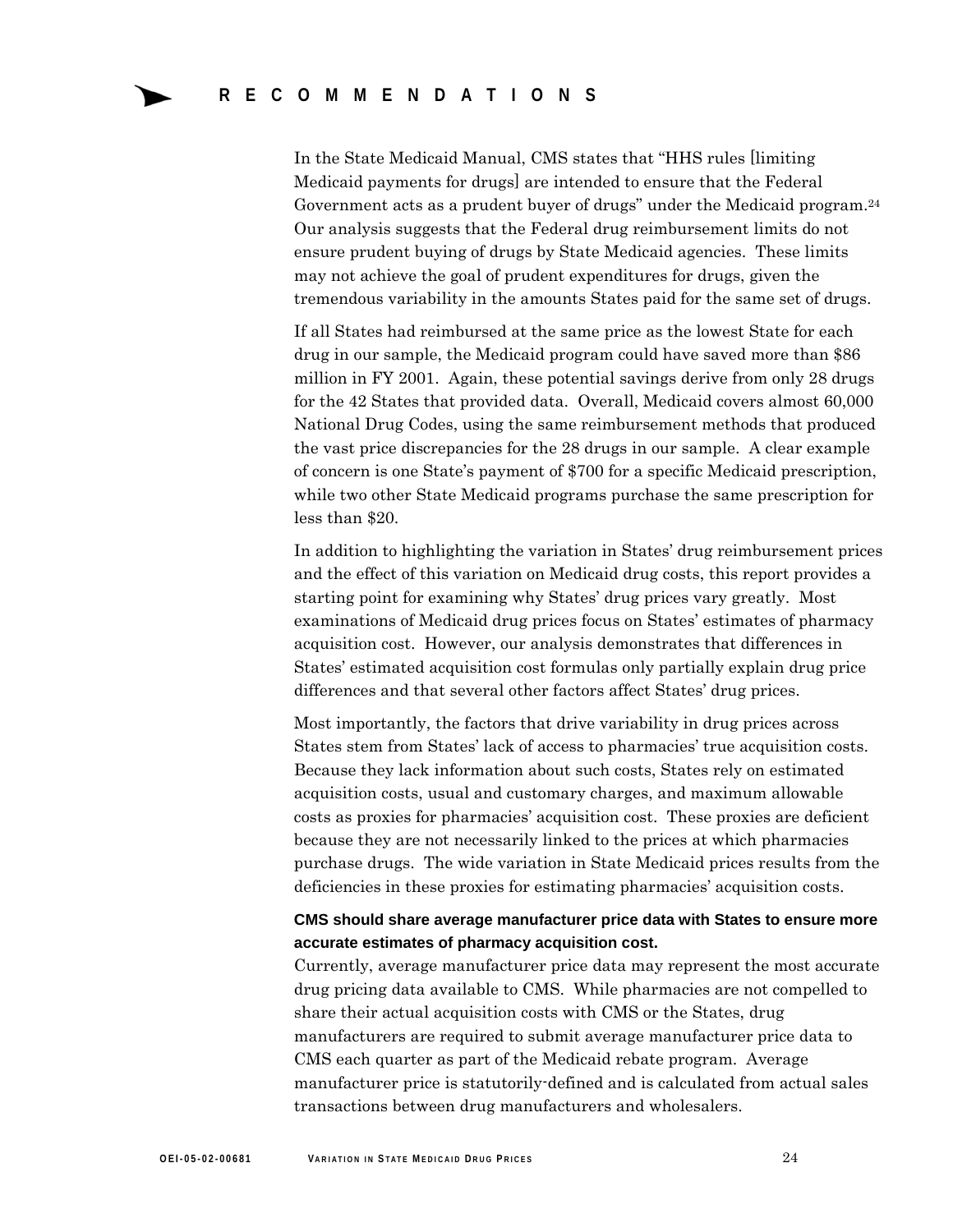#### **RECOMMENDATIONS**

Previously, OIG has recommended that CMS share average manufacturer price with the States to help improve their estimates of pharmacy acquisition cost.25 In response, CMS disagreed with the recommendation citing issues associated with average manufacturer price confidentiality.

#### **Further research is needed on the factors that affect States' drug prices.**

If States continue to lack accurate price information, CMS should strengthen its work to improve States' ability to optimally reimburse for drugs within the current Medicaid pharmacy reimbursement framework.

To maximize their capacity to assist States, CMS should further examine the determinants of States' drug prices, including (1) States' estimated acquisition cost formulas, (2) usual and customary charges, and (3) maximum allowable cost limits. We recognize that CMS has initiated efforts to further understand the impact of State maximum allowable costs and the Federal upper limit program. We support this effort and encourage CMS to apply the findings from this project and to expand its research on drug pricing and Medicaid reimbursement to include estimated acquisition cost and usual and customary charges. By understanding how each of these factors affects States' drug reimbursement, CMS can more effectively advise States on ways to set their reimbursement levels that help to ensure that the Federal Government pays for drugs more prudently under the Medicaid program.

### **CMS should annually review the States' drug prices and target technical assistance to States paying the highest reimbursements.**

To assess States' relative success in drug reimbursement, CMS should conduct annual analyses of States' prices for a specific sample of drugs using methods similar to those used in this report. States already submit the necessary reimbursement data to CMS. Performing such analysis would allow CMS to target their technical assistance by prioritizing States that pay the highest drug reimbursement prices. Technical assistance would include providing guidance to States on how to improve reimbursement methodologies, based on CMS's enhanced research, as detailed above; ensuring States are aware of how their reimbursement prices compare to other State Medicaid programs; and sharing successful reimbursement strategies from other States.

Annual reviews of States' drug reimbursement also enable CMS to monitor States' improvement over time. Further, State Medicaid reimbursement methods and the larger pharmaceutical marketplace are complex and dynamic. Therefore, ongoing monitoring is essential for CMS to continually target and maximize its resources for improving States' drug reimbursement under Medicaid.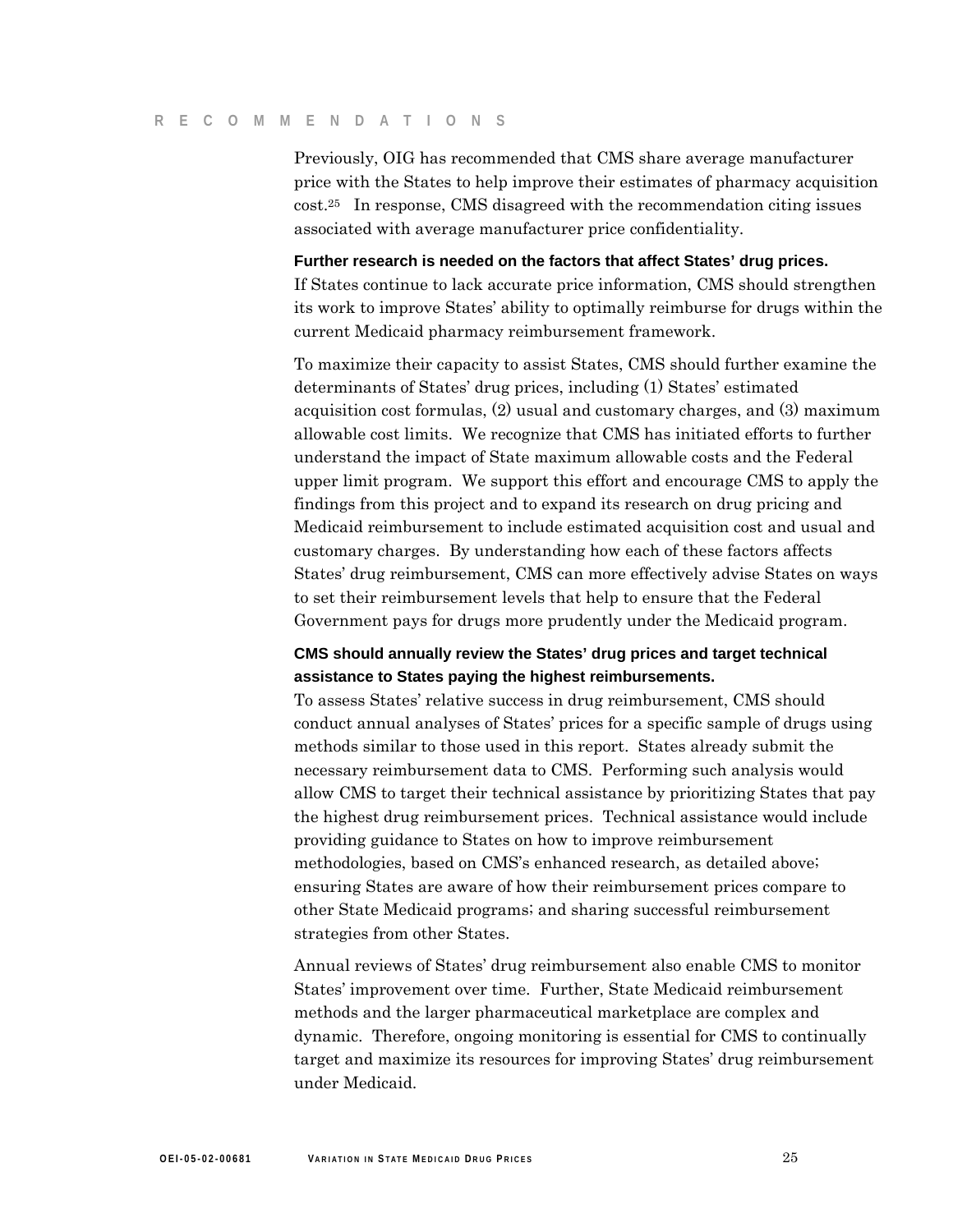CMS provided comments on the draft report in which they stated that they do not concur with the report because of concerns about problems with the data. CMS provided two specific examples that they considered to be problems in our report. In addition, CMS recommended that we validate the data with the States. The text of CMS's comments is included in Appendix G.

We do not believe that our report contains numerous errors and that either of the two examples CMS cited demonstrate errors or problems in our report. Therefore, we met with CMS staff to discuss these specific examples and any other concerns.

The first example cited in CMS's comments was related to the price of a different package size of Prilosec than the one included in our review. We have included additional language in the finding to clarify our calculation of prescription prices per package for each of the 28 NDCs in our review.

The second example reflected more general concerns. These concerns centered on the magnitude of the price variation that we reported and the prices paid by the highest-paying States for certain drugs. As described in the report, reimbursement for drugs is subject to upper payment limits in which States must pay the lowest of: (1) estimated [pharmacy] acquisition cost; (2) the pharmacy's usual and customary charge to the general public; (3) the Federal upper limit amount, if applicable; or (4) the State maximum allowable cost, if applicable. For some drugs, the prices we report for the highest-paying States are higher than this upper limit formula would dictate. This led CMS staff to question the accuracy of the data that States provided us. This was the central issue in the second example that CMS cited in their comments, i.e., some States reimbursed at prices above the Federal upper limit.

We agreed with CMS staff that some State prices are above the upper payment limit for certain drugs and that this is problematic. We emphasized, however, that we are reporting what States paid rather than what States should have paid. We described our process of reviewing all of the State-reported data, including the fact that we followed up with States whose prices appeared aberrantly high or low to verify whether this was what the State actually paid.

Additionally, at the meeting CMS staff raised some technical considerations, including States' methodology for excluding dispensing fees from ingredient reimbursement cost and States' systems for ensuring that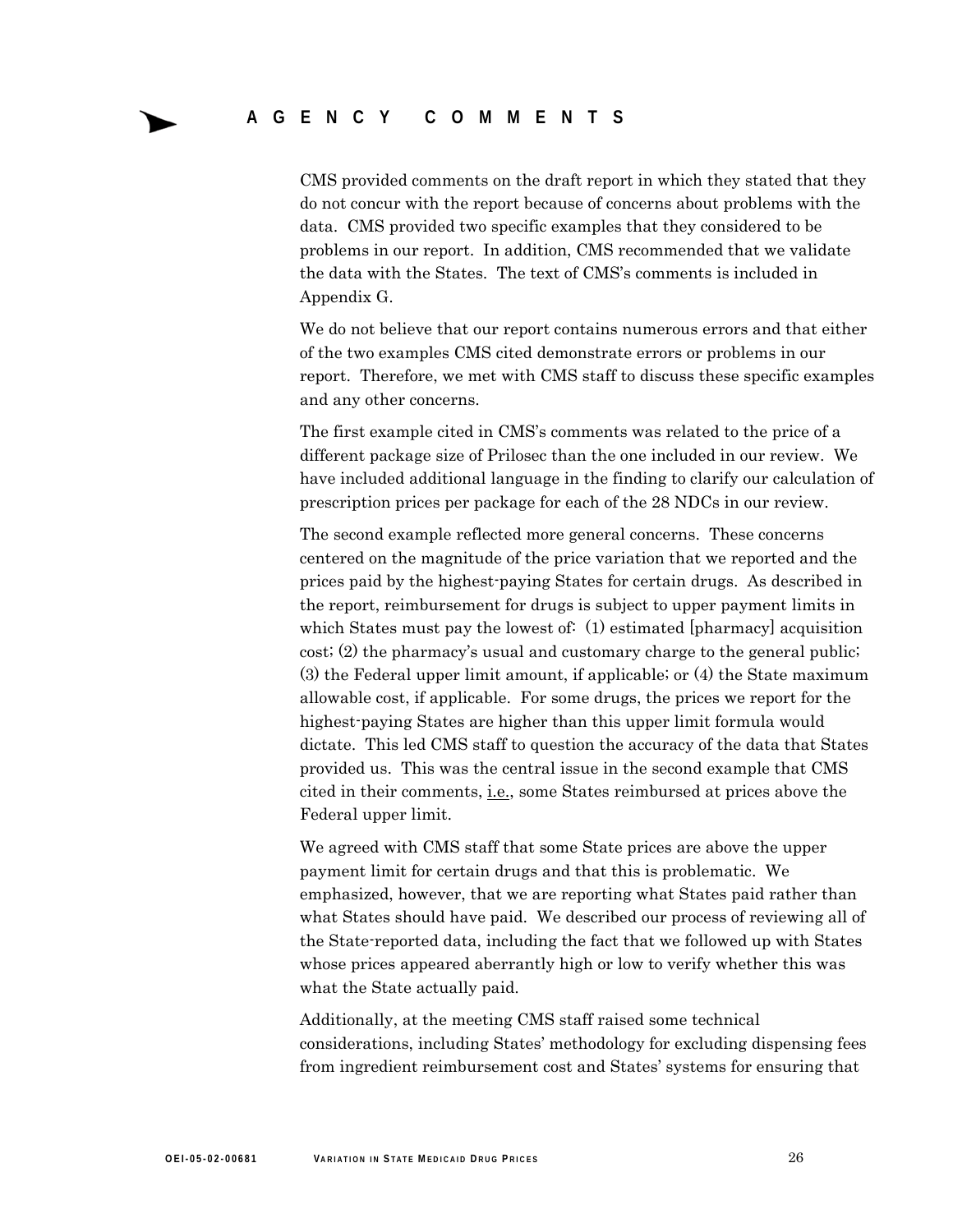pharmacies bill for drugs correctly. We also discussed State differences in "usual and customary" charges, State maximum allowable costs, and third party liability, which are addressed in the report.

We agree that all of these factors can affect the magnitude of State drug price variation. In this inspection, we focused on measuring State drug price variation, and while we discussed potential causes of variation, measurement of cause was beyond our scope. We plan to send each State data comparing its Medicaid reimbursement prices to the other States' prices for each of the 28 drugs. We will suggest that each State review its Medicaid drug payments and the factors that affect its prices.

In conclusion, this report raises serious issues concerning Medicaid prescription drug reimbursement that warrant attention and action. We encourage CMS to implement all of our recommendations. We also discussed with CMS staff our plans to conduct another review of State Medicaid drug prices in the future to determine whether the price variation we found for these 28 drugs in FY 2001 is an anomaly or if it is representative of an underlying problem. We will work with CMS to address a variety of their outstanding concerns in that inspection. We look forward to continued work with CMS toward our common goal of ensuring the integrity of prescription drug payments under the Medicaid program.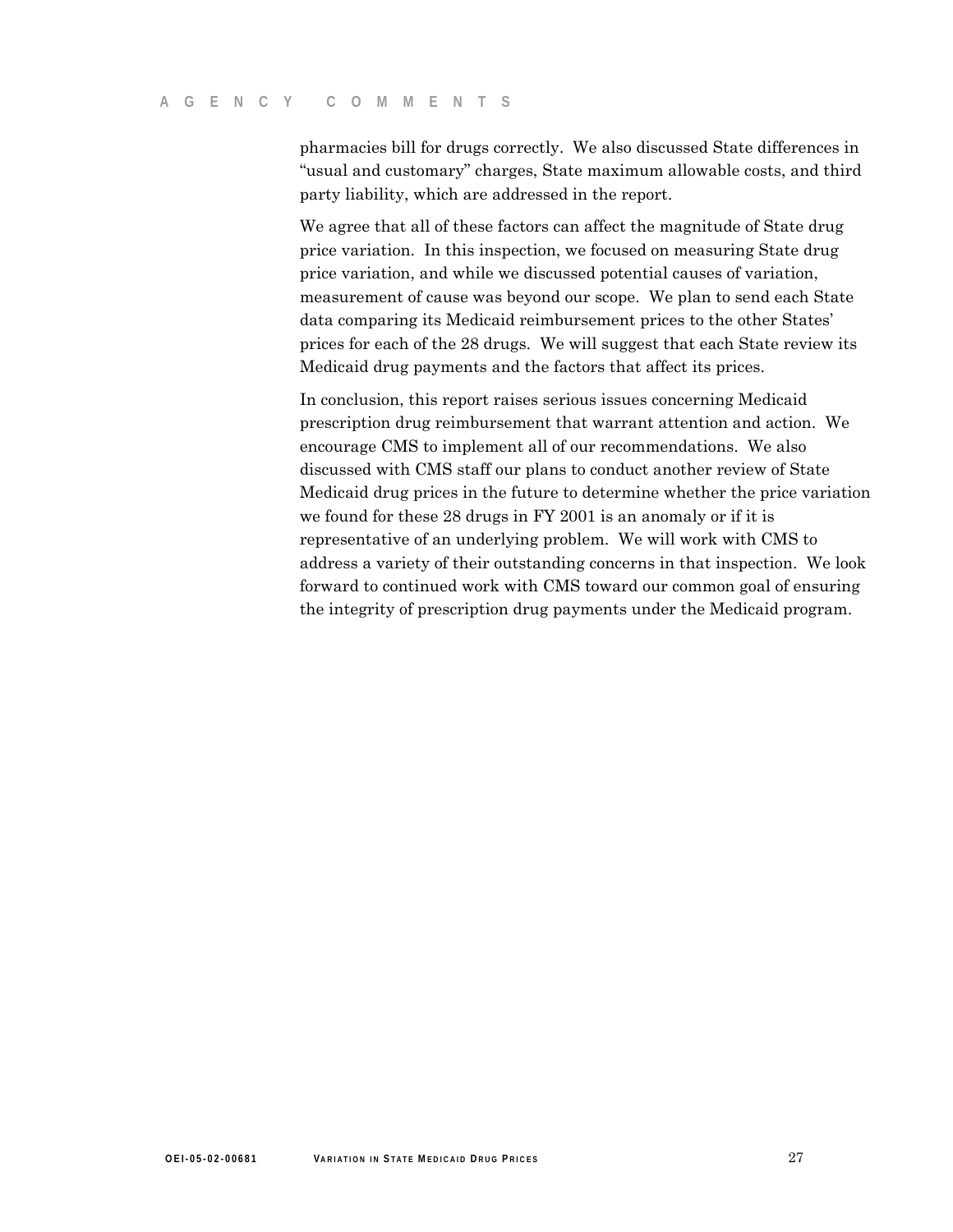

### **S A M P L E O F 2 8 D R U G S**

#### Single Source Drugs (10)

| <b>NDC</b>  | <b>TRADE NAME</b>                 | <b>STRENGTH</b>     | <b>UNITS</b> | <b>States with Complete Data</b> |
|-------------|-----------------------------------|---------------------|--------------|----------------------------------|
| 00009454402 | Detrol Tablets                    | 2MG                 | 60           | 42                               |
| 50458032050 | Risperdal Tablets                 | 2MG                 | 500          | 41                               |
| 00002411660 | Zyprexa Tablets                   | 7.5MG               | 60           | 42                               |
| 00597001314 | Combivent Aerosol Inhalation      | 103;18MCG;MCG       | 14.7         | 41                               |
| 59627000103 | Avonex Kit Administration Pack    | 30MCG/VIL           | $4$ (kits)   | 41                               |
| 00074621413 | Depakote Tablets                  | 250MG               | 100          | 42                               |
| 00006007468 | Vioxx Tablet                      | $12.5\,\mathrm{MG}$ | 100          | 40                               |
| 00186074282 | Prilosec Capsules Delayed Release | 20 <sub>MG</sub>    | 1000         | 41                               |
| 00071015623 | Lipitor Tablets                   | 20 <sub>MG</sub>    | 90           | 42                               |
| 00087606010 | Glucophage Tablets                | 500 MG              | 500          | 42                               |

|             |                          | Innovator Multiple Source Sample Drugs (8) |              |                                  |
|-------------|--------------------------|--------------------------------------------|--------------|----------------------------------|
| NDC         | <b>TRADE NAME</b>        | <b>STRENGTH</b>                            | <b>UNITS</b> | <b>States with Complete Data</b> |
| 52544023528 | Nor-QD                   | .35 MG                                     | 6 X 28       | 40                               |
| 00078011022 | Sandimmune Oral Solution | 100 MG/ML                                  | 50 ML        | 36                               |
| 59930157003 | Clotrimazole Cream       | $1\%$                                      | 45G          | 39                               |
| 00310013034 | Zestril Tablets          | 5MG                                        | 1000         | 35                               |
| 00032421001 | Luvox                    | $100 \text{ MG}$                           | 100          | 41                               |
| 00310014510 | Zestoretic Tablets       | 25;20 MG; MG                               | 100          | 42                               |
| 59930163601 | Normodyne                | 200 MG                                     | 100          | 39                               |
| 59930151504 | Albuterol Sulfate        | $0.50\%$                                   | 20 ML        | 41                               |

#### Non-Innovator Multiple Source Sample Drugs (10)

| <b>NDC</b>  | <b>TRADE NAME</b>                       | <b>STRENGTH</b>  | <b>UNITS</b> | <b>States with Complete Data</b> |
|-------------|-----------------------------------------|------------------|--------------|----------------------------------|
| 55953054470 | Ranitidine HCl                          | 150 MG           | 500          | 41                               |
| 00228257809 | Diltiazem CD Capsules                   | 240 MG           | 90           | 41                               |
| 00003010960 | Trimox Capsules                         | 500 MG           | 500          | 42                               |
| 55953054480 | Ranitidine HCl                          | 150 MG           | 1000         | 39                               |
| 59011010510 | Oxycontin Tablets Controlled<br>Release | 40 MG            | 100          | 42                               |
| 00378023110 | Atenolol Tablets                        | 50 MG            | 1000         | 42                               |
| 00555090201 | Naltrexone Hydrochloride Tablets        | 50 <sub>MG</sub> | 50           | 39                               |
| 00781188305 | Ranitidine Tablets                      | 150 MG           | 500          | 41                               |
| 00228271111 | Isosorbide Mononitrate Tablets          | 60 MG            | 100          | 40                               |
| 00364047901 | Methylphenidate Hydrochloride           | 10 <sub>MG</sub> | 100          | 40                               |

<sup>\*</sup> Two innovator multiple source drugs that were selected in our sampling were excluded from our analysis because many States did not purchase these drugs during FY 2001. They are Nicoderm CQ (NDC 00766145020) and Actiq Lozenge (NDC 00074246524).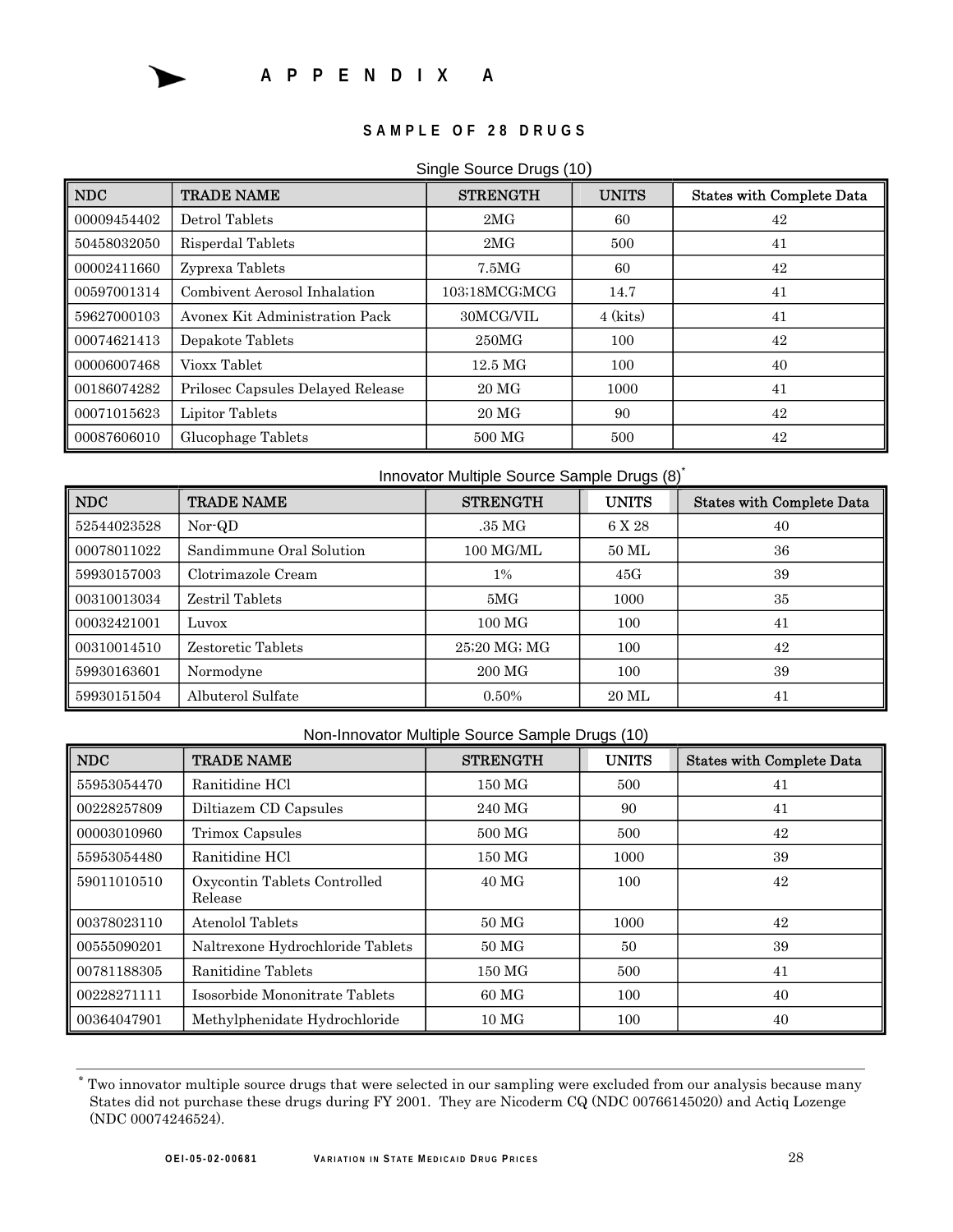### **APPENDIX B**

#### **PRIMARY INDICATIONS FOR SAMPLE DRUGS**

The following table lists the primary indications, *i.e.*, the primary conditions that the drugs are intended to treat, for each of the 28 drugs in our sample.

| <b>DRUG</b>                   | PRIMARY INDICATION(S)                                                                                                                 |
|-------------------------------|---------------------------------------------------------------------------------------------------------------------------------------|
| Albuterol Sulfate             | bronchospasm                                                                                                                          |
| Atenolol                      | hypertension and coronary heart disease                                                                                               |
| Avonex                        | multiple sclerosis                                                                                                                    |
| Clotrimazole                  | vaginal yeast infection                                                                                                               |
| Combivent                     | chronic obstructive pulmonary disease                                                                                                 |
| Depakote                      | bipolar disorder                                                                                                                      |
| Detrol                        | overactive bladder                                                                                                                    |
| Diltiazem CD                  | hypertension                                                                                                                          |
| Glucophage                    | diabetes                                                                                                                              |
| Isosorbide Mononitrate        | angina                                                                                                                                |
| Lipitor                       | high cholesterol                                                                                                                      |
| Luvox                         | depression and obsessive compulsive disorder                                                                                          |
| Methylphenidate Hydrochloride | attention deficit disorder and narcolepsy                                                                                             |
| Naltrexone Hydrochloride      | alcohol dependency                                                                                                                    |
| Normodyne                     | hypertension                                                                                                                          |
| Nor-QD                        | prevention of pregnancy                                                                                                               |
| Oxycontin                     | pain management                                                                                                                       |
| Prilosec                      | duodenal ulcer, gastric ulcer, gastroesophageal reflux disease<br>(GERD), erosive esophagitis, pathological hypersecretory conditions |
| Ranitidine HCI                | duodenal ulcer, gastric ulcer, gastroesophageal reflux disease<br>(GERD), erosive esophagitis, pathological hypersecretory conditions |
| Risperdal                     | schizophrenia and dementia                                                                                                            |
| Sandimmune                    | prevention of organ rejection following transplants                                                                                   |
| Trimox                        | bacterial infection                                                                                                                   |
| <b>Vioxx</b>                  | osteoarthritis, rheumatoid arthritis, acute pain, primary dysmenorrhea                                                                |
| Zestoretic                    | hypertension                                                                                                                          |
| Zestril                       | hypertension, heart failure, acute myocardial infarction                                                                              |
| Zyprexa                       | schizophrenia and bipolar disorder                                                                                                    |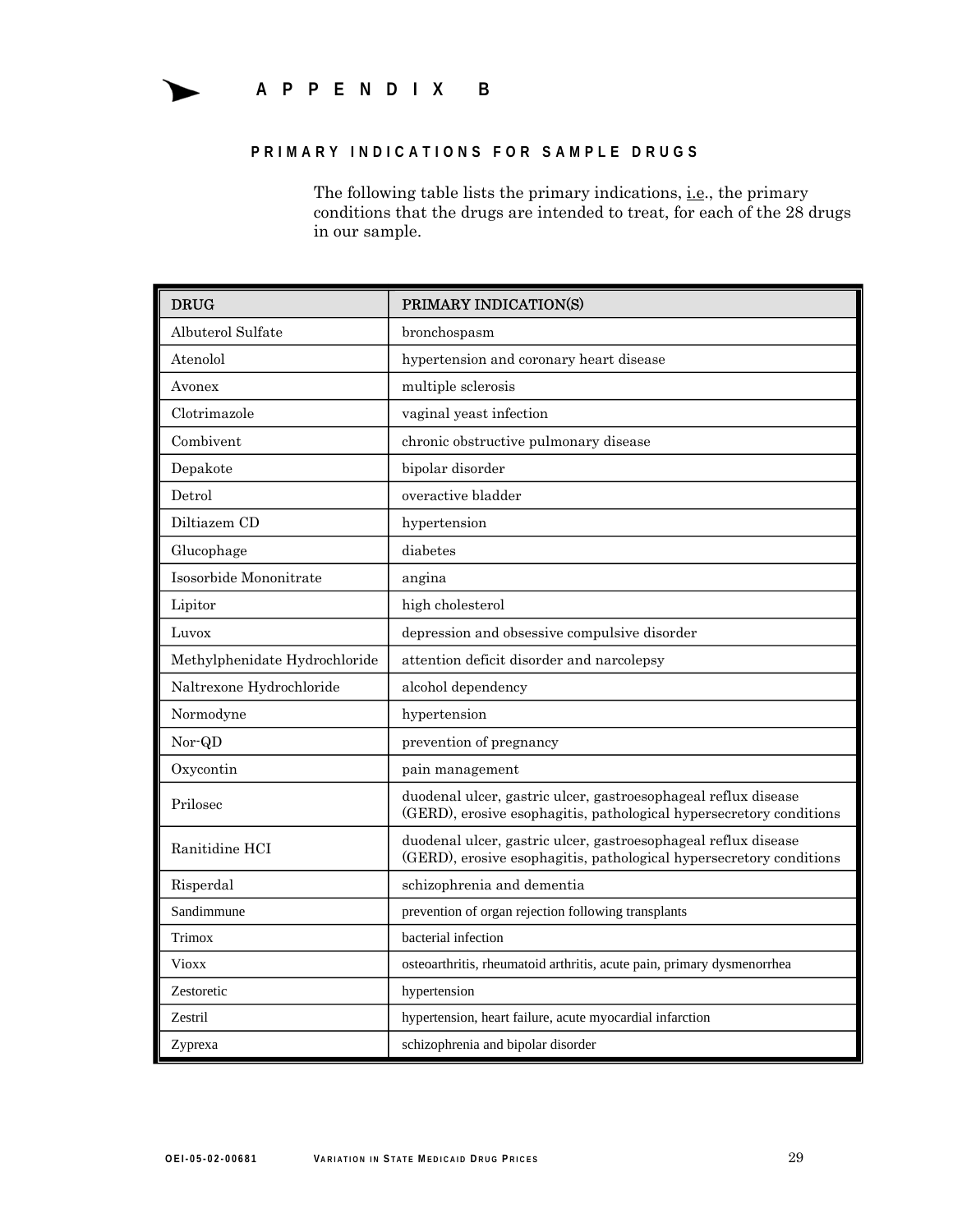

### **SELECTED CHARACTERISTICS OF SAMPLE DRUGS**

| Drug         | Percent<br>Difference: High<br>and Low States | <b>Percent Difference:</b><br><b>Interquartile States</b> | FY 2001<br>Expenditures<br>(42 States) | Percent of Total<br>Expenditures<br>for 28 Drugs | Potential<br>Savings | <b>Percent of Total</b><br><b>Potential Savings</b><br>for 28 Drugs |
|--------------|-----------------------------------------------|-----------------------------------------------------------|----------------------------------------|--------------------------------------------------|----------------------|---------------------------------------------------------------------|
| Depakote     | 70.8%                                         | 4.2%                                                      | \$66,876,204                           | 10.2%                                            | \$16,284,584         | 18.8%                                                               |
| Glucophage   | 21.0%                                         | 4.4%                                                      | \$20,337,219                           | 3.1%                                             | \$1,956,958          | 2.3%                                                                |
| Avonex       | 20.4%                                         | 5.2%                                                      | \$53,387,706                           | 8.2%                                             | \$6,184,122          | 7.1%                                                                |
| Prilosec     | 20.3%                                         | 4.8%                                                      | \$62,221,082                           | 9.5%                                             | \$7,367,148          | 8.5%                                                                |
| Detrol       | 18.3%                                         | 3.1%                                                      | \$38,415,841                           | 5.9%                                             | \$2,800,316          | 3.2%                                                                |
| Combivent    | 17.8%                                         | 4.7%                                                      | \$47,000,368                           | 7.2%                                             | \$3,544,345          | 4.1%                                                                |
| <b>Vioxx</b> | 16.8%                                         | 3.9%                                                      | \$33,130,383                           | 5.1%                                             | \$2,877,104          | 3.3%                                                                |
| Risperdal    | 13.5%                                         | 2.6%                                                      | \$23,967,520                           | 3.7%                                             | \$1,645,946          | 1.9%                                                                |
| Zyprexa      | 13.4%                                         | 2.6%                                                      | \$48,570,362                           | 7.4%                                             | \$2,712,454          | 3.1%                                                                |
| Lipitor      | 12.1%                                         | 3.5%                                                      | \$109,940,879                          | 16.8%                                            | \$6,873,801          | 7.9%                                                                |
| <b>TOTAL</b> |                                               |                                                           | \$503,847,564                          | 77.1%                                            | \$52,246,778         | 60.2%                                                               |

### Single Source Drugs

### Innovator Multiple Source Drugs

| Drug                 | Percent<br>Difference: High<br>and Low States | Percent Difference:<br><b>Interquartile States</b> | FY 2001<br><b>Expenditures</b><br>$(42 \text{ States})$ | Percent of Total<br><b>Expenditures for</b><br>28 Drugs | Potential<br>Savings | Percent of Total<br><b>Potential Savings</b><br>for 28 Drugs |
|----------------------|-----------------------------------------------|----------------------------------------------------|---------------------------------------------------------|---------------------------------------------------------|----------------------|--------------------------------------------------------------|
| Albuterol<br>Sulfate | 227.0%                                        | 52.5%                                              | \$3,696,609                                             | 0.6%                                                    | \$1,869,895          | 2.2%                                                         |
| Clotrimazole         | 194.4%                                        | 10.5%                                              | \$1,525,100                                             | 0.2%                                                    | \$848,609            | 1.0%                                                         |
| Normodyne            | 164.7%                                        | 20.9%                                              | \$2,222,774                                             | 0.3%                                                    | \$1,172,316          | 1.4%                                                         |
| Zestoretic           | 56.8%                                         | 5.9%                                               | \$5,379,487                                             | 0.8%                                                    | \$1,415,040          | 1.6%                                                         |
| Sandimmune           | 49.5%                                         | 5.9%                                               | \$2,069,395                                             | 0.32%                                                   | \$544,578            | 0.6%                                                         |
| Luvox                | 48.7%                                         | 4.1%                                               | \$15,608,090                                            | 2.4%                                                    | \$2,581,956          | 3.0%                                                         |
| Nor QD               | 42.6%                                         | 7.2%                                               | \$1,672,834                                             | 0.3%                                                    | \$309,259            | 0.4%                                                         |
| Zestril              | 33.3%                                         | 3.3%                                               | \$1,756,577                                             | 0.23%                                                   | \$141,339            | 0.2%                                                         |
| <b>TOTAL</b>         |                                               |                                                    | \$33,930,866                                            | 5.2%                                                    | \$8,882,992          | 10.4%                                                        |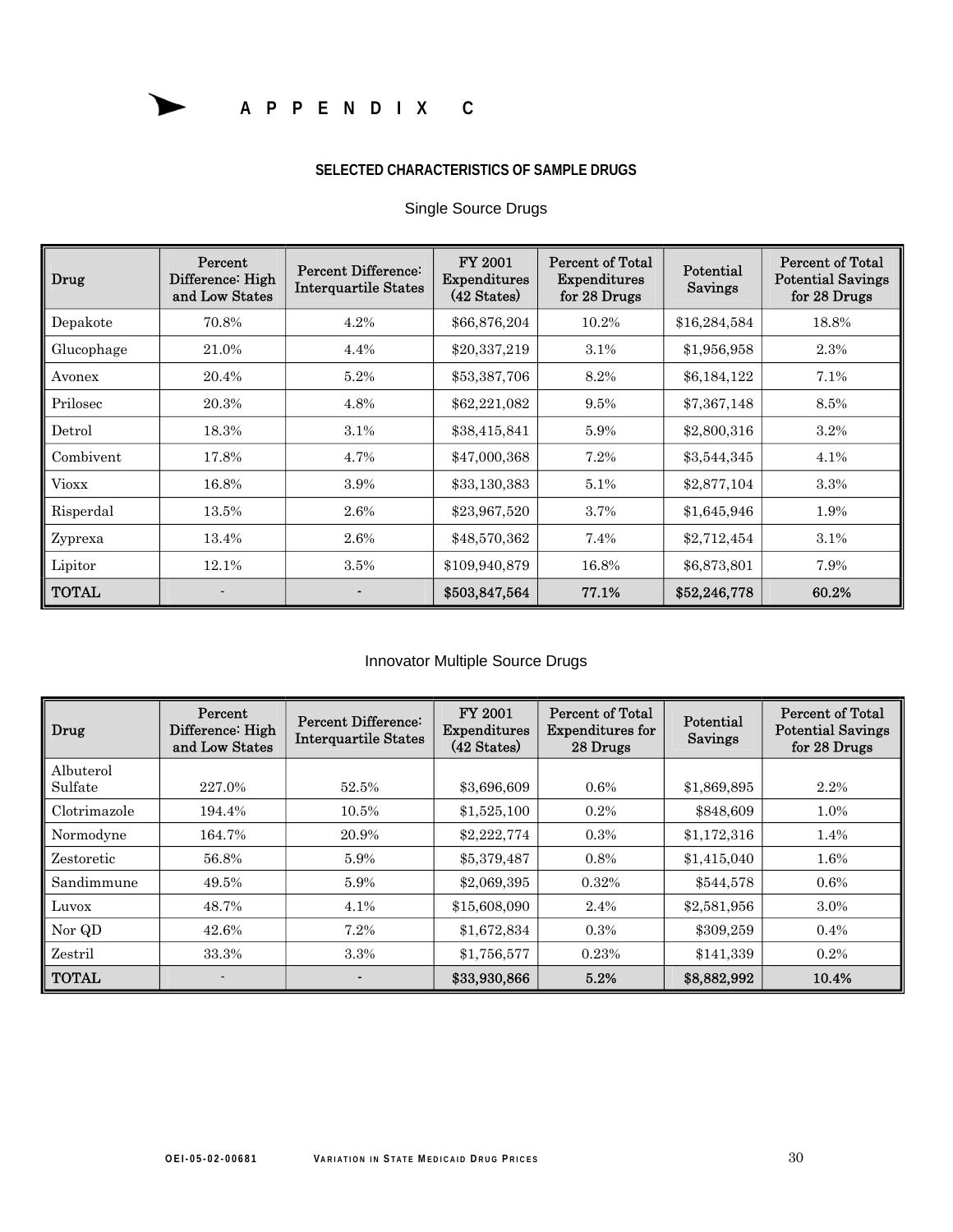### **SELECTED CHARACTERISTICS OF SAMPLE DRUGS, CONTINUED**

| Drug                      | Percent<br>Difference: High<br>and Low States | Percent<br>Difference:<br>Interquartile<br><b>States</b> | FY 2001<br><b>Expenditures</b><br>(42 States) | <b>Percent of Total</b><br><b>Expenditures</b><br>for 28 Drugs | Potential<br>Savings | <b>Percent of Total</b><br><b>Potential Savings</b><br>for 28 Drugs |
|---------------------------|-----------------------------------------------|----------------------------------------------------------|-----------------------------------------------|----------------------------------------------------------------|----------------------|---------------------------------------------------------------------|
| Atenolol                  | 4072.7%                                       | 266.3%                                                   | \$1,780,532                                   | 0.3%                                                           | \$1,645,525          | 1.9%                                                                |
| Ranitidine Tablets        | 2495.5%                                       | 63.6%                                                    | \$3,637,638                                   | 0.6%                                                           | \$3,116,688          | 3.6%                                                                |
| Ranitidine (500)          | 2459.9%                                       | 81.3%                                                    | \$3,961,708                                   | 0.6%                                                           | \$3,438,326          | 4.0%                                                                |
| Ranitidine (1000)         | 2274.6%                                       | 111.9%                                                   | \$4,382,270                                   | 0.7%                                                           | \$3,876,220          | 4.5%                                                                |
| Trimox                    | 547.5%                                        | 32.5%                                                    | \$2,615,314                                   | 0.4%                                                           | \$1,807,883          | 2.1%                                                                |
| Isosorbide<br>Mononitrate | 200.0%                                        | 39.7%                                                    | \$3,693,750                                   | 0.6%                                                           | \$2,045,719          | 2.4%                                                                |
| Methylphenidate           | 120.1%                                        | 12.0%                                                    | \$2,913,568                                   | 0.5%                                                           | \$1,275,016          | 1.5%                                                                |
| Diltiazem                 | 67.6%                                         | 10.1%                                                    | \$5,533,307                                   | 0.9%                                                           | \$1,761,686          | 2.0%                                                                |
| Naltrexone                | 43.6%                                         | 7.9%                                                     | \$3,349,813                                   | 0.5%                                                           | \$815,141            | 0.9%                                                                |
| Oxycontin                 | 20.5%                                         | 2.5%                                                     | \$83,758,577                                  | 12.8%                                                          | \$5,758,943          | 6.6%                                                                |
| TOTAL                     |                                               |                                                          | \$115,626,477                                 | 17.9%                                                          | \$25,541,147         | 29.5%                                                               |

### Non-innovator Multiple Source Drugs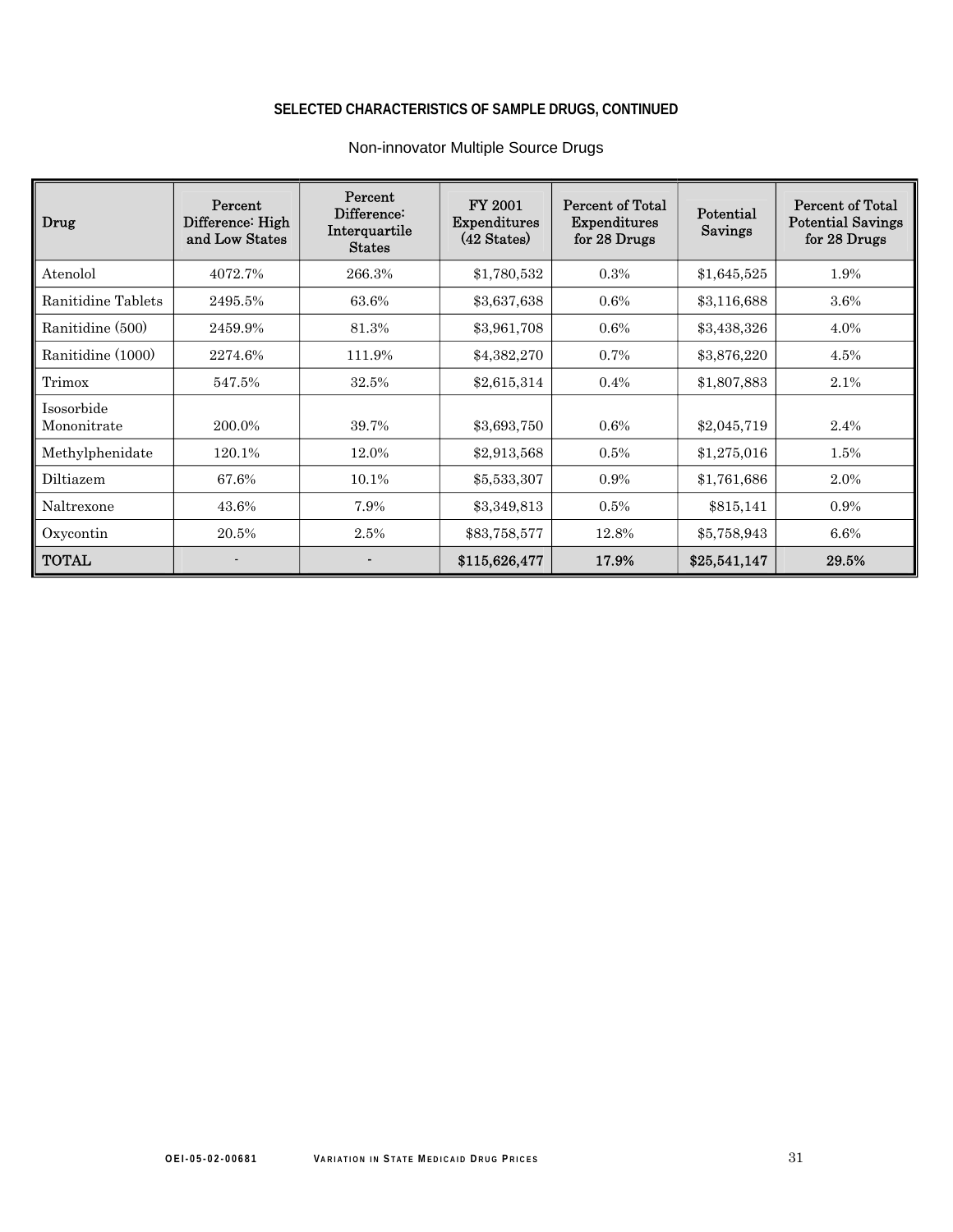#### **DISTRIBUTION OF STATES' PRICES FOR LIPITOR AND CLOTRIMAZOLE**

Multiple source drugs (both non-innovator and innovator) tended to display a different pattern of price variation than single source drugs. When the States' prices are ordered from low to high, prices for the single source drugs generally increased from the lowest to highest State price at a more consistent rate than multiple source drugs. Multiple source drugs tended to increase more sharply from one State to the next at the low and/or high ends of the price range, while prices of States in the middle of the range increased more gradually from State to State. Comparing the States' prices for Lipitor, a single source drug, to Clotrimazole, an innovator multiple source drug, illustrates this pattern.



#### **Distribution of States' Prices for Lipitor**

#### **Distribution of States' Prices for Clotrimazole**

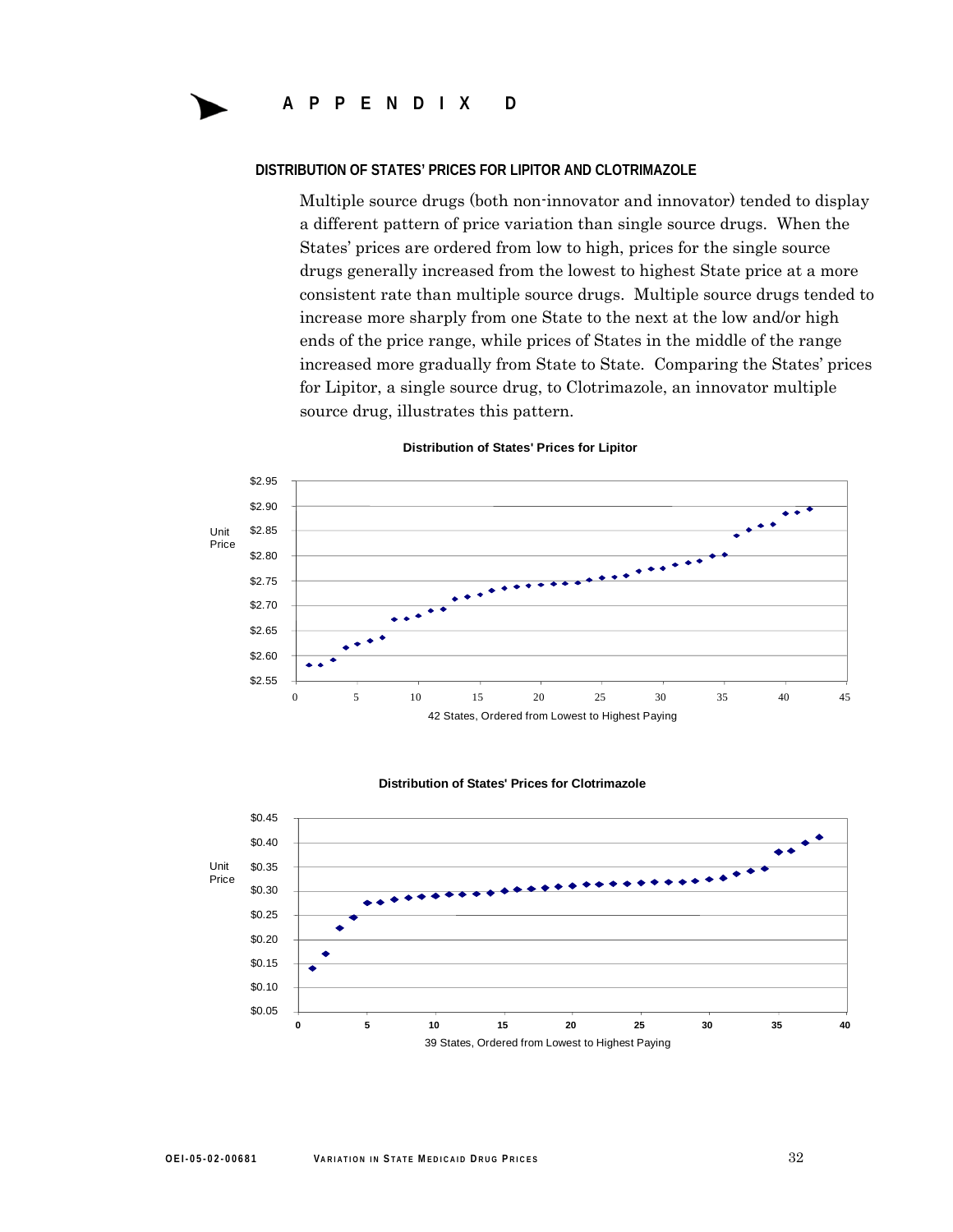**APPENDIX E** 

#### **COMPARISON OF DISPENSING FEES TO STATES' PRICES**

Though this study focuses on States' reimbursement for the cost of the drug itself, we did collect information on the dispensing fees States paid to pharmacies during FY 2001. Of the 42 States, 33 paid flat dispensing fees (e.g., Indiana paid \$4.00 per prescription), and 9 paid variable dispensing fees. For some of these States, variable dispensing fees vary with the price of the drug, such as Texas, which paid a flat fee plus an "inventory management factor" of 2 percent of the drug cost. Other States' fees varied by pharmacy. For example, Utah paid a higher fee to rural pharmacies than urban pharmacies, and Oregon's fee varied by the volume of prescriptions that the pharmacy filled annually. We excluded the nine States with variable fees from our dispensing fee comparison.

For the 33 States with flat fees, we explored whether the States that paid lower relative prices for the drugs in our sample compensated by paying higher dispensing fees. We compared States' dispensing fees to their ranks relative to other States. The State with the lowest prices was ranked "one." We graphed these data points with State rank along the x-axis (independent variable) and State dispensing fee along the y-axis (dependent variable).

If States that paid lower prices compensated pharmacies with higher dispensing fees, then we would expect the graph to show a negative slope, i.e., as the States' ranks (and therefore prices) increased, the dispensing fee would decrease. In fact, as Chart X below displays, these comparisons demonstrated very little relationship at all. The best fit line is almost flat, which would indicate no relationship, and the slight slope is in a positive direction (slope = 0.0081). Further, the very small  $\mathbb{R}^2$  (0.0153) indicates that any relationship between dispensing fee and relative drug prices for these 33 States is very weak.



**Relationship between States' Relative Drug Prices and Dispensing Fees**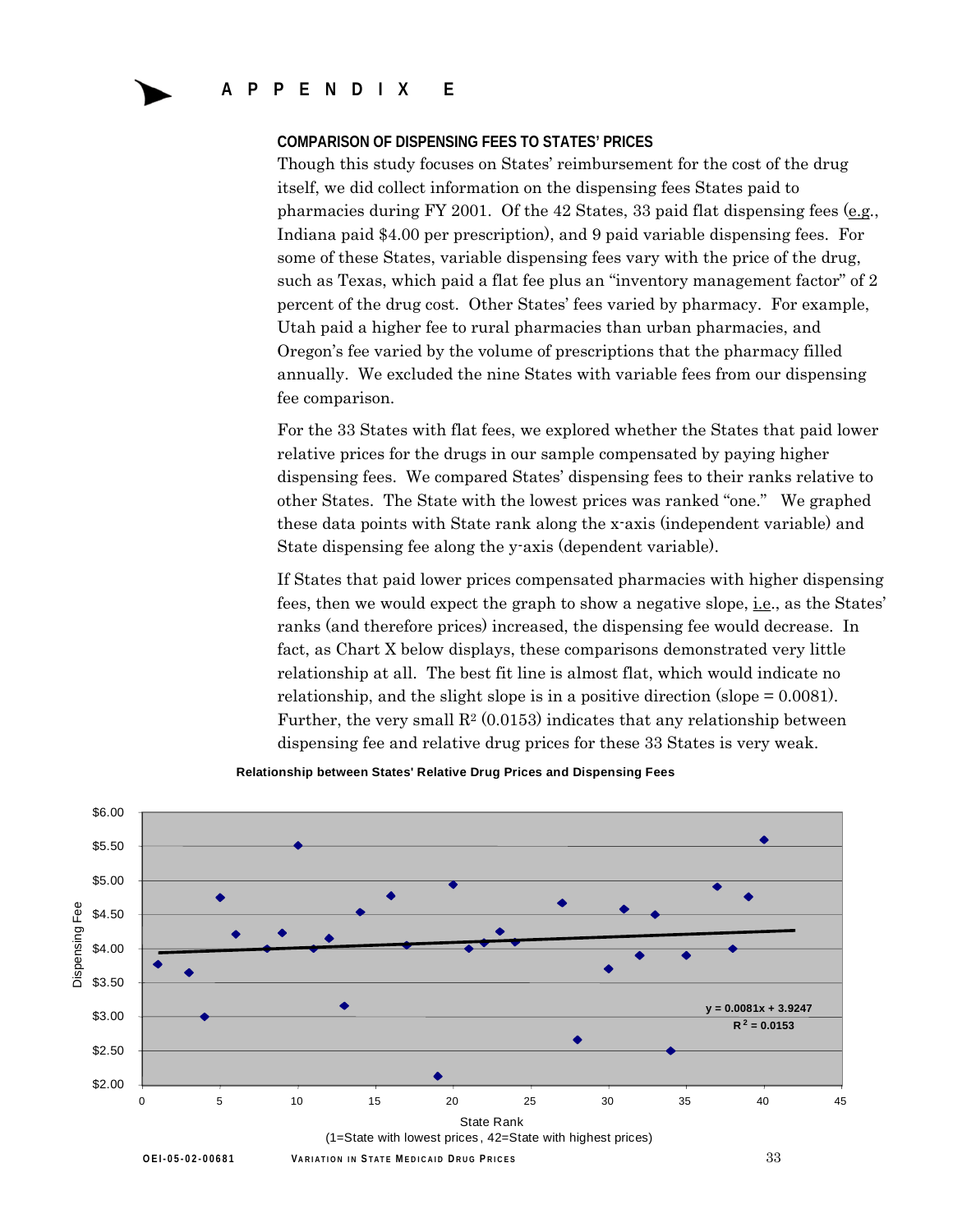### **APPENDIX F**

#### **POTENTIAL SAVINGS BY STATE**

| <b>State</b>               | <b>Potential Savings</b> | Savings as Percent of State's<br>State's Savings as Percent of<br><b>Total Potential Savings</b><br><b>Expenditures on Sample Drugs</b> |         |
|----------------------------|--------------------------|-----------------------------------------------------------------------------------------------------------------------------------------|---------|
| AK                         | \$64,264                 | 15.3%                                                                                                                                   | 0.1%    |
| AR                         | \$854,018                | 12.2%                                                                                                                                   | 1.0%    |
| $A\mathbf{Z}$              | \$8,096                  | 16.7%                                                                                                                                   | 0.01%   |
| $\bf{CO}$                  | \$894,285                | 13.1%                                                                                                                                   | 1.0%    |
| CT                         | \$1,368,736              | 12.2%                                                                                                                                   | 1.6%    |
| FL                         | \$4,513,343              | 11.7%                                                                                                                                   | 5.2%    |
| GA                         | \$3,355,312              | 14.8%                                                                                                                                   | 3.9%    |
| $\mathbf{H}$               | \$327,148                | 11.6%                                                                                                                                   | 0.4%    |
| ID                         | \$531,284                | 13.7%                                                                                                                                   | 0.6%    |
| $\mathbf{L}$               | \$4,615,653              | 15.6%                                                                                                                                   | 5.3%    |
| IN                         | \$2,037,517              | 12.7%                                                                                                                                   | 2.4%    |
| KS                         | \$1,106,127              | 15.5%                                                                                                                                   | 1.3%    |
| KY                         | \$2,986,066              | 17.2%                                                                                                                                   | $3.5\%$ |
| LA                         | \$1,887,159              | 12.9%                                                                                                                                   | 2.2%    |
| <b>MA</b>                  | \$2,278,094              | 7.6%                                                                                                                                    | 2.6%    |
| MD                         | \$900,427                | 12.0%                                                                                                                                   | 1.0%    |
| <b>ME</b>                  | \$844,402                | $9.9\%$                                                                                                                                 | 1.0%    |
| $\mathbf{M}$               | \$547,273                | $2.6\%$                                                                                                                                 | 0.6%    |
| <b>MN</b>                  | \$924,362                | $8.6\%$                                                                                                                                 | 1.1%    |
| MO                         | \$3,645,740              | 13.9%                                                                                                                                   | 4.2%    |
| MS                         | \$2,484,232              | 16.7%                                                                                                                                   | 2.9%    |
| MT                         | \$386,057                | 12.9%                                                                                                                                   | $0.5\%$ |
| NC                         | \$5,090,788              | 15.6%                                                                                                                                   | 5.9%    |
| ND                         | \$239,602                | 16.0%                                                                                                                                   | $0.3\%$ |
| NE                         | \$880,540                | 15.9%                                                                                                                                   | 1.0%    |
| NH                         | \$430,943                | 13.6%                                                                                                                                   | 0.5%    |
| NJ                         | \$5,632,460              | 18.1%                                                                                                                                   | 6.5%    |
| NM                         | \$326,577                | 16.6%                                                                                                                                   | 0.4%    |
| $\ensuremath{\text{NV}}$   | \$418,466                | 17.4%                                                                                                                                   | $0.5\%$ |
| $\boldsymbol{\mathrm{NY}}$ | \$13,017,331             | 16.7%                                                                                                                                   | 15.0%   |
| <b>OH</b>                  | \$7,573,440              | 15.0%                                                                                                                                   | 8.7%    |
| OK                         | \$1,098,092              | 16.2%                                                                                                                                   | 1.3%    |
| <b>OR</b>                  | \$1,099,746              | 13.4%                                                                                                                                   | 1.3%    |
| PA                         | \$3,091,889              | 12.4%                                                                                                                                   | 3.6%    |
| SC                         | \$1,556,766              | 11.8%                                                                                                                                   | 1.8%    |
| SD                         | \$221,419                | 12.9%                                                                                                                                   | 0.3%    |
| TX                         | \$2,536,669              | $7.3\%$                                                                                                                                 | $2.9\%$ |
| UT                         | \$549,730                | 14.0%                                                                                                                                   | 0.6%    |
| <b>VT</b>                  | \$560,638                | 12.1%                                                                                                                                   | 0.7%    |
| WA                         | \$4,288,644              | 11.3%                                                                                                                                   | $5.0\%$ |
| WV                         | \$1,323,208              | 14.8%                                                                                                                                   | 1.5%    |
| WY                         | \$174,374                | 14.5%                                                                                                                                   | 0.2%    |
| <b>TOTAL</b>               | \$86,670,918             | ÷                                                                                                                                       | 100.4%* |

\* Exceeds 100% due to rounding.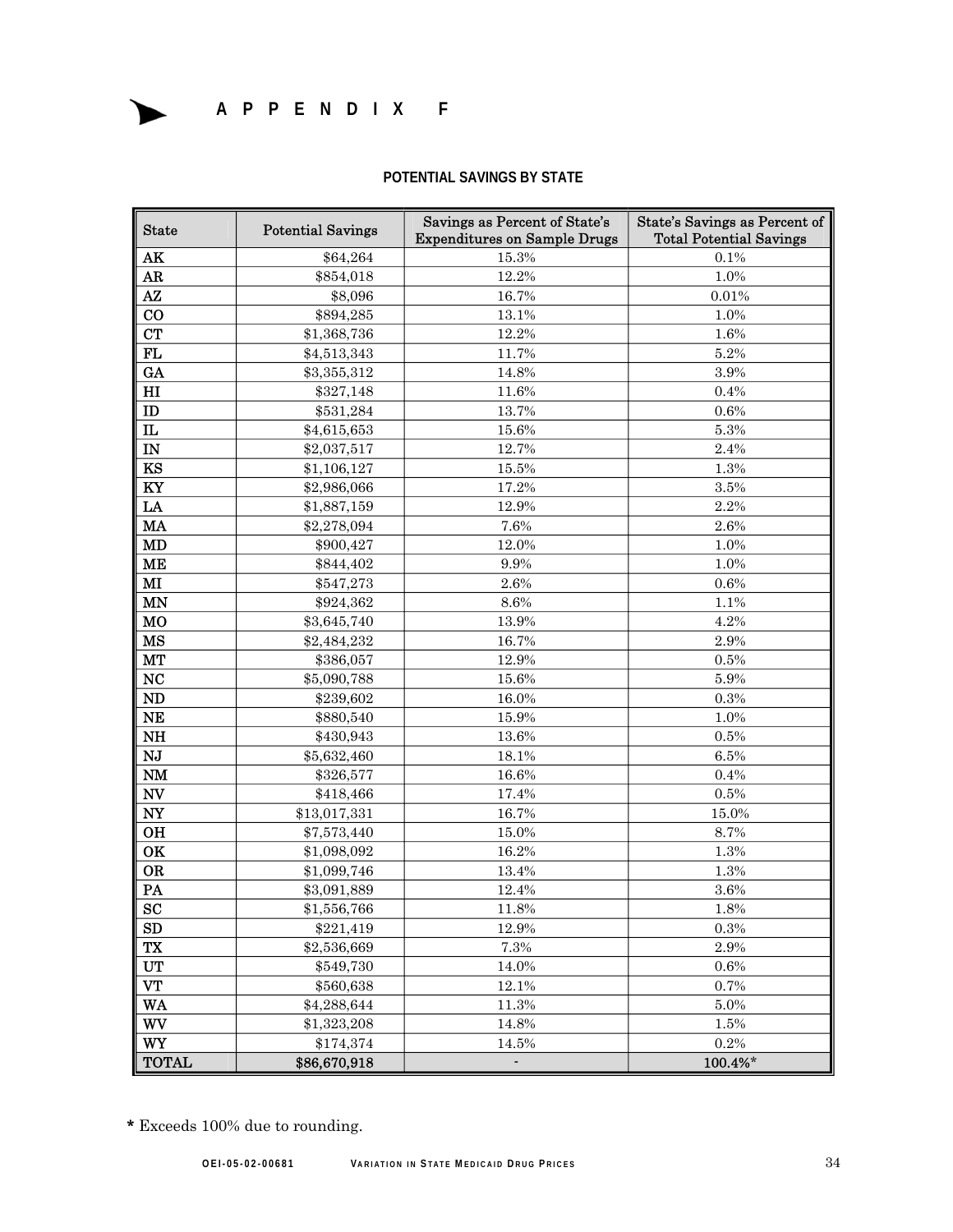

### DEPARTMENT OF HEALTH & HUMAN SERVICES

Centers for Medicare & Medicaid Services



| DATE: | FEB 1 2 2004                                                                              |
|-------|-------------------------------------------------------------------------------------------|
| TO:   | Dara Corrigan<br>Acting Principal Deputy Inspector General<br>Office of Inspector General |
| FROM: | Dennis G. Smith Serinic & Lut<br>Acting Administrator                                     |

Centers for Medicare & Medicaid Services

SUBJECT: Office of Inspector General Draft Report: "Variation in State Medicaid Dru Prices," (OEI-05-02-00681)

Thank you for the opportunity to review and comment on the Office of Inspector General's (OIG) draft report entitled, "Variation in State Medicaid Drug Prices." We have the following comments.

Medicaid regulations at 42 CFR 447.331 provide that States pay for prescriptions not subject to Federal upper payment limits at the lower of the estimated acquisition cost or the provider's usual and customary charges to the general public. As a means of determining "estimated acquisition cost" States use pricing data published by national drug pricing compendia (Red Book, First Data Bank and Medi-Span). Most States set their rates at a percentage discount off average wholesale price, but some apply a mark up to wholesale acquisition cost. The OIG study reviewed State payments for certain drugs and reported wide variation in these prices. To narrow this variation and improve the relationship of prices to costs the OIG report recommends that the Centers for Medicare & Medicaid Services (CMS) should:

- share average manufacturer price data with states to ensure more accurate estimates of  $\bullet$ pharmacy acquisition costs;
- conduct research on the factors that affect states drug prices; and
- review the states drug reimbursements for the highest paying states.

We do not concur with the report at this time because we have identified numerous errors in the data. Before using such data, we believe that the OIG should share the data with the States and ask them to explain how it could be accurate or correct the errors. The following are examples of the problems we found.

1. The average cost of a prescription for Prilosec cited in the report exceeds \$3000. In contrast, the average wholesale price (AWP) for this drug is in the range of \$125 - \$150 per prescription.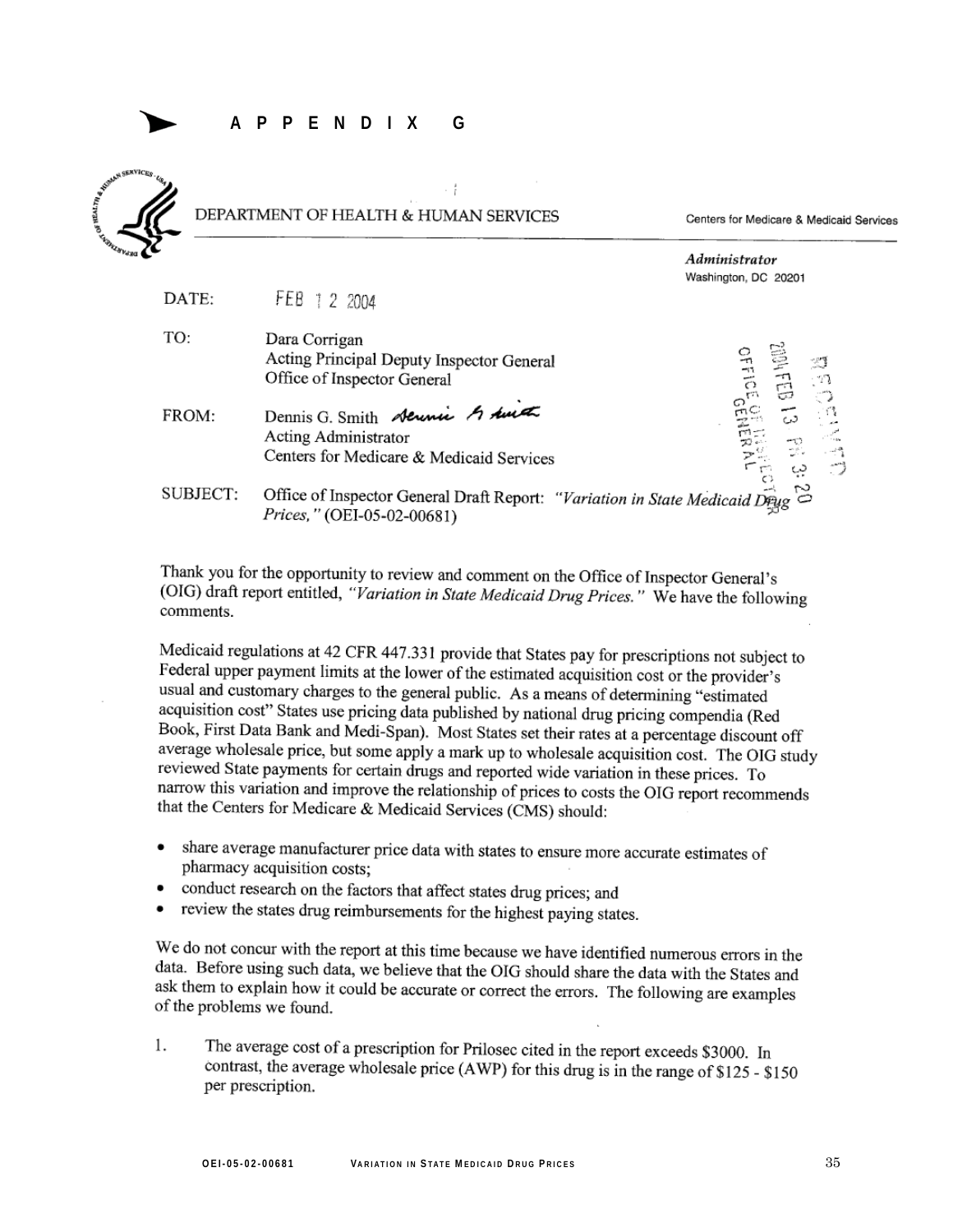### Page 2 - Dara Corrigan

The prescription cost of ranitidine (generic Zantac) cited in the report ranges from \$51 to  $$1205$ . Yet the unnecessary of the state of the state of the state of the state of the state of the state of the state of the st 2. \$1295. Yet, the upper payment on this drug is \$.34 per tablet. In addition, the strengths used are not available in the market.

Based on these and other clear errors in the data, we suggest that the OIG correct the data on which the report is based before release.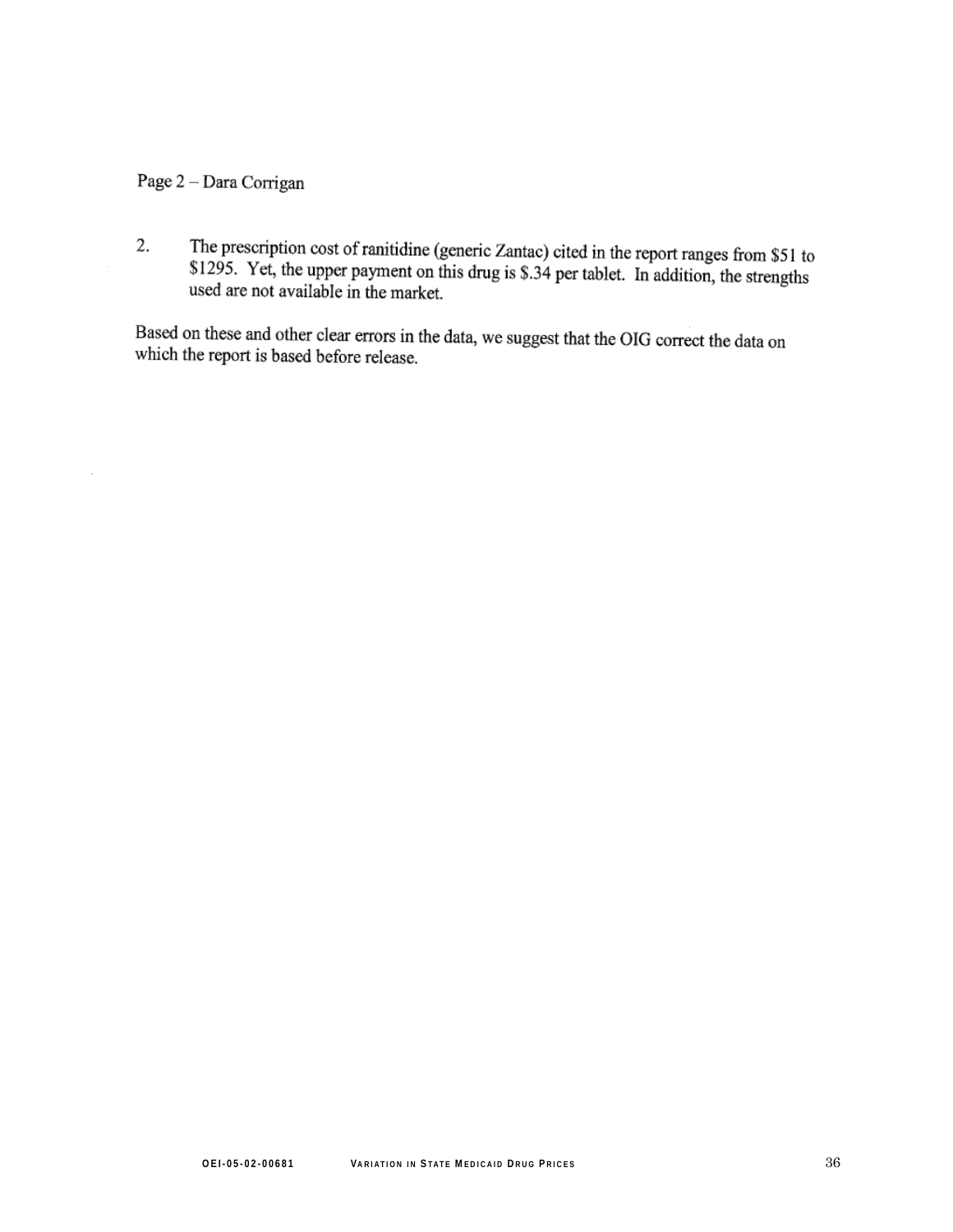►

This report was prepared under the direction of William C. Moran, Regional Inspector General for Evaluation and Inspections in the Chicago Regional Office, and Natalie Coen, Deputy Regional Inspector General. Other principal Office of Evaluation and Inspections staff who contributed include:

Emily Melnick, Team Leader

Erin Lemire, Lead Analyst

Jennifer Gera, Intern

Linda Frisch, Program Specialist

Tricia Davis, Director, Medicare and Medicaid Branch

Technical Assistance Barbara Tedesco, Mathematical Statistician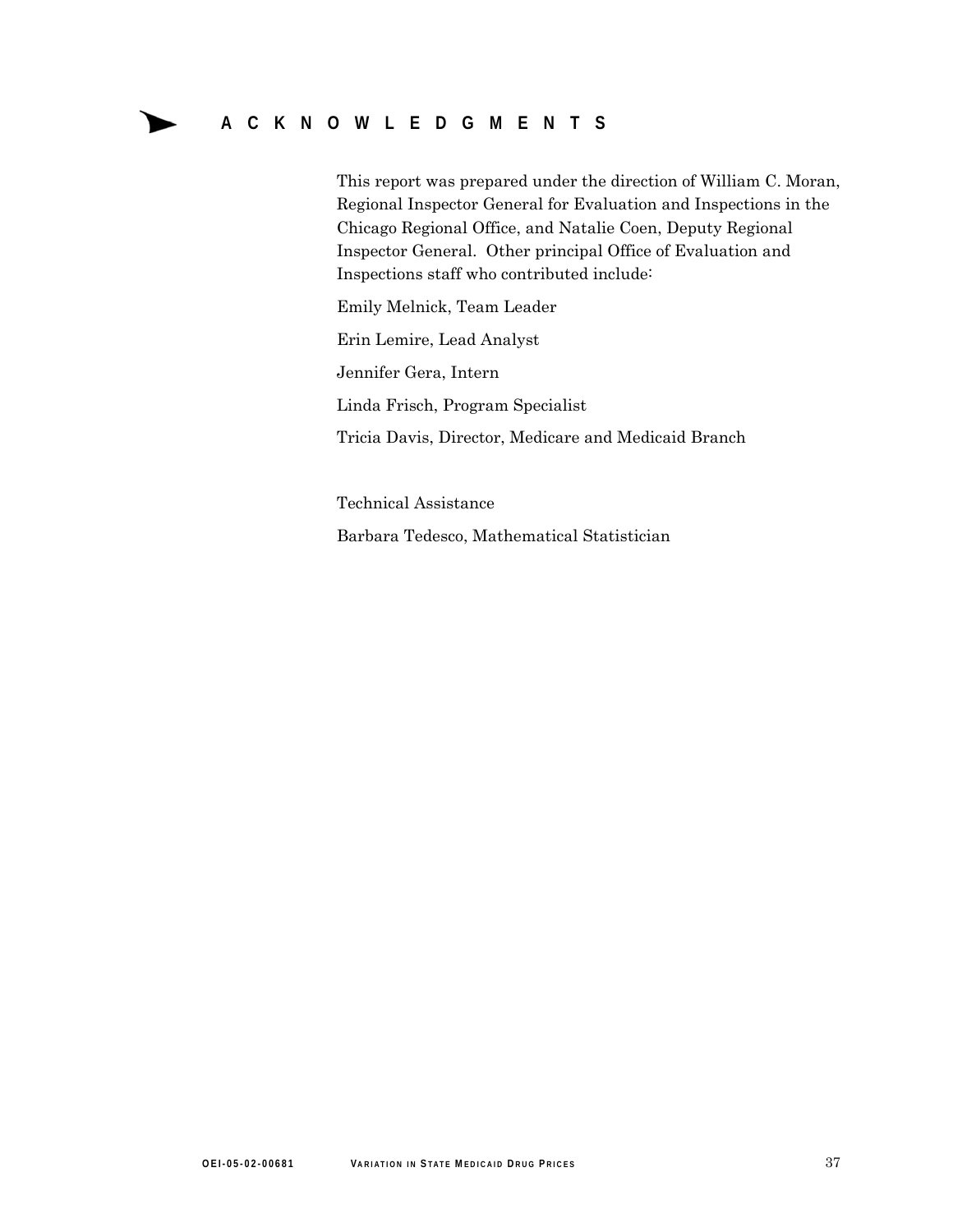

- <sup>1</sup> This figure is based on data from Centers for Medicare & Medicaid Services, Center for Medicaid and State Operations, Financial Management Reports, Fiscal Year 2001. Available at http://www.cms.gov/medicaid/mbes/ofs-64.asp
- 2 Bruen, Brian. "States Strive to Limit Medicaid Expenditures for Prescribed Drugs." Prepared for the Kaiser Commission on Medicaid and the Uninsured. Washington, DC; February 2002
- 2001 3 Kreling, David H., David A. Mott, Joseph B. Wiederholt, Janet Lundy, Larry Levitt. "Prescription Drug Trends: A Chartbook Update." Kaiser Family Foundation. Washington, DC; November
- 4 This figure is based on data from Centers for Medicare & Medicaid Services, Center for Medicaid and State Operations, Financial Management Reports, Fiscal Year (FY) 2001 and FY 1997. Total Medicaid expenditures (minus drug expenditures) increased 31 percent from FYs 1997 to 2001; total Medicaid drug expenditures increased 94 percent during the same time period. Data available at http://www.cms.gov/medicaid/mbes/ofs-64.asp
- 5 Centers for Medicare & Medicaid Services, "National Health Expenditure Projections 2001-2011." March 2002. Available at http://cms.hhs.gov/statistics/nhe/default.asp
- 6 Associated Press. "In Budget Crises, State Leaders Call for U.S. Aid." New York Times, Final, Section A, Page 15, Column 1; July 25, 2002
- 7 National Association of State Budget Officers. Available at http://www.nasbo.org
- 8 State Medicaid Manual, Chapter 6, Section 6305. Available at http://www.cms.gov/manuals/pub45/pub\_45.asp
- 9 42 CFR § 447.331
- 10 42 CFR § 447.301
- 11 State Medicaid Manual, Chapter 6, Section 6305. Available at http://www.cms.gov/manuals/pub45/pub\_45.asp
- 12 42 CFR § 447.332
- 13 State Medicaid Manual, Chapter 6, Section 6305. Available at http://www.cms.gov/manuals/pub45/pub\_45.asp